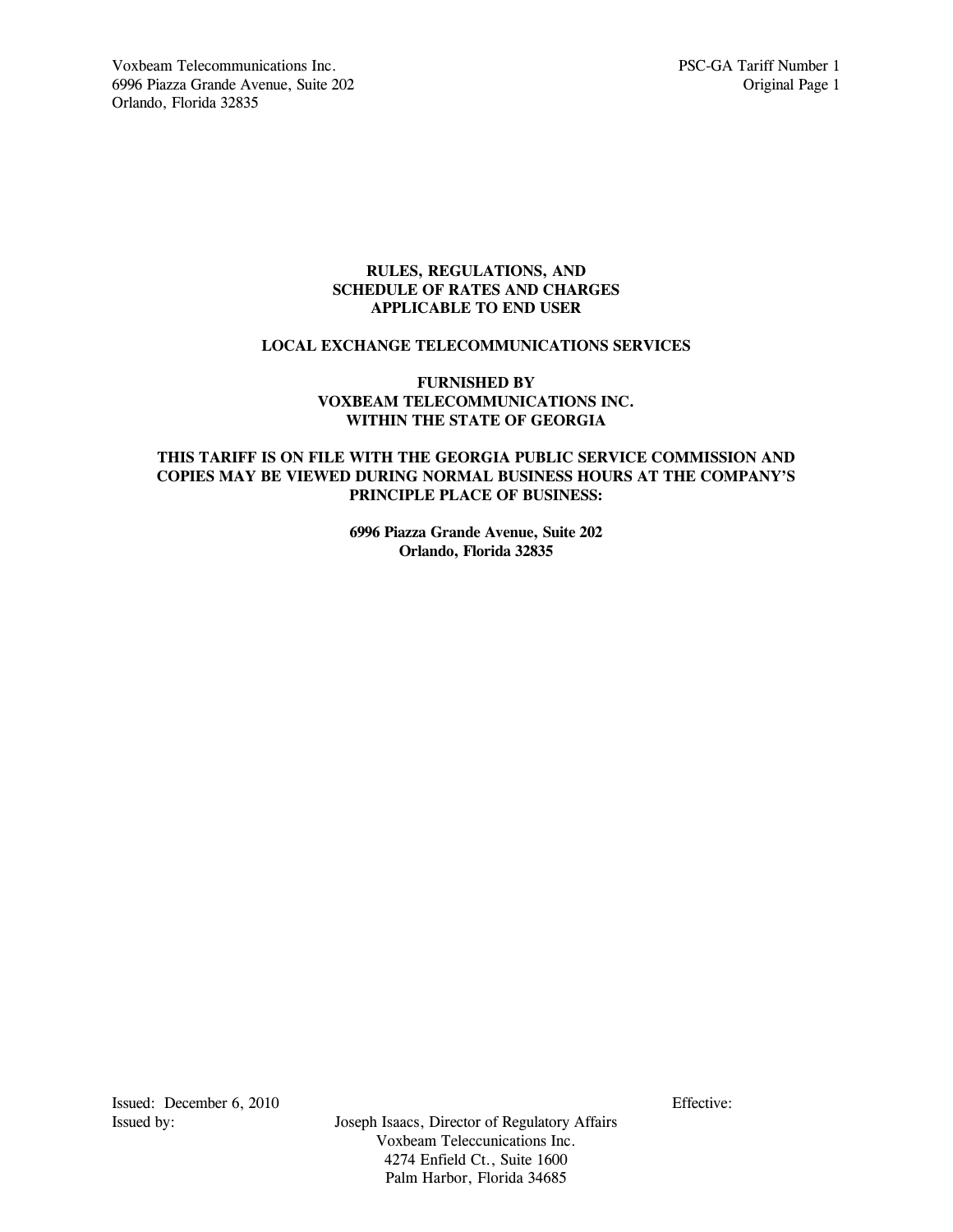# **TABLE OF CONTENTS**

| Description |  |
|-------------|--|
|             |  |
|             |  |
|             |  |
|             |  |
|             |  |
|             |  |
|             |  |
|             |  |
|             |  |
|             |  |
|             |  |
|             |  |
|             |  |
|             |  |
|             |  |
|             |  |

Joseph Isaacs, Director of Regulatory Affairs Voxbeam Teleccunications Inc. 4274 Enfield Ct., Suite 1600 Palm Harbor, Florida 34685

Effective: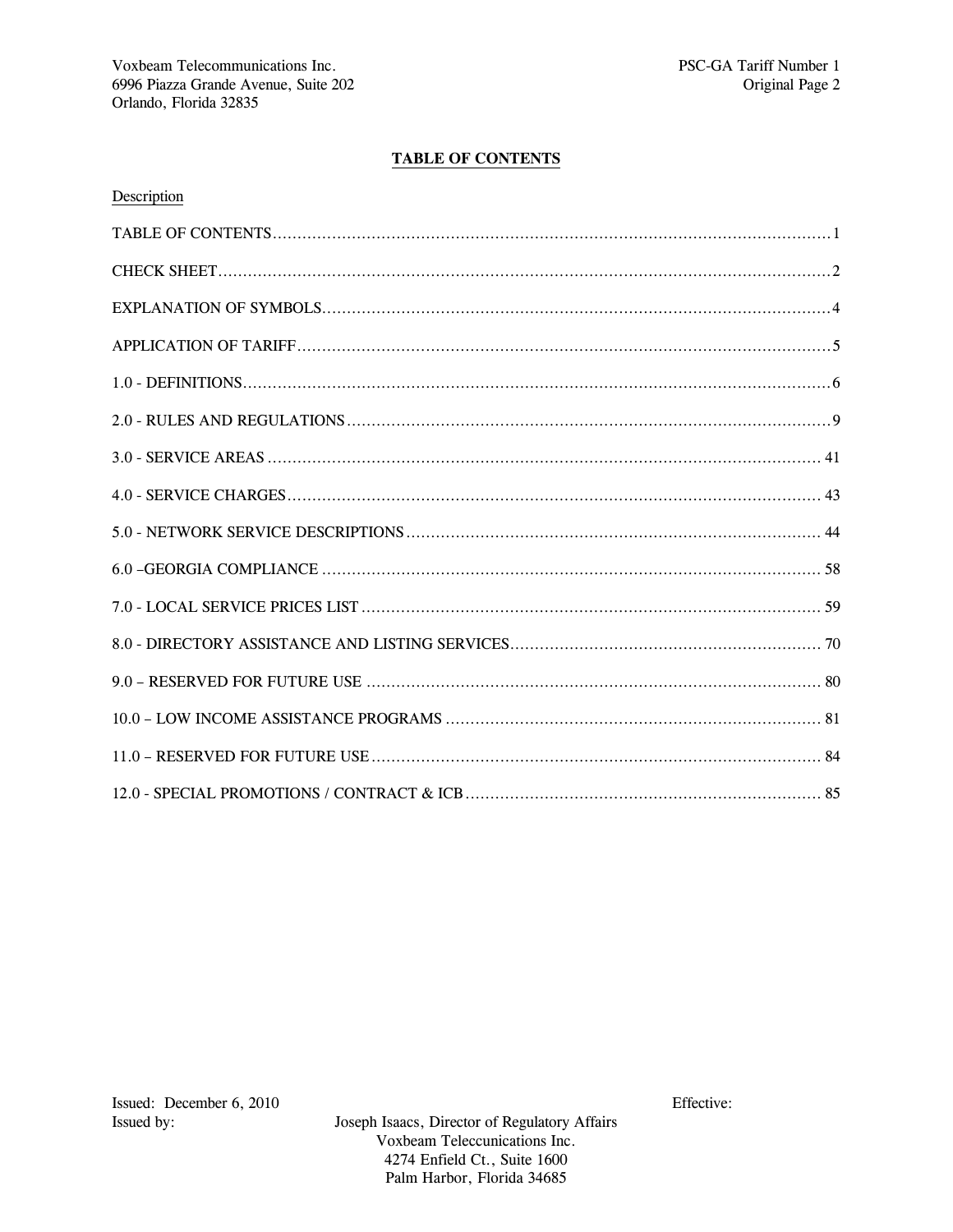# **CHECK SHEET**

The Title Page and pages listed below are inclusive and effective as of the date shown. Original and revised pages as named below contain all changes from the original tariff that are in effect on the date shown on each page.

| Page   |          | Page   |          | Page          |          | Page   |          |
|--------|----------|--------|----------|---------------|----------|--------|----------|
| Number | Revision | Number | Revision | <b>Number</b> | Revision | Number | Revision |
| 1      | Original | 26     | Original | 51            | Original | 76     | Original |
| 2      | Original | 27     | Original | 52            | Original | 77     | Original |
| 3      | Original | 28     | Original | 53            | Original | 78     | Original |
| 4      | Original | 29     | Original | 54            | Original | 79     | Original |
| 5      | Original | 30     | Original | 55            | Original | 80     | Original |
| 6      | Original | 31     | Original | 56            | Original | 81     | Original |
| 7      | Original | 32     | Original | 57            | Original | 82     | Original |
| 8      | Original | 33     | Original | 58            | Original | 83     | Original |
| 9      | Original | 34     | Original | 59            | Original | 84     | Original |
| 10     | Original | 35     | Original | 60            | Original | 85     | Original |
| 11     | Original | 36     | Original | 61            | Original |        |          |
| 12     | Original | 37     | Original | 62            | Original |        |          |
| 13     | Original | 38     | Original | 63            | Original |        |          |
| 14     | Original | 39     | Original | 64            | Original |        |          |
| 15     | Original | 40     | Original | 65            | Original |        |          |
| 16     | Original | 41     | Original | 66            | Original |        |          |
| 17     | Original | 42     | Original | 67            | Original |        |          |
| 18     | Original | 43     | Original | 68            | Original |        |          |
| 19     | Original | 44     | Original | 69            | Original |        |          |
| 20     | Original | 45     | Original | 70            | Original |        |          |
| 21     | Original | 46     | Original | 71            | Original |        |          |
| 22     | Original | 47     | Original | 72            | Original |        |          |
| 23     | Original | 48     | Original | 73            | Original |        |          |
| 24     | Original | 49     | Original | 74            | Original |        |          |
| 25     | Original | 50     | Original | 75            | Original |        |          |
|        |          |        |          |               |          |        |          |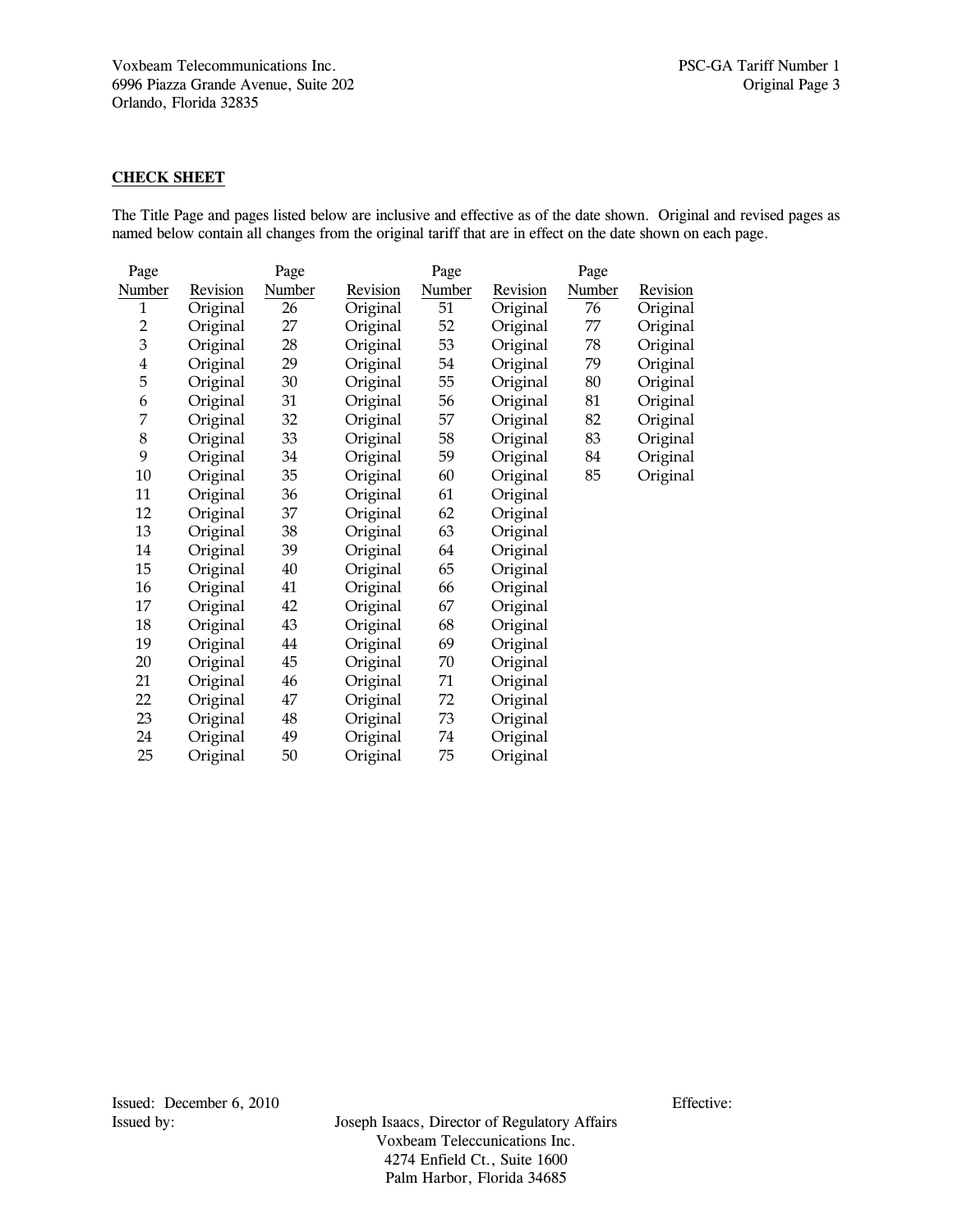# **EXPLANATION OF SYMBOLS**

The following symbols shall be used in this tariff for the purpose indicated below:

- (C) To signify changed regulation.
- (D) To signify discontinued rate and regulation.
- (I) To signify increased rate.
- (M) To signify a move in the location of text.
- (N) To signify new rate or regulation.
- (R) To signify reduced rate.
- (S) To signify reissued matter.
- (T) To signify a change in text but no change in rate or regulation.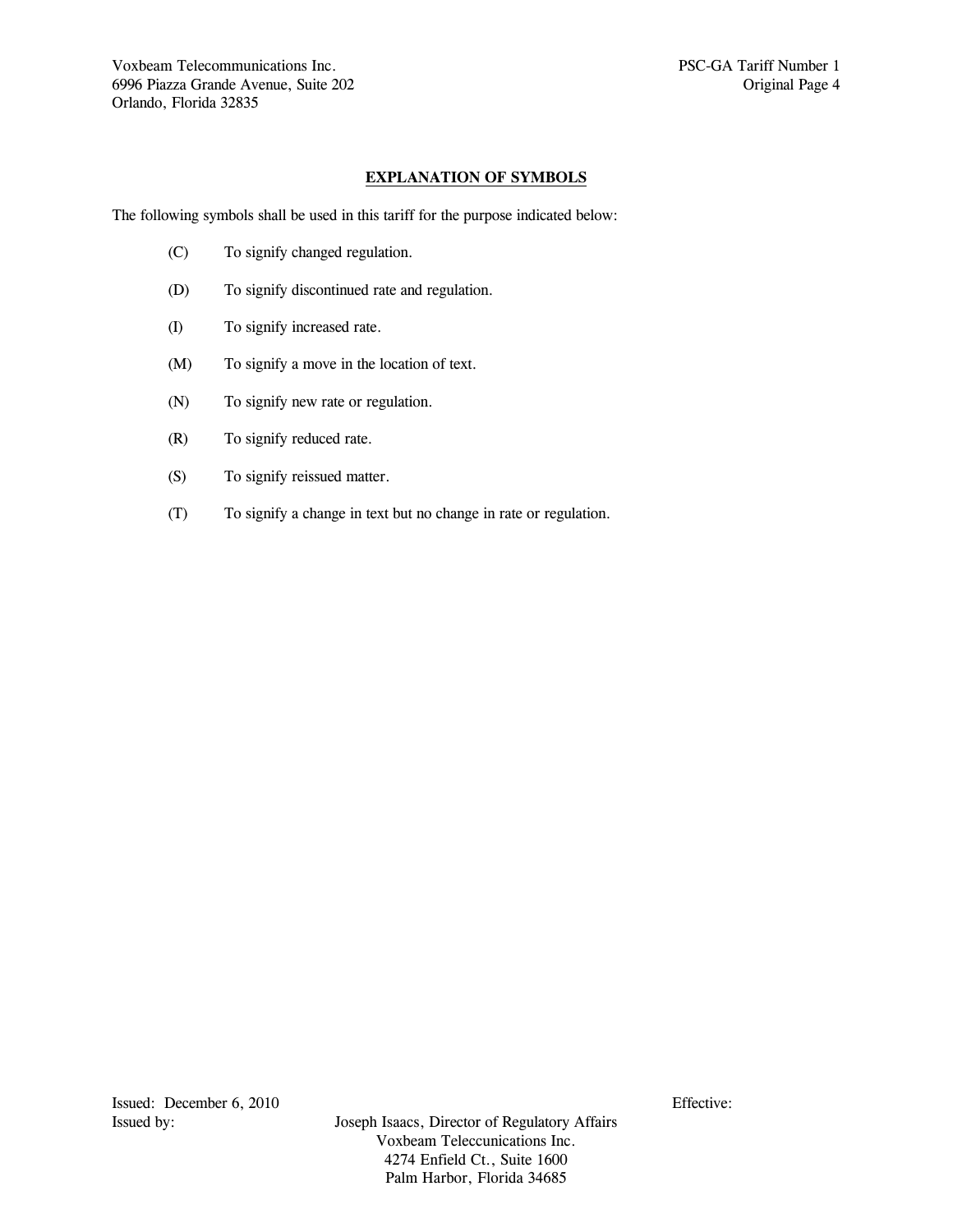# **APPLICATION OF TARIFF**

This tariff sets forth the service offerings, rates, terms and conditions applicable to the local exchange telecommunications services provided by Voxbeam Telecommunications Inc. to customers within the State of Georgia. Copies of this tariff are on file with the Georgia Public Service Commission and may be viewed at the principal address of the Company.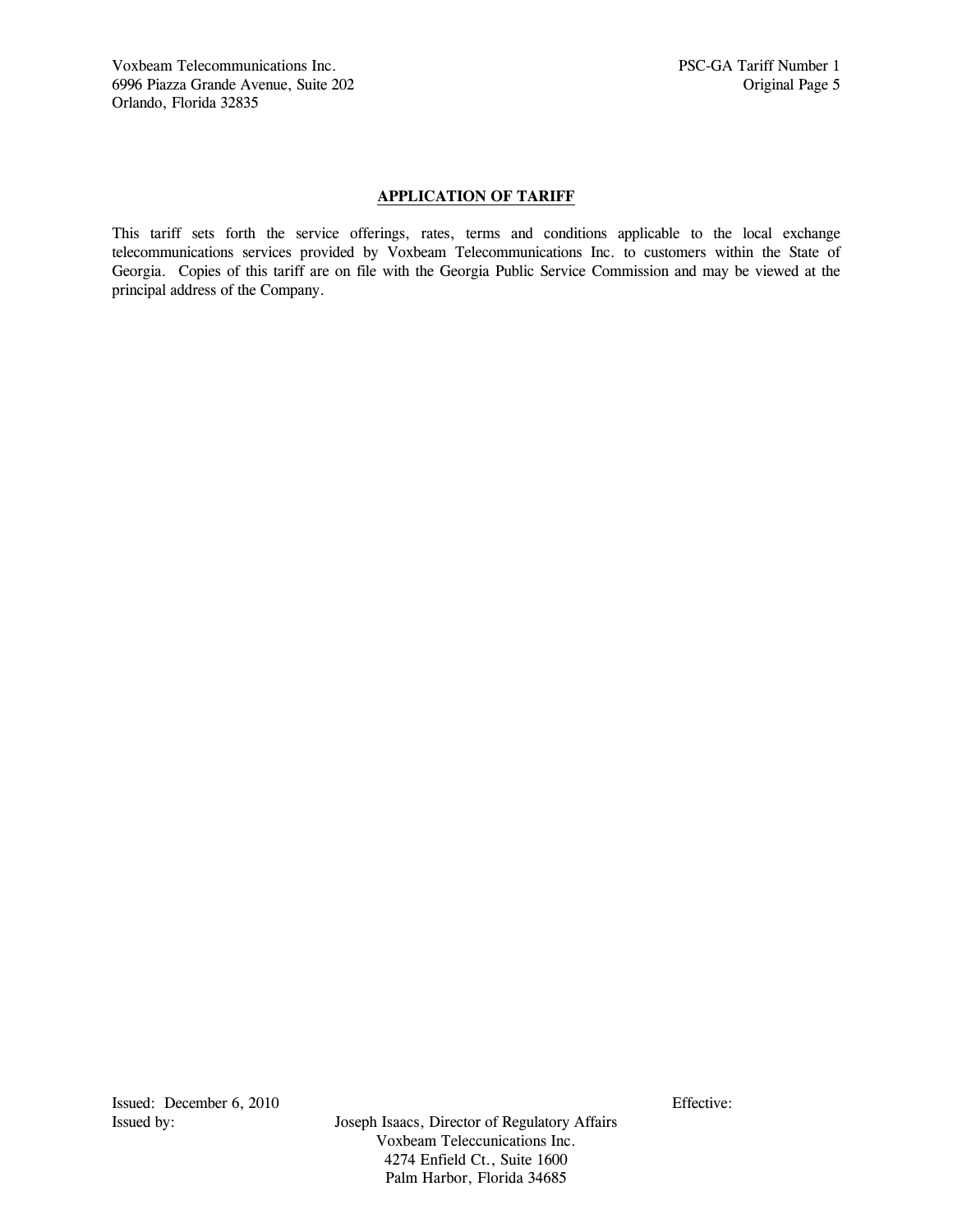# **SECTION 1.0 - DEFINITIONS**

For the purpose of this tariff, the following definitions will apply:

**Access Line** - An arrangement which connects the Customer's location to a carrier's switching center or point of presence.

**Account Codes** - Optional, Customer-defined digits that allow the Customer to identify the individual user, department or client associated with a call. Account Codes appear on the Customer bill.

**Advance Payment** - Part or all of a payment required before the start of service.

**Authorized User** - A person, firm, corporation, or any other entity authorized by the Customer to communicate utilizing the Company's service.

**Business** - A class of service provided to individuals engaged in business, firms, partnerships, corporations, agencies, shops, works, tenants of office buildings, and individuals practicing a profession or operating a business who have no offices other than their residences and where the use of the service is primarily or substantially of a business, professional or occupational nature.

**Commission** - Georgia Public Service Commission.

**Company or Carrier** – Voxbeam Teleccunications Inc., unless otherwise clearly indicated by the context.

**Customer** - The person, firm, corporation or other entity which orders, cancels, amends or uses service and is responsible for payment of charges and compliance with the Company's tariff.

**Deposit** - Refers to a cash or equivalent of cash security held as a guarantee for payment of the charges.

**DID Trunk** - A form of local switched access that provides the ability for an outside party to call an internal extension directly without the intervention of the Company operator.

**Dial Pulse (or "DP")** - The pulse type employed by rotary dial station sets.

**Dual Tone Multi-Frequency (or "DTMF")** - The pulse type employed by tone dial station sets.

**End User** - Any person, firm, corporation, partnership or other entity which uses the services of the Company under the provisions and regulations of this tariff. The End User is responsible for payment unless the charges for the services utilized are accepted and paid for by another Customer.

**End Office** - With respect to each NPA-NXX code prefix assigned to the Company, the location of the Company's "end office" for purposes of this tariff shall be the point of interconnection associated with that NPA-NXX code in the Local Exchange Routing Guide ("LERG"), issued by Bellcore.

**Hearing Impaired** - Those persons with communication impairments, including those hearing impaired, deaf, deaf/blind, and speech impaired persons who have an impairment that prevents them from communicating over the telephone without the aid of a telecommunications device for the deaf.

**Hunting** - Routes a call to an idle station line in a prearranged group when the called station line is busy.

| Issued: December 6, 2010 |                                               | Effective: |
|--------------------------|-----------------------------------------------|------------|
| Issued by:               | Joseph Isaacs, Director of Regulatory Affairs |            |
|                          | Voxbeam Teleccunications Inc.                 |            |
|                          | 4274 Enfield Ct., Suite 1600                  |            |
|                          | Palm Harbor, Florida 34685                    |            |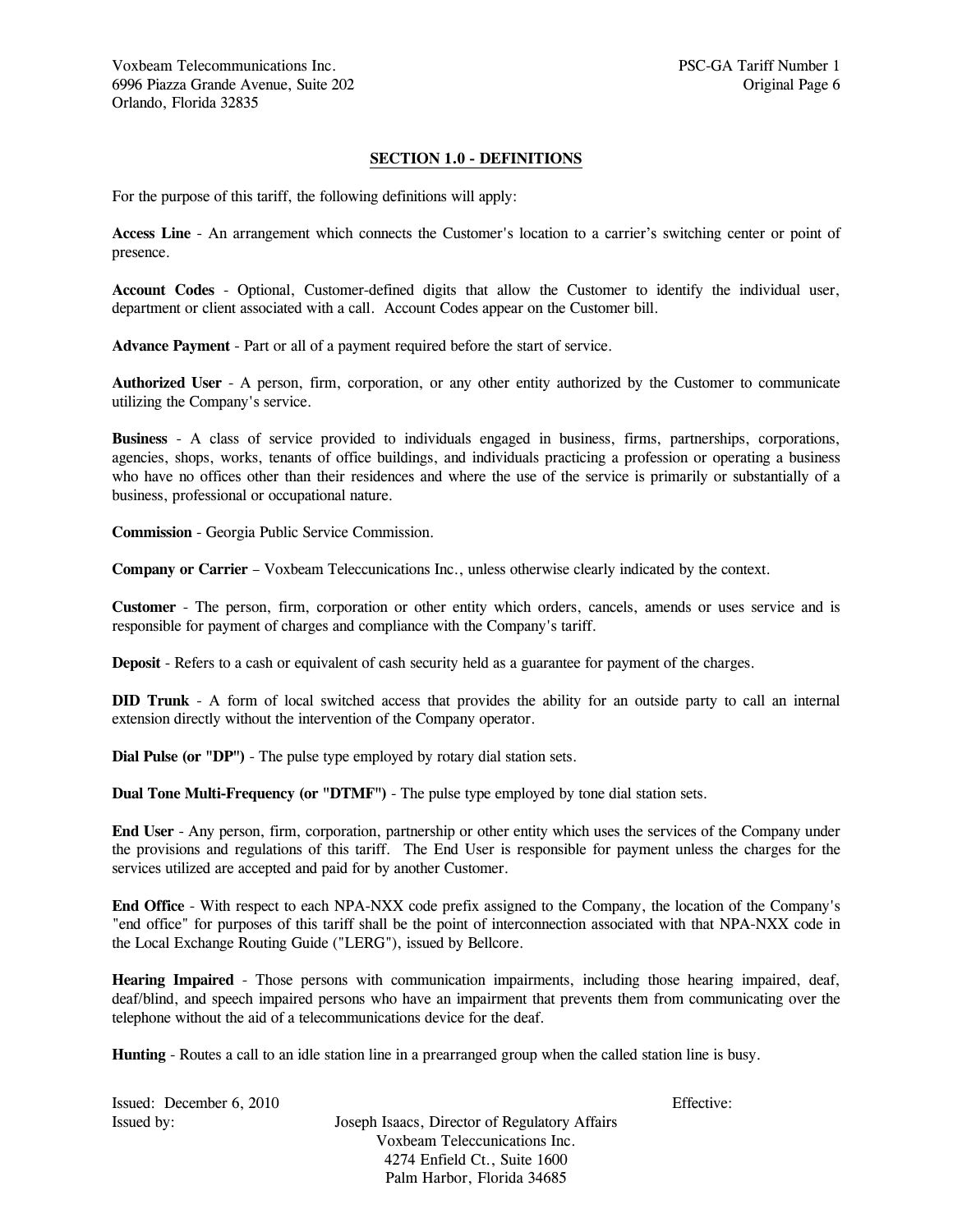# **SECTION 1.0 – DEFINITIONS (CONT'D)**

**In-Only** - A service attribute that restricts outward dial access and routes incoming calls to a designated answer point.

**IXC or Interexchange Carrier** - A long distance telecommunications services provider.

**LATA** - A Local Access and Transport Area established pursuant to the Modification of Final Judgement entered by the United States District Court for the District of Columbia in Civil Action No. 82-0192; or any other geographic area designated as a LATA in the National Exchange Carrier Association, Inc. Tariff F.C.C. No. 4.

**LEC** - Local Exchange Company

**Minimum Point of Presence ("MPOP")** - The main telephone closet in the Customer's building.

**Monthly Recurring Charges** - The monthly charges to the Customer for services, facilities and equipment, which continue for the agreed upon duration of the service.

**Multi-Frequency or ("MF")** - An inter-machine pulse type used for signaling between telephone switches, or between telephone switches and PBX/key systems.

**Non-Recurring Charge ("NRC")** - The initial charge, usually assessed on a one-time basis, to initiate and establish service.

**Other Telephone Company** - An Exchange Telephone Company, other than the Company.

**PBX** - Private Branch Exchange

**Premises** - A building or buildings on contiguous property.

**Recurring Charges** - The monthly charges to the Customer for services, facilities and equipment which continue for the agreed upon duration of the service.

**Residence or Residential** - A class of service furnished to a Customer at a place of dwelling where the actual or obvious use is for domestic purposes.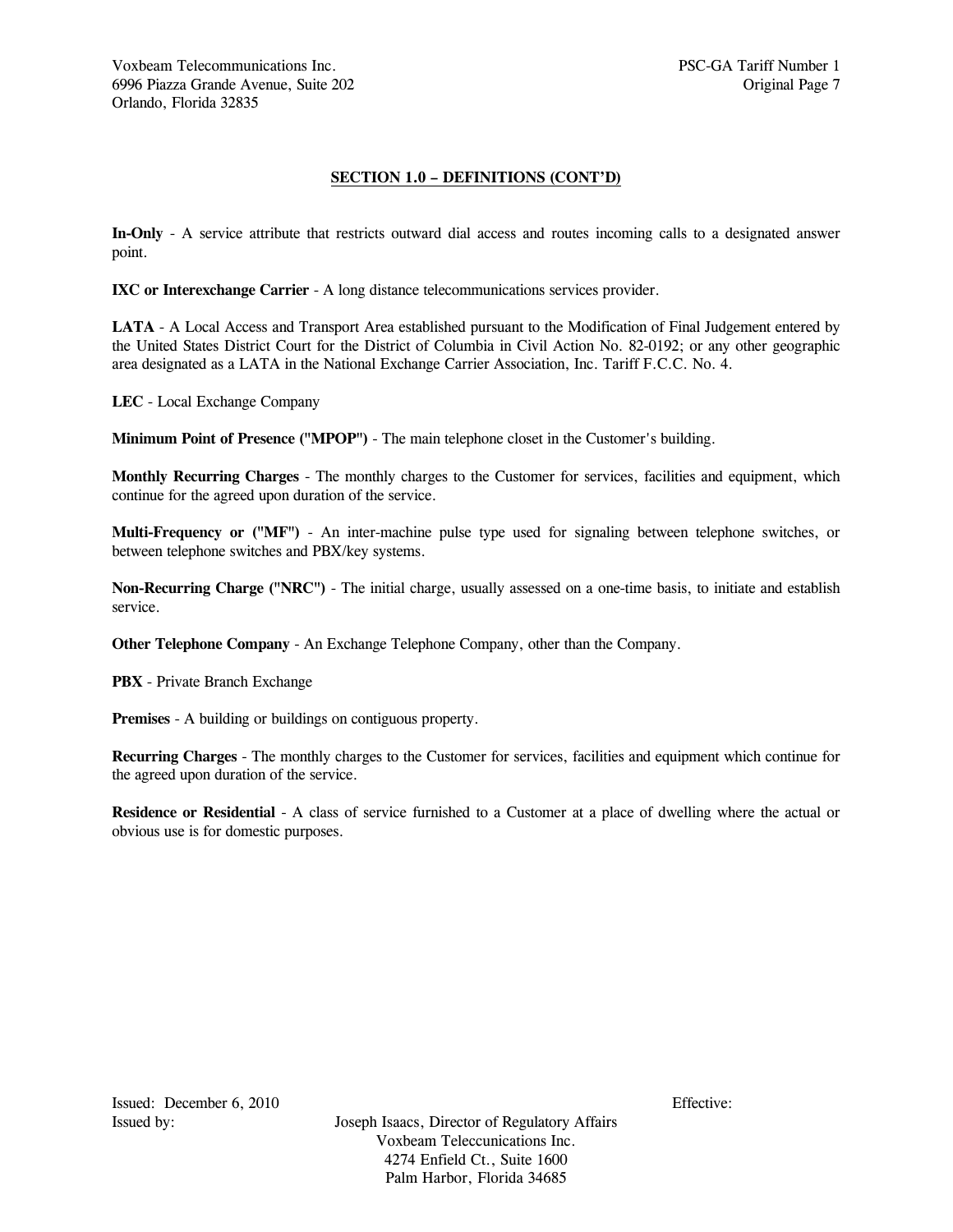# **SECTION 1.0 – DEFINITIONS (CONT'D)**

**Service commencement Date** - The first day following the date on which the Company notifies the Customer that the requested service is available for use, unless extended by the Customer's refusal to accept service which does not conform to standards set forth in the Service Order and this tariff, in which case the Service Commencement Date is the date of the Customer's acceptance. The Company and Customer may mutually agree on a substitute Service Commencement Date.

**Service Order** - The written request for services executed by the Customer and the Company in the format devised by the Company. The signing of an Order by the Customer and acceptance by the Company initiates the respective obligations of the parties as set forth therein and pursuant to this tariff, but the duration of the service is calculated from the Service Commencement Date.

**Two Way** - A service attribute that includes outward dial capabilities for outbound calls and can also be used to carry inbound calls to a central point for further processing.

**Usage Based Charges** - Charges for minutes or messages traversing over local exchange facilities.

**User or End User** - A Customer, Joint User, or any other person authorized by a Customer to use service provider under this tariff.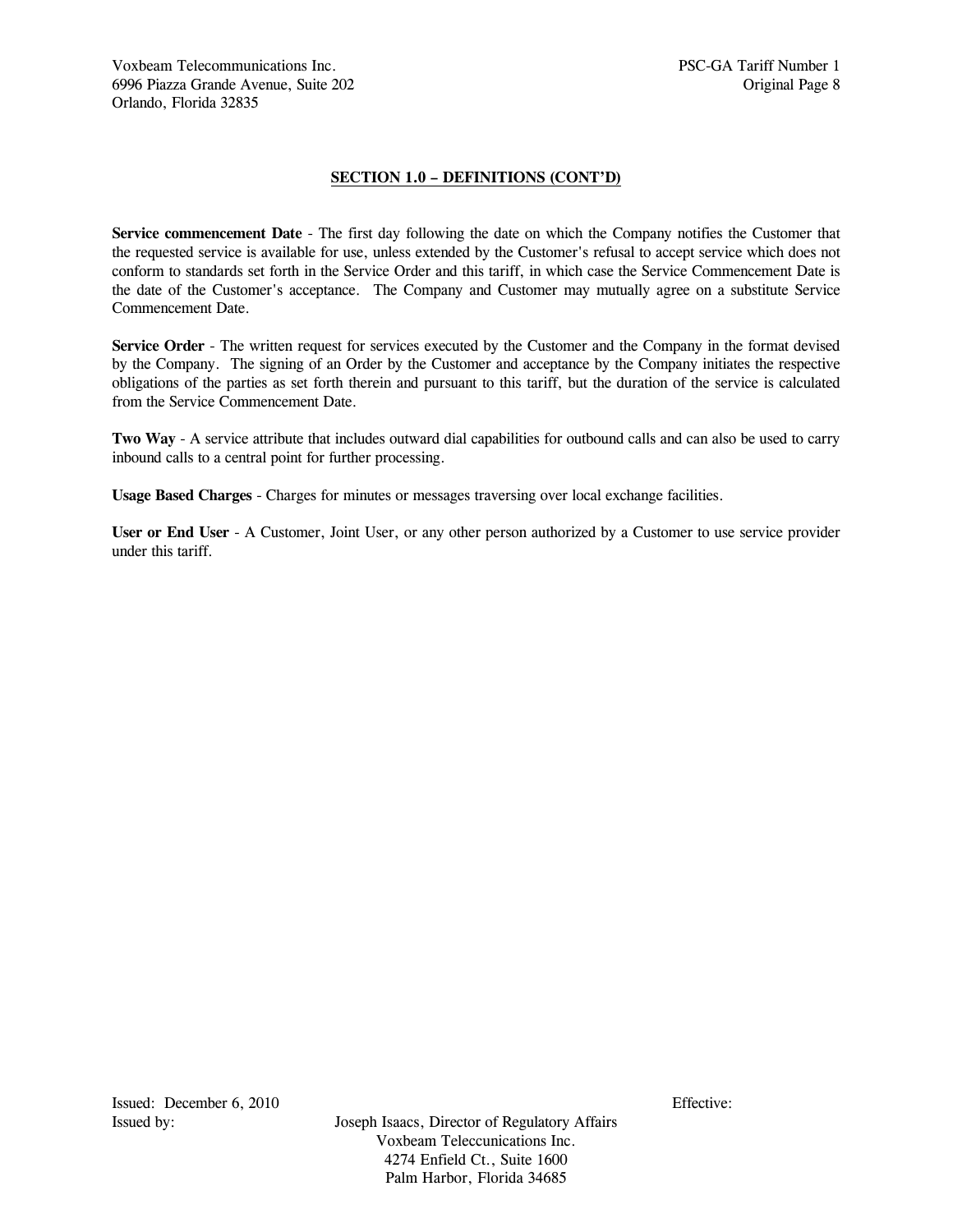# **SECTION 2.0 - RULES AND REGULATIONS**

# **2.1 Undertaking of the Company**

#### **2.1.1 Scope**

 The Company undertakes to furnish communications service pursuant to the terms of this tariff in connection with one-way and/or two-way information transmission originating from points within the State of Georgia, and terminating within a local calling area as defined herein.

 The Company is responsible under this tariff only for the services and facilities provided hereunder, and it assumes no responsibility for any service provided by any other entity that purchases access to the Company network in order to originate or terminate its own services, or to communicate with its own Customers.

### **2.1.2 Shortage of Equipment or Facilities**

- **(A)** The Company reserves the right to limit or to allocate the use of existing facilities, or of additional facilities offered by the Company, when necessary because of lack of facilities, or due to some other cause beyond the Company's control.
- **(B)** The furnishing of service under this tariff is subject to the availability on a continuing basis of all the necessary facilities and is limited to the capacity of the Company's facilities as well as facilities the Company may obtain from other carriers to furnish service from time to time as required at the sole discretion of the Company.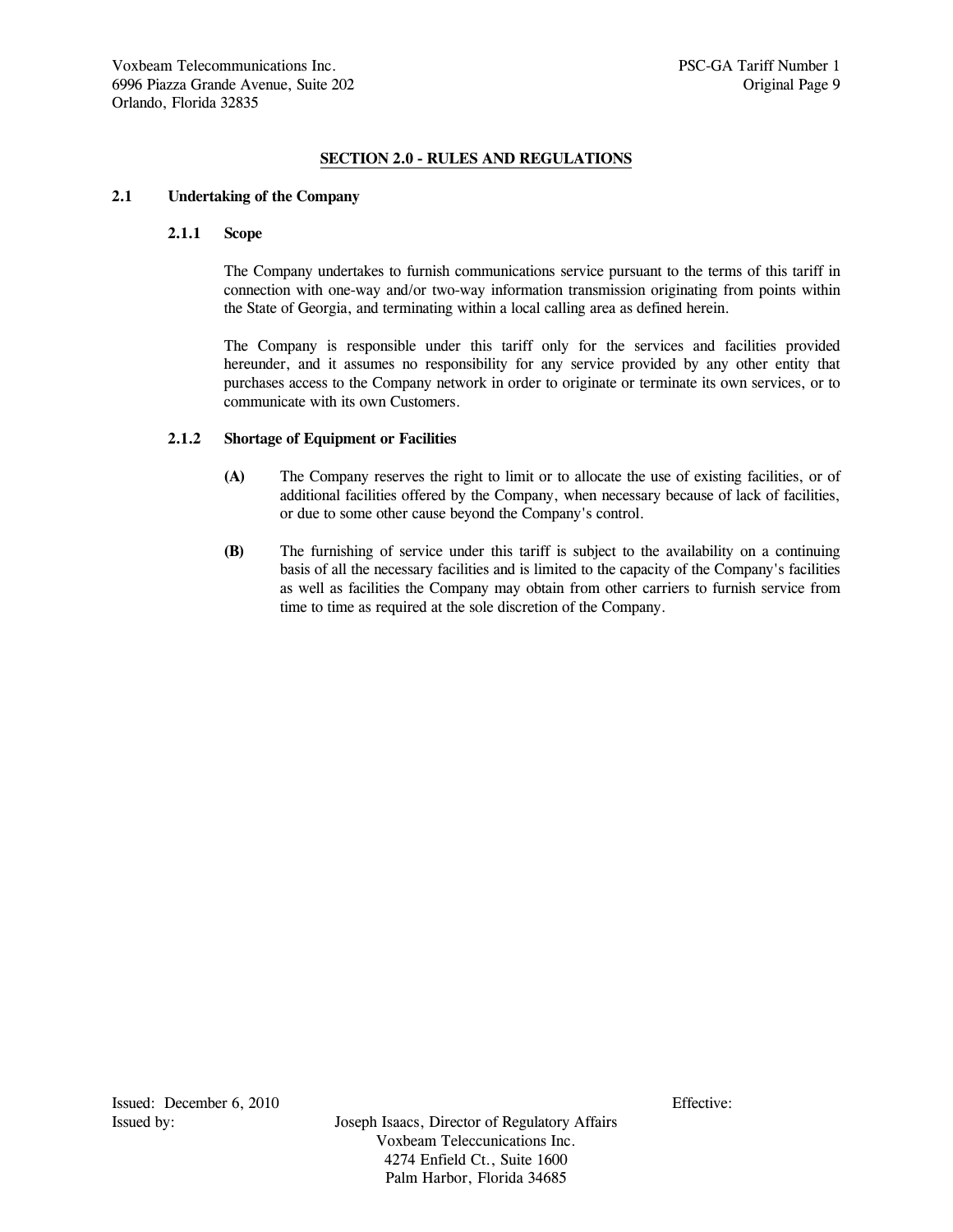# **2.1 Undertaking of the Company, (Cont'd.)**

# **2.1.3 Terms and Conditions**

- **(A)** Service is provided on the basis of a minimum period of at least one month, 24 hours per day. For the purpose of computing charges in this tariff, a month is considered to have thirty (30) days.
- **(B)** Customers may be required to enter into written service orders which shall contain or reference a specific description of the service ordered, the rates to be charged, the duration of the services, and the terms and conditions in this tariff. Customers will also be required to execute any other documents as may be reasonably requested by the Company.
- **(C)** Except as otherwise stated in the tariff, at the expiration of the initial term specified in each Service Order, or in any extension thereof, service shall continue on a month to month basis at the then current rates unless terminated by either party upon proper notice. Any termination shall not relieve the Customer of its obligation to pay any charges incurred under the service order and this tariff prior to termination. The rights and obligations which by their nature extend beyond the termination of the term of the service order shall survive such termination.
- **(D)** Service may be terminated upon written notice to the Customer if:
	- **(1)** the Customer is using the service in violation of this tariff; or
	- **(2)** the Customer is using the service in violation of the law.
- **(E)** This tariff shall be interpreted and governed by the laws of the State of Georgia without regard for its choice of laws provision.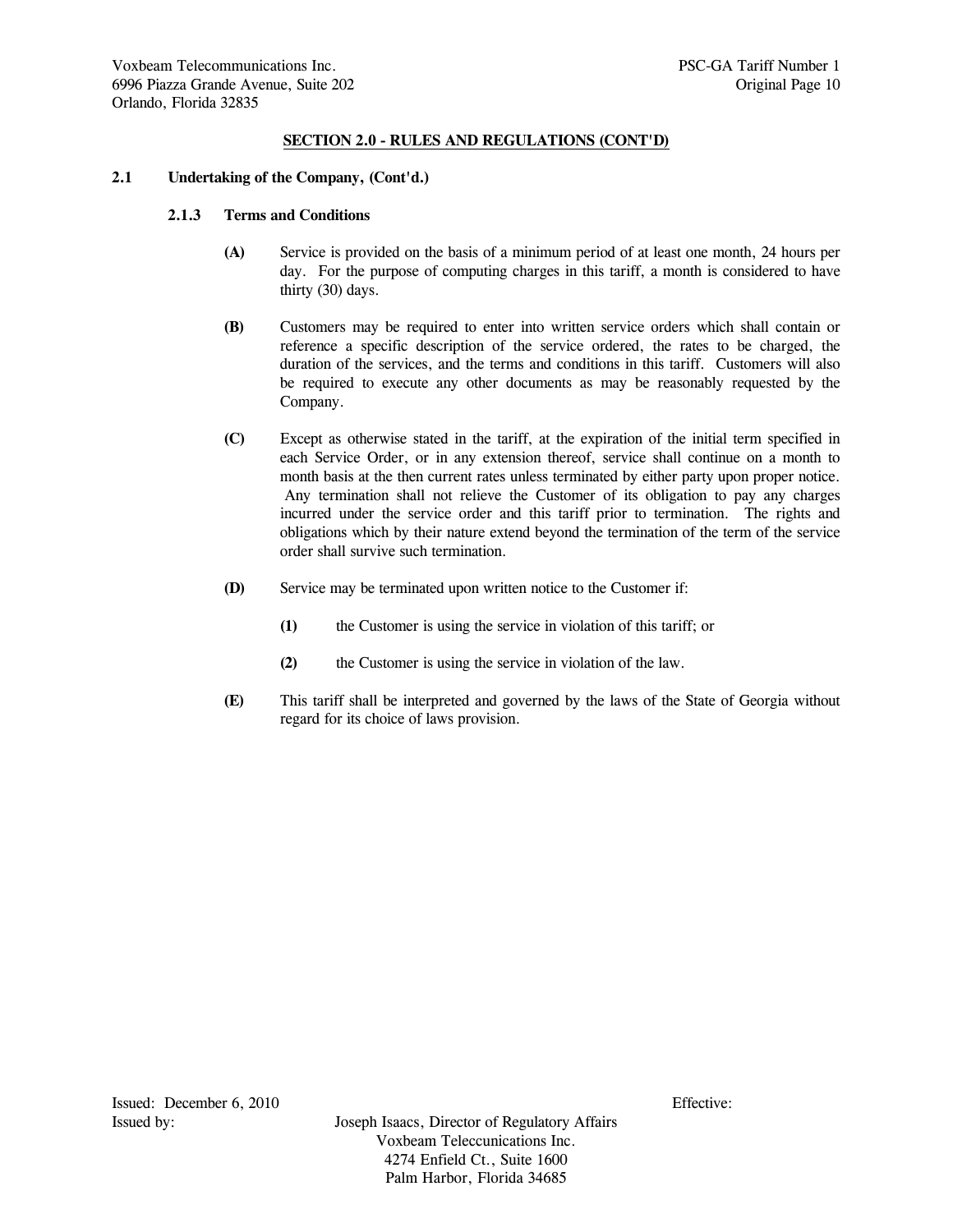## **2.1 Undertaking of the Company, (Cont'd.)**

### **2.1.3 Terms and Conditions, (cont'd.)**

- **(F)** Any Other Telephone Company may not interfere with the right of any person or entity to obtain service directly from the Company. No person or entity shall be required to make any payment, incur any penalty, monetary or otherwise, or purchase any services in order to have the right to obtain service directly from the Company.
- **(G)** To the extent that either the Company or any Other Telephone Company exercises control over available cable pairs, conduit, duct space, raceways, or other facilities needed by the other to reach a person or entity, the party exercising such control shall make them available to the other on terms equivalent to those under which the Company makes similar facilities under its control available to its Customers. At the reasonable request of either party, the Company and the Other Telephone Company shall jointly attempt to obtain from the owner of the property access for the other party to serve a person or entity.
- **(H)** The Company hereby reserves its rights to establish service packages specific to a particular Customer. These contracts may or may not be associated with volume and/or term discounts.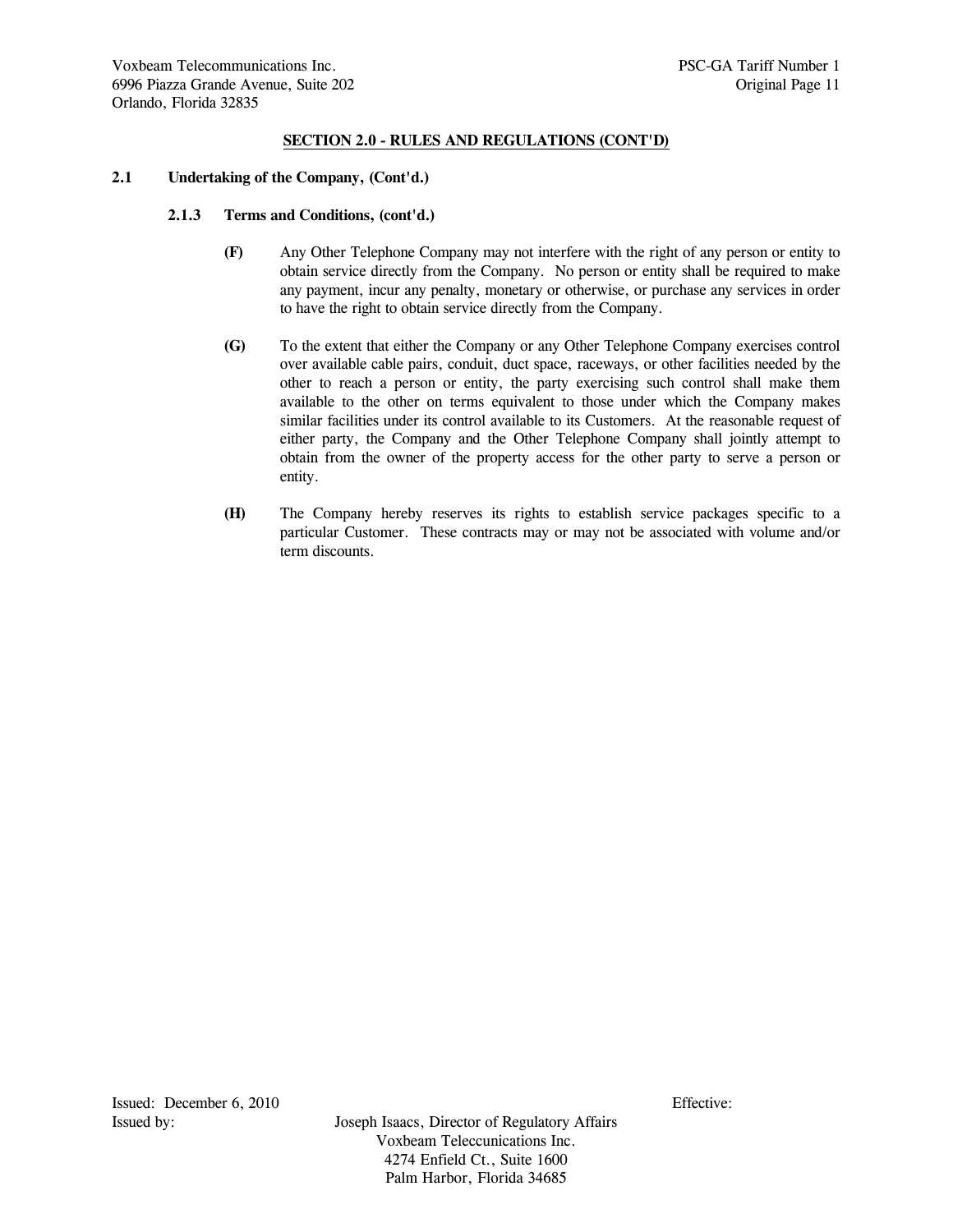## **2.1 Undertaking of the Company, (Cont'd.)**

# **2.1.4 Limitations on Liability**

- **(A)** Except as otherwise stated in this section, the liability of the Company for damages arising out of either: (1) the furnishing of its services, including but not limited to mistakes, omissions, interruptions, delays, or errors, or other defects, representations, or use of these services or (2) the failure to furnish its service, whether caused by acts or omission, shall be limited to the extension of allowances to the Customer for interruptions in service as set forth in Section 2.7.
- **(B)** Except for the extension of allowances to the Customer for interruptions in service as set forth in Section 2.7, the Company shall not be liable to a Customer or third party for any direct, indirect, special, incidental, reliance, consequential, exemplary or punitive damages, including, but not limited to, loss of revenue or profits, for any reason whatsoever, including, but not limited to, any act or omission, failure to perform, delay, interruption, failure to provide any service or any failure in or breakdown of facilities associated with the service.
- **(C)** The liability of the Company for errors in billing that result in overpayment by the Customer shall be limited to a credit equal to the dollar amount erroneously billed or, in the event that payment has been made and service has been discontinued, to a refund of the amount erroneously billed.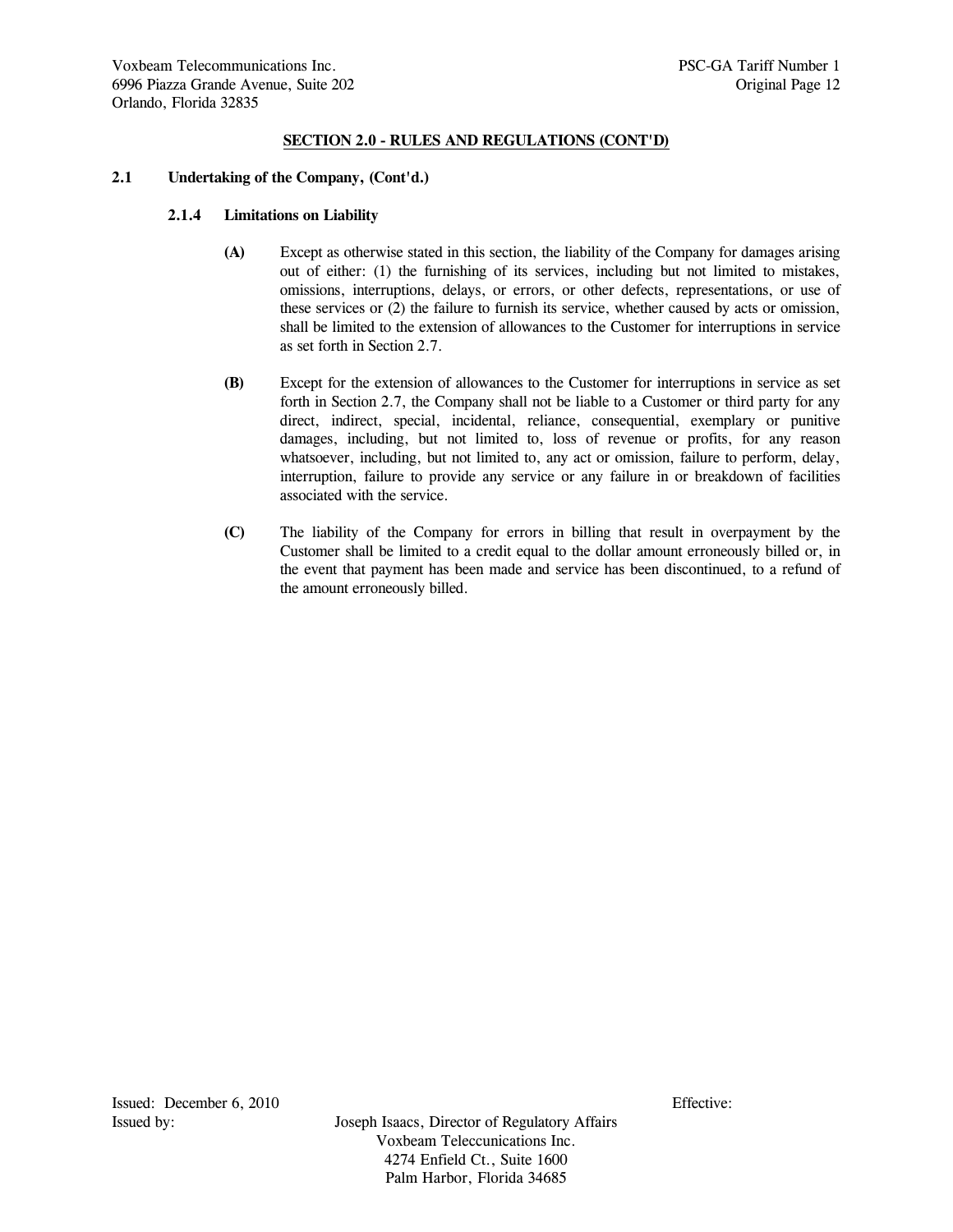# **2.1 Undertaking of the Company, (Cont'd.)**

# **2.1.4 Limitations on Liability (Cont'd.)**

- **(D)** The Company shall be indemnified and saved harmless by the Customer from and against all loss, liability, damage and expense, including reasonable counsel fees, due to:
	- **(1)** Any act or omission of: (a) the Customer, (b) any other entity furnishing service, equipment or facilities for use in conjunction with services or facilities provided by the Company; or (c) common carriers or warehousemen, except as contracted by the Company;
	- **(2)** Any delay or failure of performance or equipment due to causes beyond the Company's control, including but not limited to, acts of God, fires, floods, earthquakes, hurricanes, or other catastrophes; national emergencies, insurrections, riots, wars or other civil commotions; strikes, lockouts, work stoppages or other labor difficulties; criminal actions taken against the Company; unavailability, failure or malfunction of equipment or facilities provided by the Customer or third parties; and any law, order, regulation or other action of any governing authority or agency thereof;
	- **(3)** Any unlawful or unauthorized use of the Company's facilities and services;
	- **(4)** Libel, slander, invasion of privacy or infringement of patents, trade secrets, or copyrights arising from or in connection with the material transmitted by means of Company-provided facilities or services; or by means of the combination of company-provided facilities or services;
	- **(5)** Breach in the privacy or security of communications transmitted over the Company's facilities;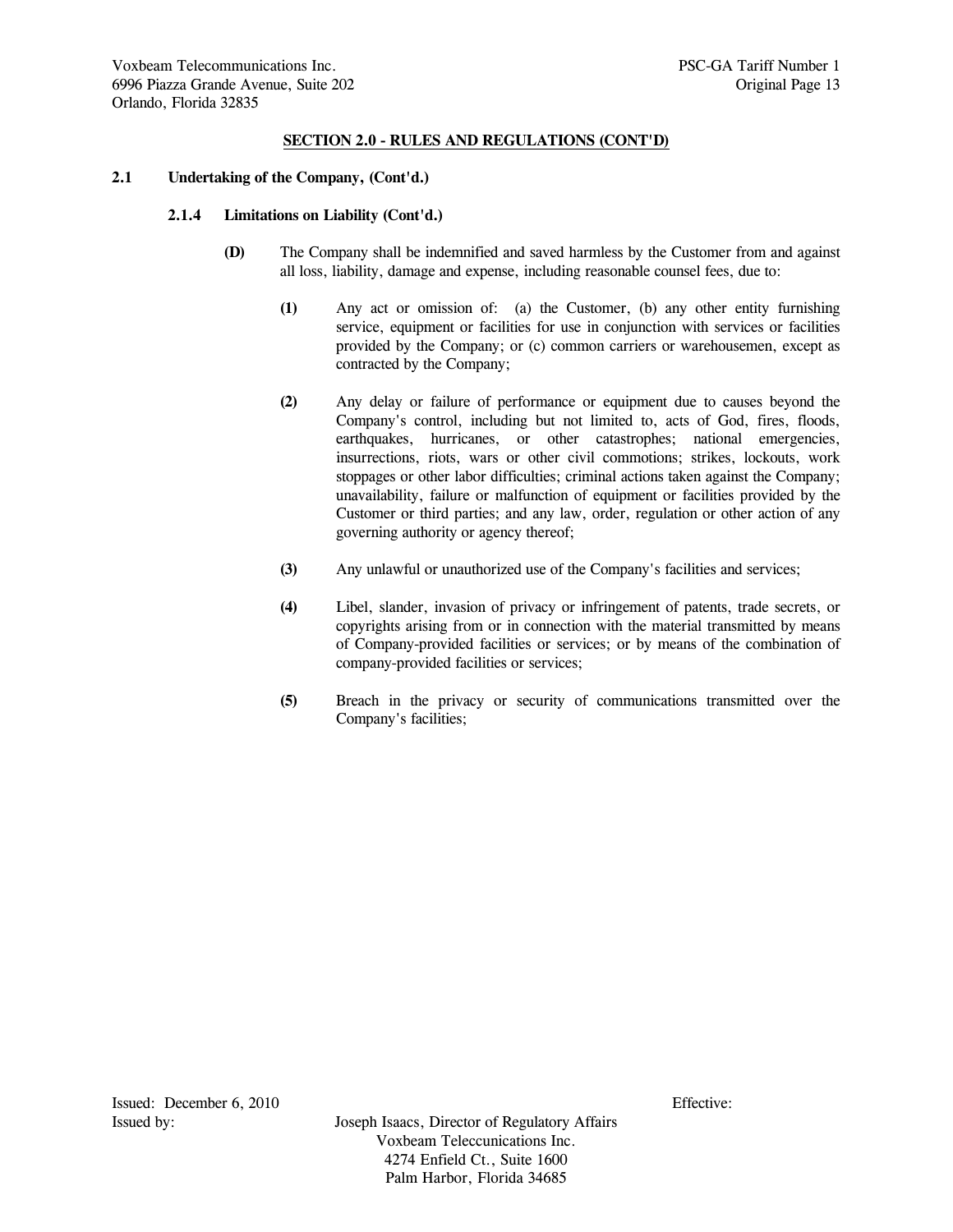### **2.1 Undertaking of the Company, (Cont'd.)**

- **2.1.4 Limitations on Liability (Cont'd.)**
	- **(D) (cont'd)** 
		- **(6)** Changes in any of the facilities, operations or procedures of the Company that render any equipment, facilities or services provided by the Customer obsolete, or require modification or alteration of such equipment, facilities or services, or otherwise affect their use or performance, except where reasonable notice is required by the Company and is not provided to the Customer, in which event the Company's liability is limited as set forth in paragraph (A) of this Subsection 2.1.4.
		- **(7)** Defacement of or damage to Customer premises resulting from the furnishing of services or equipment on such premises or the installation or removal thereof;
		- **(8)** Injury to property or injury or death to persons, including claims for payments made under Workers' Compensation law or under any plan for employee disability or death benefits, arising out of, or caused by, any act or omission of the Customer, or the construction, installation, maintenance, presence, use or removal of the Customer's facilities or equipment connected, or to be connected to the Company's facilities;
		- **(9)** Any noncompletion of calls due to network busy conditions;
		- **(10)** Any calls not actually attempted to be completed during any period that service is unavailable;
		- **(11)** And any other claim resulting from any act or omission of the Customer or patron(s) of the Customer relating to the use of the Company's services or facilities.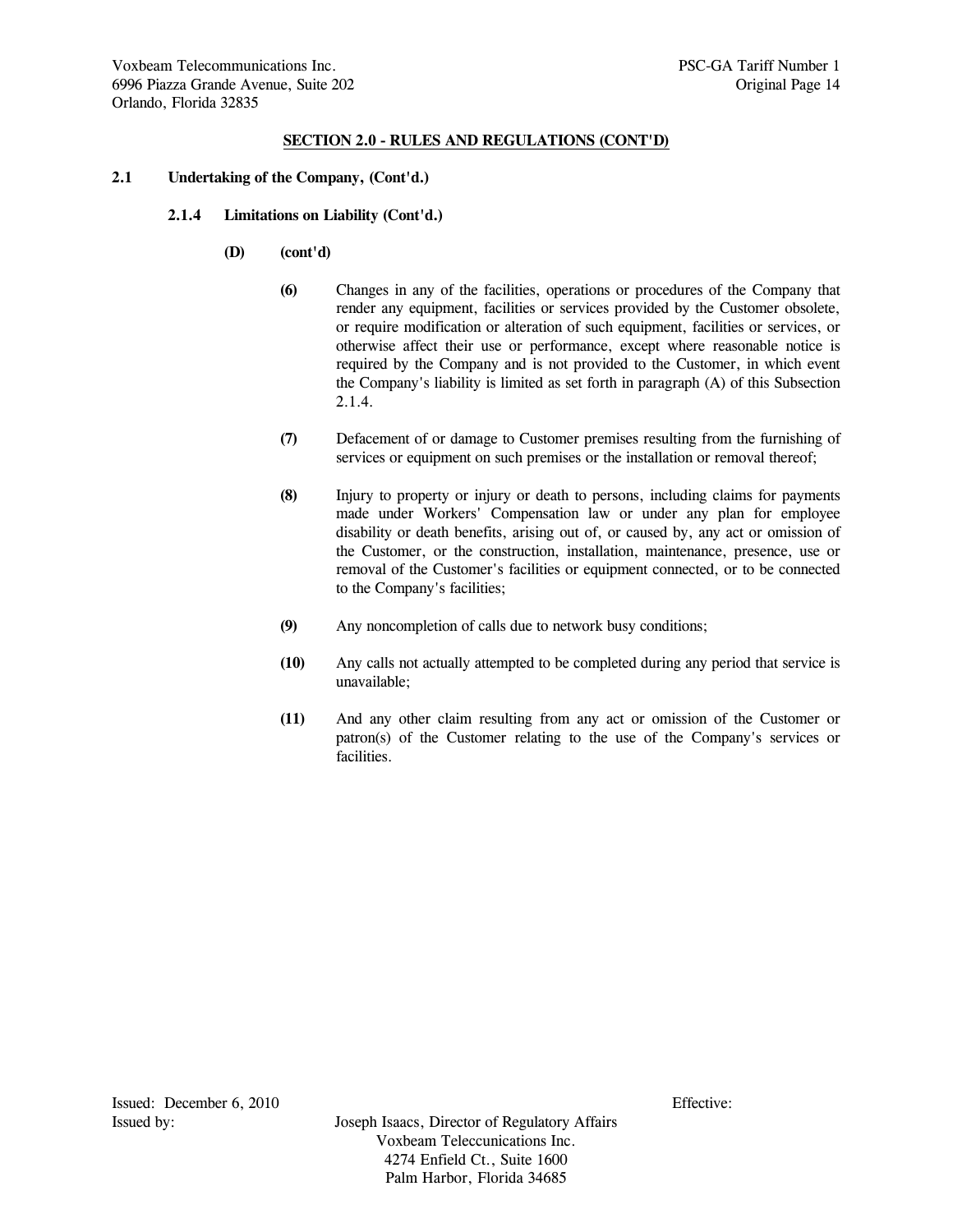## **2.1 Undertaking of the Company, (Cont'd.)**

#### **2.1.4 Limitations on Liability (Cont'd.)**

- **(E)** The Company does not guarantee nor make any warranty with respect to installations provided for use in an explosive atmosphere.
- **(F)** The Company makes no warranties or representations, EXPRESS OR IMPLIED, either in fact or by operation of law, statutory or otherwise, including warranties of merchantability or fitness for a particular use, except those expressly set forth herein.
- **(G)** Failure by the Company to assert its rights pursuant to one provision of this tariff does not preclude the Company from asserting its rights under other provisions.

### **2.1.5 Notification of Service-Affecting Activities**

 The Company will provide the Customer reasonable notification of service-affecting activities that may occur in normal operation of its business. Such activities may include, but are not limited to, equipment or facilities additions, removals or rearrangements and routine preventative maintenance. Generally, such activities are not specific to an individual Customer but affect many Customers' services. No specific advance notification period is applicable to all service activities. The Company will work cooperatively with the Customer to determine the reasonable notification requirements. With some emergency or unplanned service-affecting conditions, such as an outage resulting from cable damage, notification to the Customer may not be possible.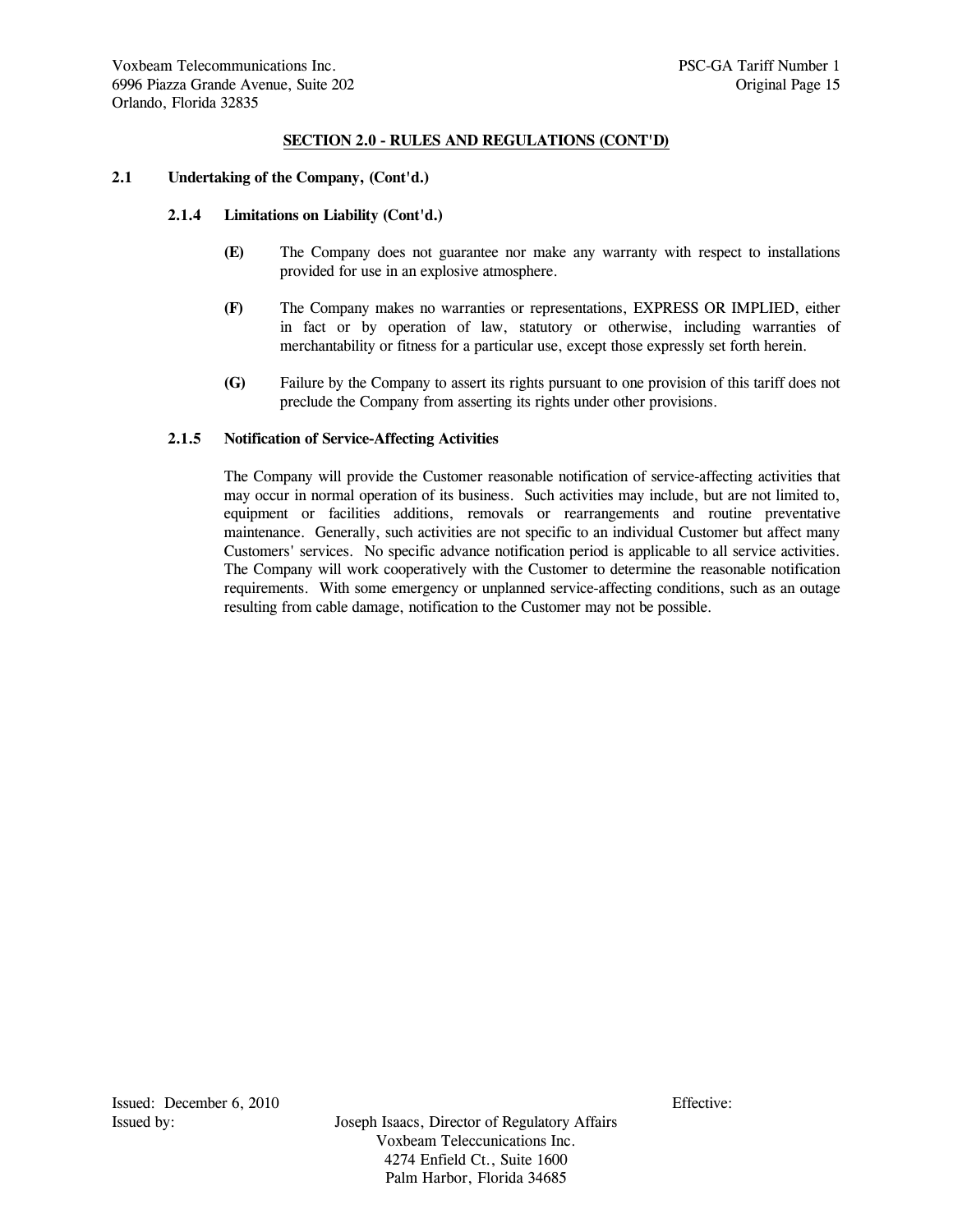# **2.1 Undertaking of the Company, (Cont'd.)**

### **2.1.6 Provision of Equipment and Facilities**

- **(A)** The Company shall use reasonable efforts to maintain only the facilities and equipment that it furnishes to the Customer. The Customer may not nor may the Customer permit others to rearrange, disconnect, remove, attempt to repair, or otherwise interfere with any of the facilities or equipment installed by the Company, except upon the written consent of the Company.
- **(B)** The Company may substitute, change or rearrange any equipment or facility at any time and from time to time, but shall not thereby alter the technical parameters of the service provided by the Customer.
- **(C)** Equipment the Company provides or installs at the Customer Premises for use in connection with the services the Company offers shall not be used for any purpose other than that for which the equipment is provided.
- **(D)** Except as otherwise indicated, Customer provided station equipment at the Customer's premises for use in connection with the service shall be so constructed, maintained and operated as to work satisfactorily with the facilities of the Company.
- **(E)** The Company shall not be responsible for the installation, operation, or maintenance of any Customer provided communications equipment. Where such equipment is connected to the facilities furnished pursuant to this tariff, the responsibility of the Company shall be limited to the furnishing of facilities offered under this tariff and to the maintenance and operation of such facilities. Subject to this responsibility, the Company shall not be responsible for:
	- **(1)** the through transmission of signals by Customer provided equipment or for the quality of, or defects in, such transmission; or
	- **(2)** the reception of signals by Customer-provided equipment; or
	- **(3)** network control signaling where such signaling is performed by Customerprovided network control signaling equipment.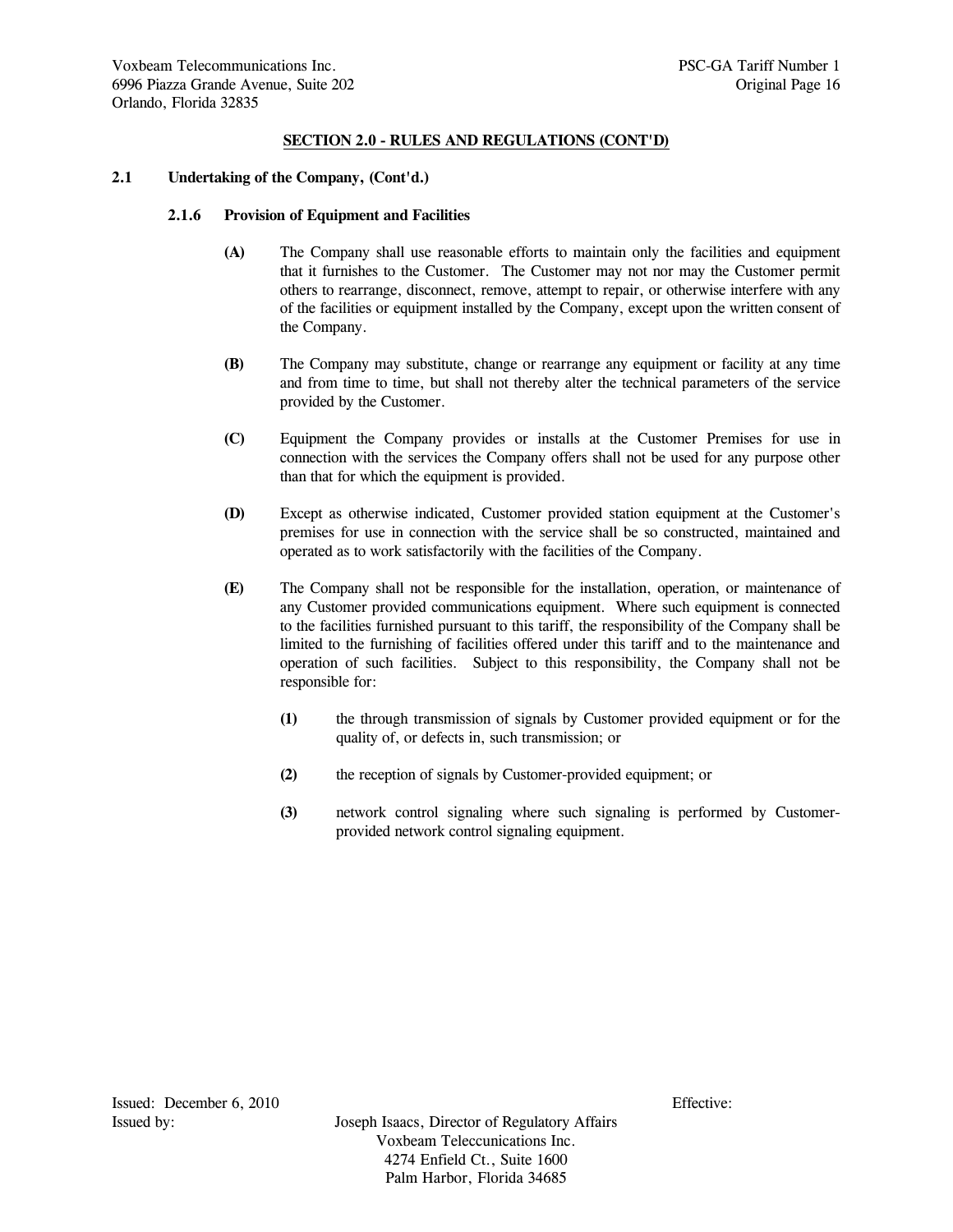## **2.1 Undertaking of the Company, (Cont'd.)**

## **2.1.7 Non-Routine Installation**

 At the Customer's request, installation and/or maintenance may be performed outside the Company's regular business hours or in hazardous locations. In such cases, charges based on cost of the actual labor, material, or other costs incurred by or charged to the Company will apply. If installation is started during regular business hours but, at the Customer's request, extends beyond regular business hours into time periods including, but not limited to, weekends, holidays, and/or night hours, additional charges may apply.

### **2.1.8 Special Construction**

 Subject to the agreement of the Company and to all of the regulations contained in this tariff, special construction or facilities may be undertaken on a reasonable efforts basis at the request of the Customer. Special construction is construction undertaken:

- **(A)** where facilities are not presently available, and there is no other requirement for the facilities so constructed;
- **(B)** of a type other than that which the Company would normally utilize in the furnishing of its services;
- **(C)** over a route other than that which the Company would normally utilize in the furnishing of its services;
- **(D)** in a quantity greater than that which the company would normally construct;
- **(E)** on an expedited basis;
- **(F)** on a temporary basis until permanent facilities are available;
- **(G)** involving abnormal costs; or
- **(H)** in advance of its normal construction.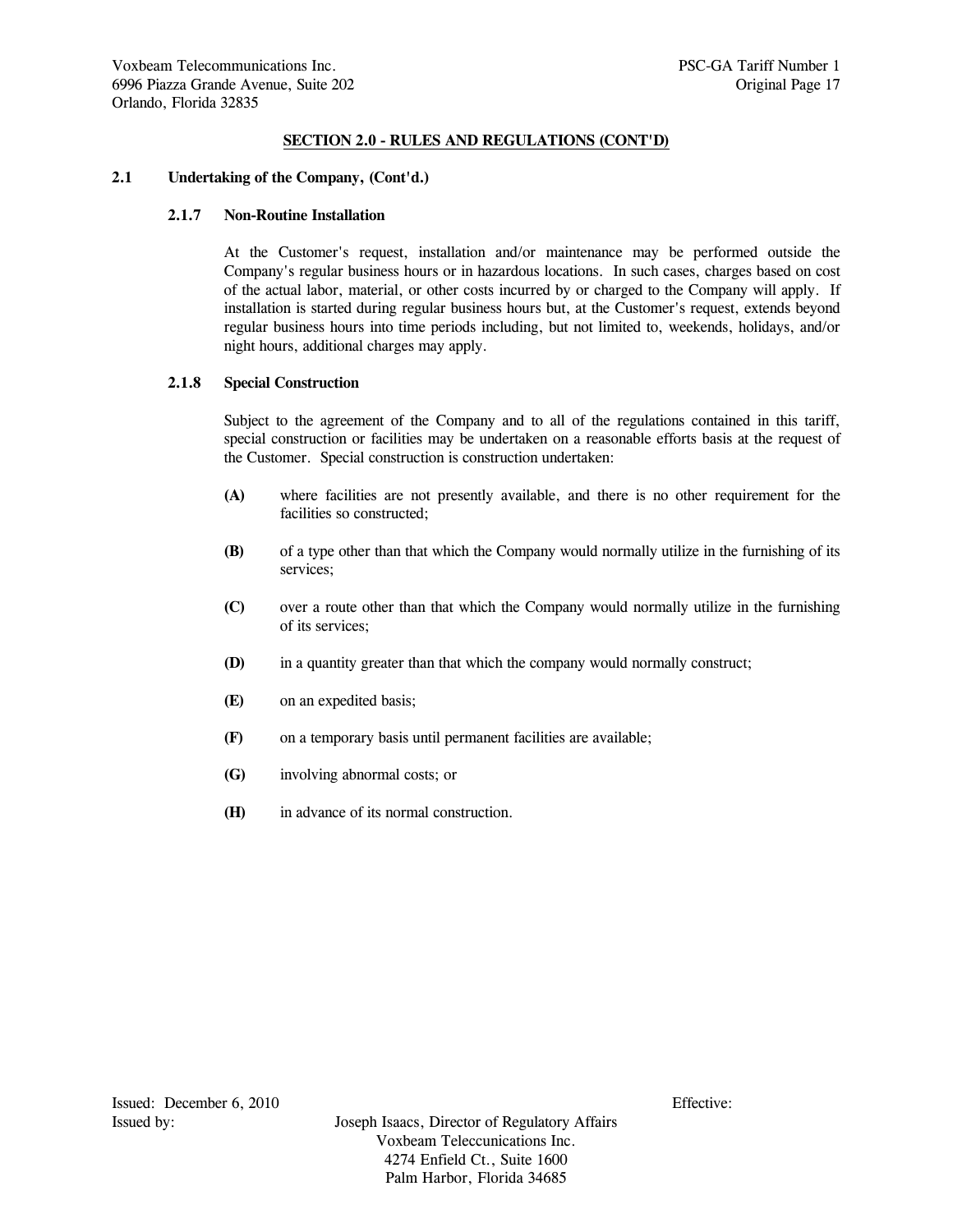# **2.1 Undertaking of the Company, (Cont'd.)**

# **2.1.9 Ownership of Facilities**

 Title to all facilities provided in accordance with this tariff remains in the Company, its partners, agents, contractors or suppliers.

# **2.2 Prohibited Uses**

- **2.2.1** The services the Company offers shall not be used for any unlawful purpose or for any use as to which the Customer has not obtained all required governmental approvals, authorizations, licenses, consents and permits.
- **2.2.2** The Company may require applicants for service who intend to use the Company's offerings for resale and/or for shared use to file a letter with the Company confirming that their use of the Company's offerings complies with relevant laws and the Georgia Public Service Commission's regulations, policies, orders, and decisions.
- **2.2.3** The Company may block any signals being transmitted over its Network by Customers which cause interference to the Company or other users. Customer shall be relieved of all obligations to make payments for charges relating to any blocked Service and shall indemnify the Company for any claim, judgement or liability resulting from such blockage.
- **2.2.4** A Customer, joint user, or authorized user may not assign, or transfer in any manner, the service or any rights associated with the service without the written consent of the Company. The Company will permit a Customer to transfer its existing service to another entity if the existing Customer has paid all charges owed to the Company for regulated communications services. Such a transfer will be treated as a disconnection of existing service and installation of new service, and non-recurring installation charges as stated in this tariff will apply.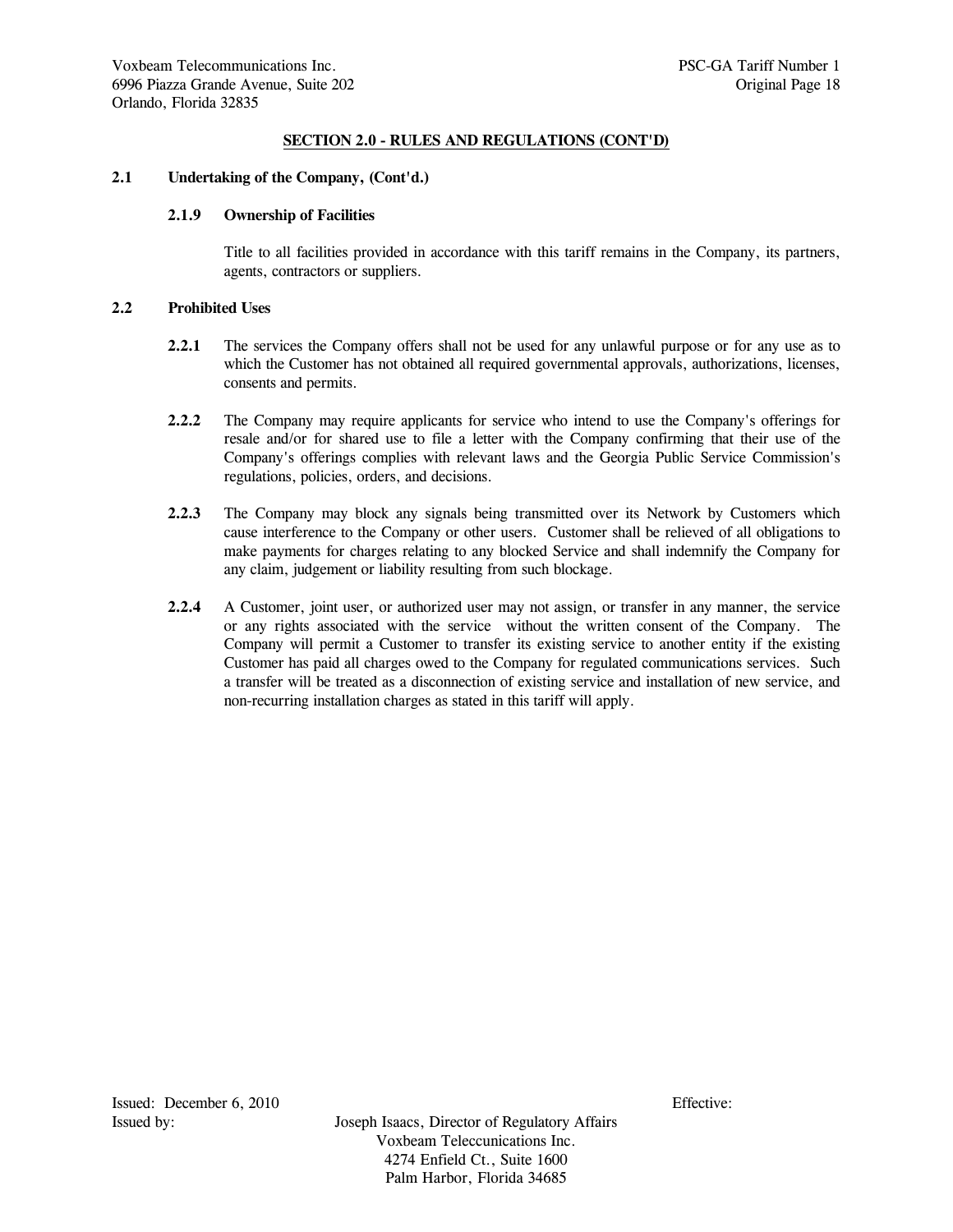### **2.3 Obligations of the Customer**

### **2.3.1 General**

The Customer shall be responsible for:

- **(A)** the payment of all applicable charges pursuant to this tariff;
- **(B)** damage to or loss of the Company's facilities or equipment caused by the acts or omissions of the Customer; or the noncompliance by the Customer, with these regulations; or by fire or theft or other casualty on the Customer Premises, unless caused by the negligence or willful misconduct of the employees or agents of the Company;
- **(C)** providing at no charge, as specified from time to time by the Company, any needed equipment, space and power to operate Company facilities and equipment installed on the premises of the Customer, and the level of heating and air conditioning necessary to maintain the proper operating environment on such premises;
- **(D)** obtaining, maintaining, and otherwise having full responsibility for all rights-of-way and conduit necessary for installation of fiber optic cable and associated equipment used to provide Communications Services to the Customer from the cable building entrance or property line to the location of the equipment space described in Section 2.3.1(C). Any and all costs associated with the obtaining and maintaining the rights-of-way described herein, including the costs of altering the structure to permit installation of the Company provided facilities, shall be borne entirely by, or may be charged by the Company, to the Customer. The Company may require the Customer to demonstrate its compliance with this section prior to accepting an order for service.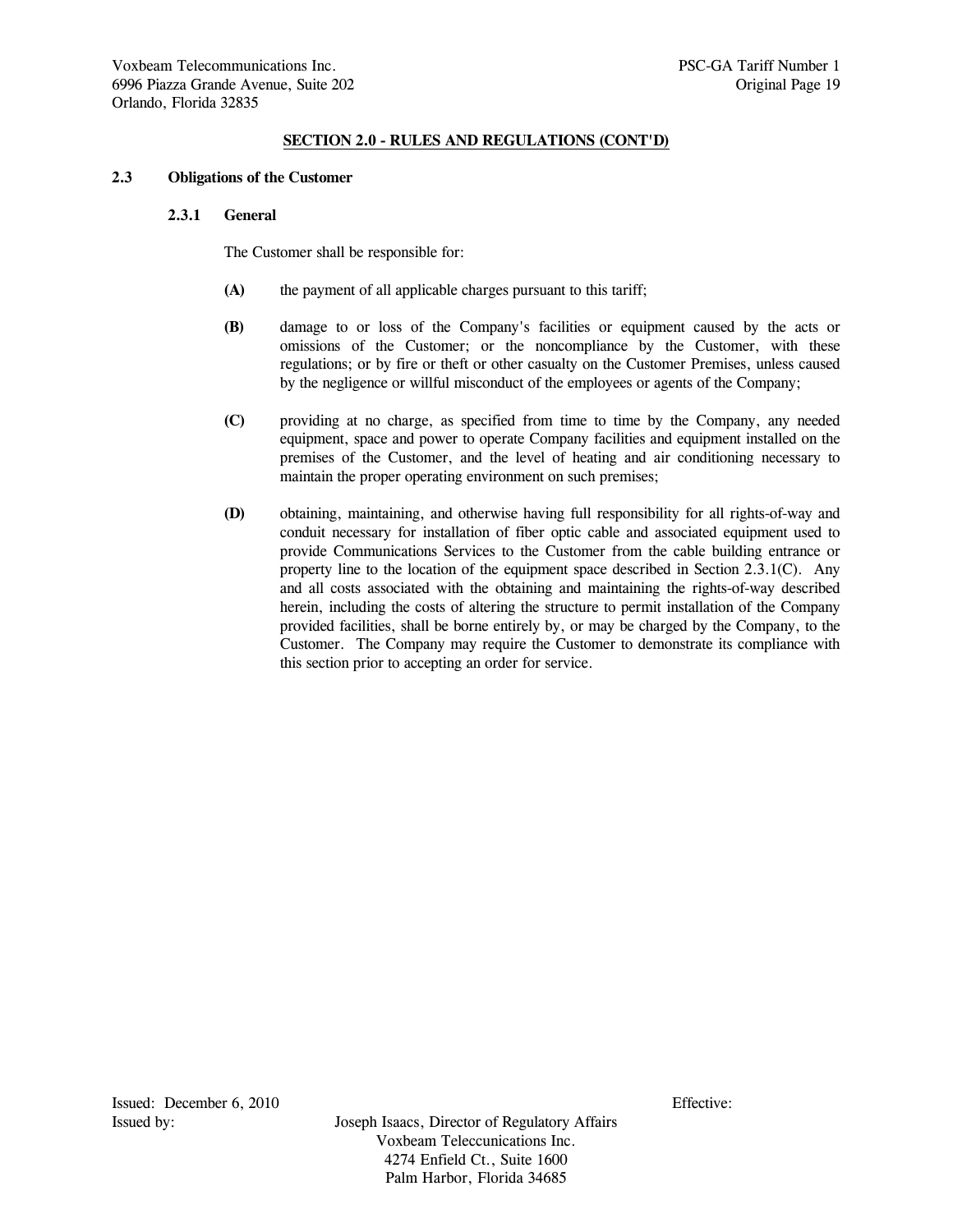### **2.3 Obligations of the Customer**

#### **2.3.1 General (cont'd.)**

- **(E)** providing a safe place to work and complying with all laws and regulations regarding the working conditions on the premises at which Company employees and agents shall be installing or maintaining the Company's facilities and equipment. The Customer may be required to install and maintain Company facilities and equipment within a hazardous area if, in the Company's opinion, injury or damage to the Company employees or property might result from installation or maintenance by the Company. The Customer shall be responsible for identifying, monitoring, removing and disposing of any hazardous material (e.g., friable asbestos) prior to any construction or installation work;
- **(F)** complying with all laws and regulations applicable to, and obtaining all consents, approvals, licenses and permits as may be required with respect to, the location of Company facilities and equipment in an Customer premises or the rights-of-way for which Customer is responsible under Section 2.3.1(D); and granting or obtaining permission for Company agents or employees to enter the premises of the Customer at any time for the purpose of installing, inspecting, maintaining, repairing, or upon termination of service as stated herein, removing the facilities or equipment of the Company;
- **(G)** not creating or allowing to be placed any liens or other encumbrances on the Company's equipment or facilities; and
- **(H)** making Company facilities and equipment available periodically for maintenance purposes at a time agreeable to both the Company and the Customer. No allowance will be made for the period during which service is interrupted for such purposes.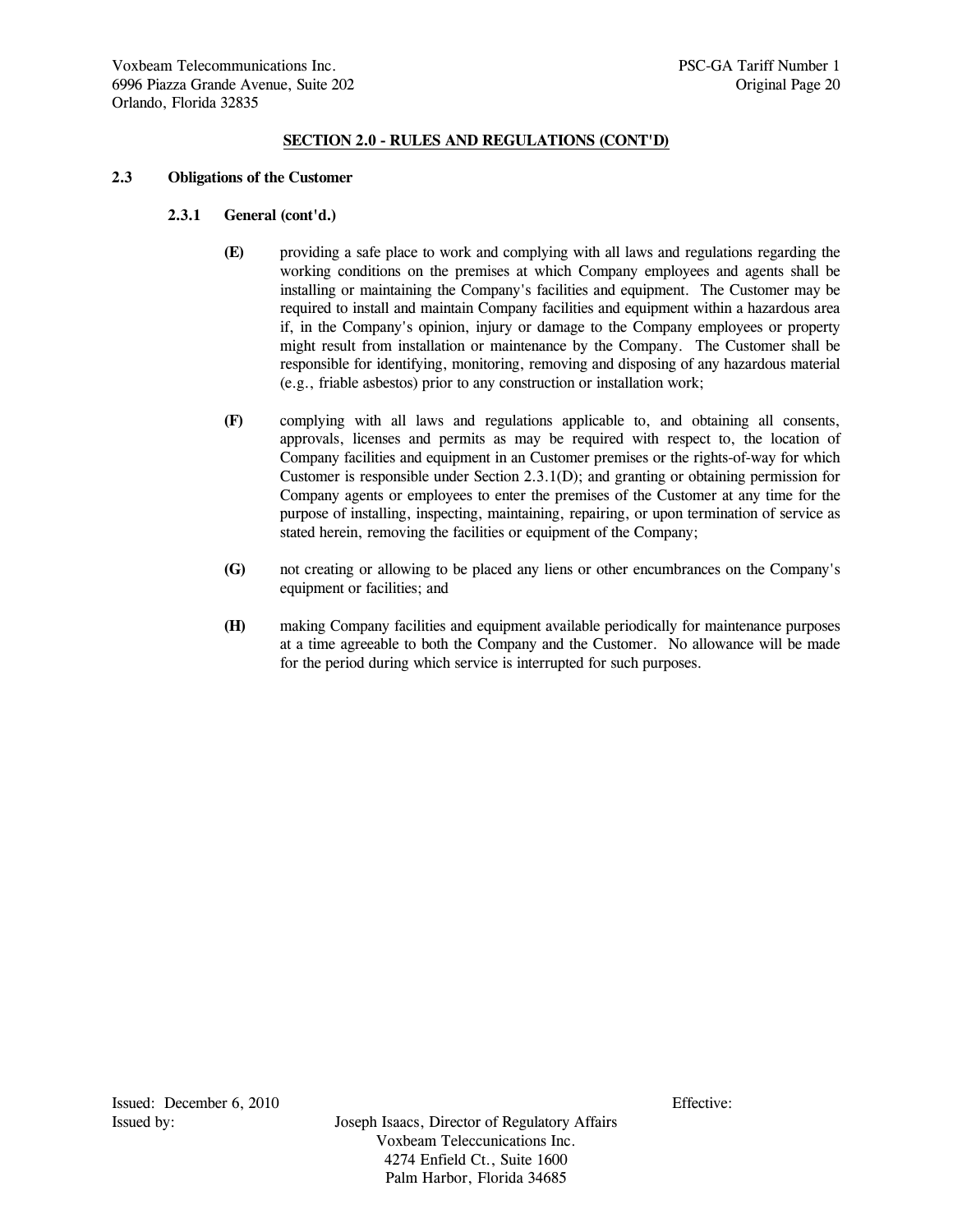### **2.3 Obligations of the Customer (Cont'd.)**

#### **2.3.2 Liability of the Customer**

- **(A)** The Customer will be liable for damages to the facilities of the Company and for all incidental and consequential damages caused by the negligent or intentional acts or omissions of the Customer, its officers, employees, agents, invites, or contractors where such acts or omissions are not the direct result of the Company's negligence or intentional misconduct.
- **(B)** To the extent caused by any negligent or intentional act of the Customer as described in (A), preceding, the Customer shall indemnify, defend and hold harmless the Company from and against all claims, actions, damages, liabilities, costs and expenses, including reasonable attorneys' fees, for (1) any loss, destruction or damage to property of any third party, and (2) any liability incurred by the Company to any third party pursuant to this or any other tariff of the Company, or otherwise, for any interruption of, interference to, or other defect in any service provided by the Company to such third party.
- **(C)** The Customer shall not assert any claim against any other Customer or user of the Company's services for damages resulting in whole or in party from or arising in connection with the furnishing of service under this tariff including but not limited to mistakes, omissions, interruptions, delays, errors or other defects or misrepresentations, whether or not such other Customer or user contributed in any way to the occurrence of the damages, unless such damages were caused solely by the negligent to intentional act or omission of the other Customer or user and not by any act or omission of the Company. Nothing in this tariff is intended either to limit or to expand Customer's right to assert any claims against third parties for damages of any nature other than those described in the preceding sentence.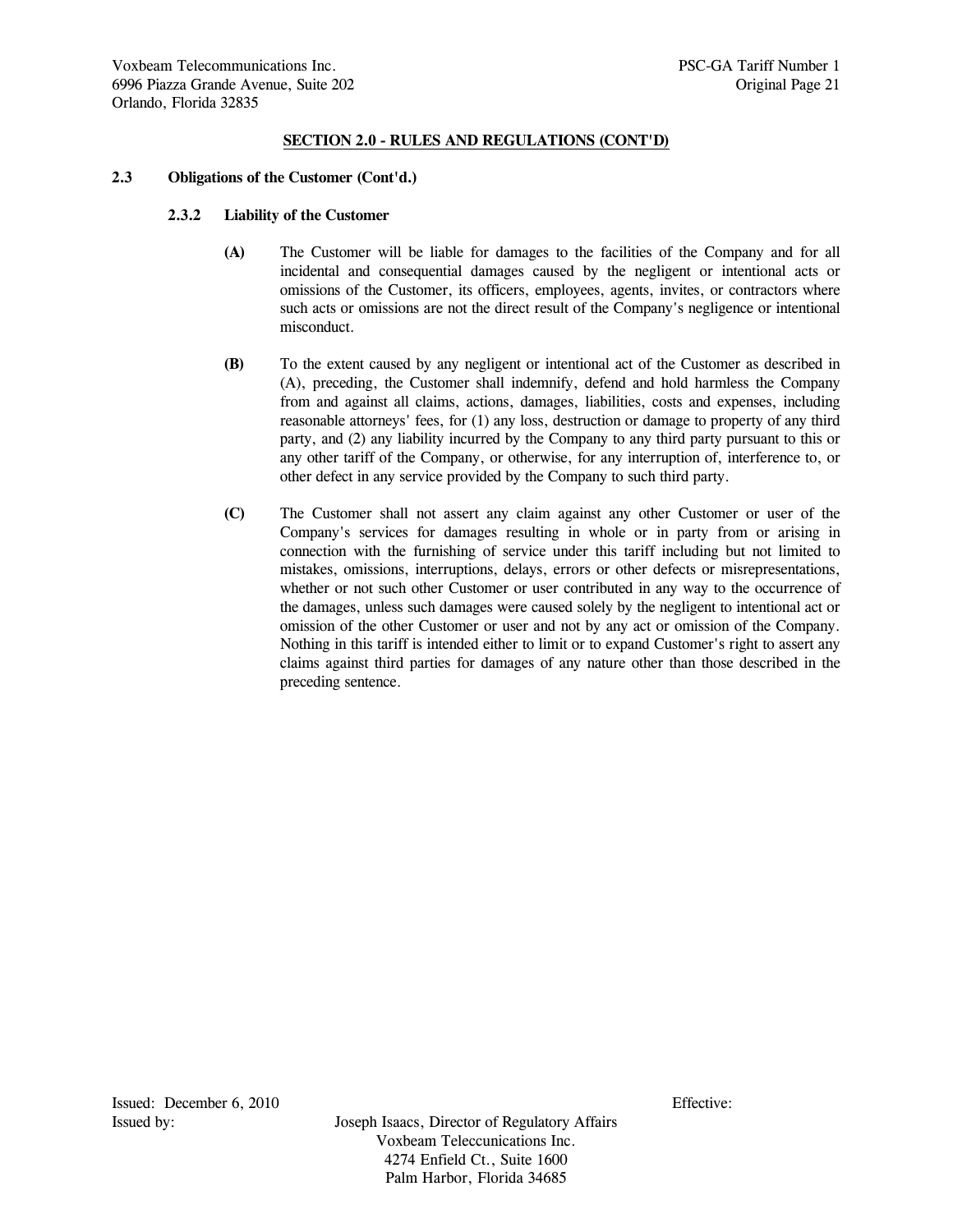### **2.4 Customer Equipment and Channels**

# **2.4.1 General**

 A user may transmit or receive information or signals via the facilities of the Company. The Company's services are designated primarily for the transmission of voice-grade telephonic signals, except as otherwise stated in this tariff. A user may transmit any form of signal that is compatible with the Company's equipment, but the Company does not guarantee that its services will be suitable for purposes other than voice-grade telephonic communication except as specifically stated in this tariff.

# **2.4.2 Station Equipment**

- **(A)** Terminal equipment of the user's premises and the electric power consumed by such equipment shall be provided by and maintained at the expense of the user. The user is responsible for the provision of wiring or cable to connect its terminal equipment to the Company MPOP.
- **(B)** The Customer is responsible for ensuring that Customer-provided equipment connected to Company equipment and facilities is compatible with such equipment and facilities. The magnitude and character of the voltages and currents impressed on Company-provided equipment and wiring by connection, operation, or maintenance of such equipment and wiring shall be such as not to cause damage to the Company-provided equipment and wiring or injury to the Company's employees or to other persons. Any additional protective equipment required to prevent such damage or injury shall be provided by the Company at the Customer's expense, subject to prior Customer approval of the equipment expense.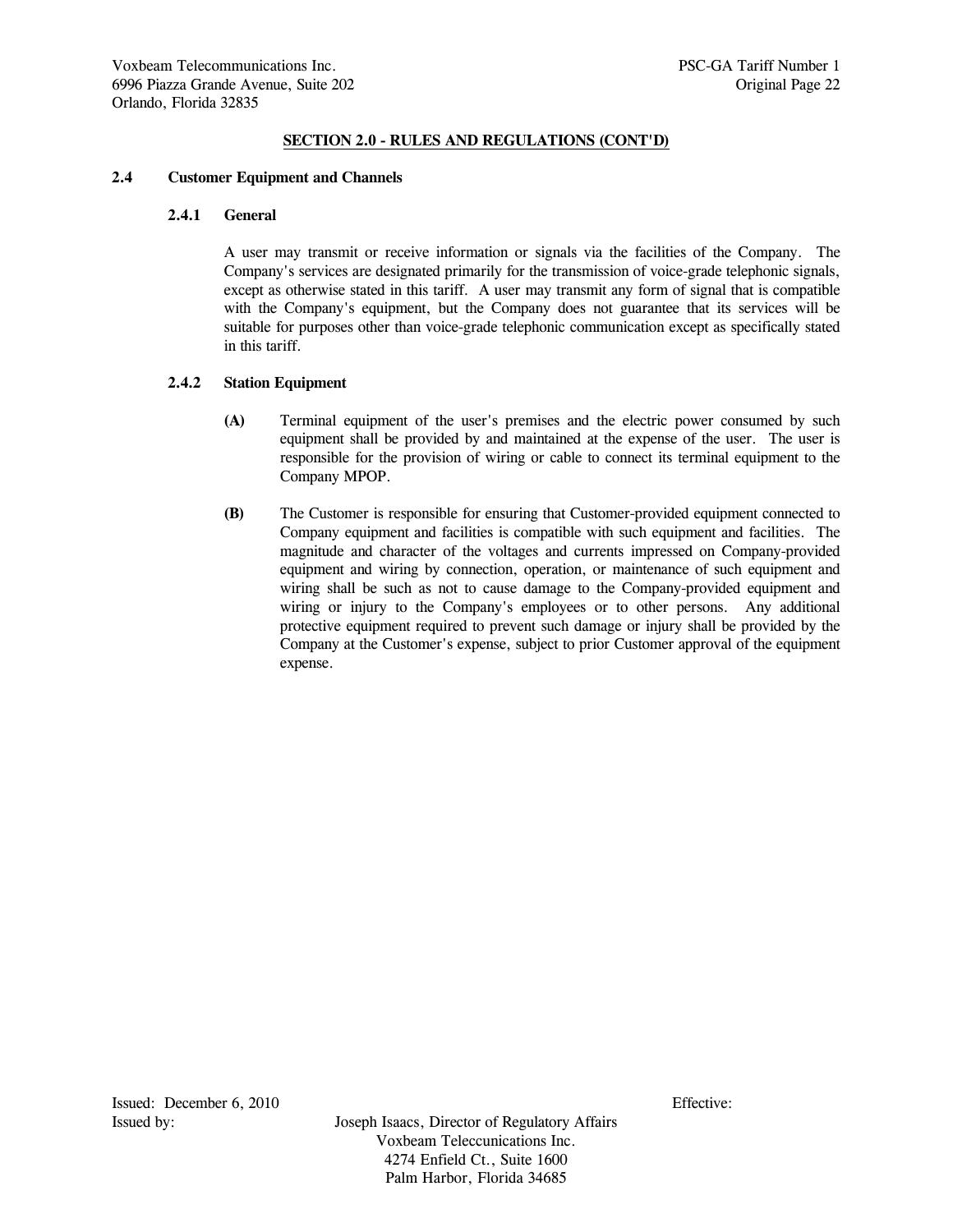### **2.4 Customer Equipment and Channels (Cont'd.)**

#### **2.4.3 Interconnection of Facilities**

- **(A)** Local Traffic Exchange provides the ability for another local exchange provider to terminate local traffic on the Company's network. In order to qualify for Local Traffic Exchange the call must: (a) be originated by an end user of a company that is authorized by the Georgia Public Service Commission to provide local exchange service; (b) originate and terminate within a local calling area of the Company.
- **(B)** Any special interface equipment necessary to achieve compatibility between the facilities and equipment of the Company used for furnishing Communications Services and the channels, facilities, or equipment of others shall be provided at the Customer's expense.
- **(C)** Communications Services may be connected to the services or facilities of other communications carriers only when authorized by, and in accordance with, the terms and conditions of the tariffs of the other communications carriers which are applicable to such connections.
- **(D)** Facilities furnished under this tariff may be connected to Customer provided terminal equipment in accordance with the provisions of this tariff. All such terminal equipment shall be registered by the Federal Communications Commission pursuant to Part 68 of Title 47, Code of Federal Regulations; and all user-provided wiring shall be installed and maintained in compliance with those regulations.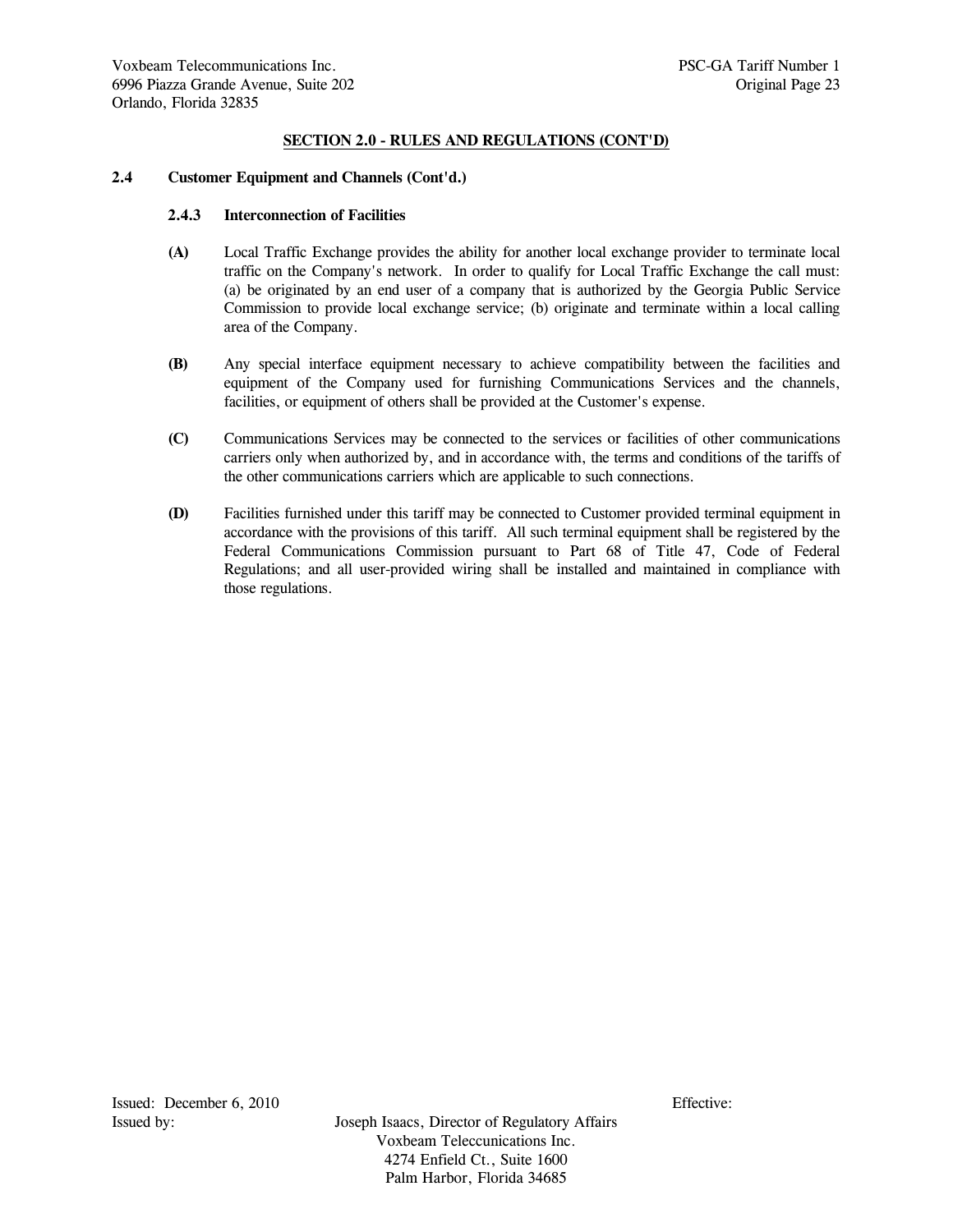### **2.4 Customer Equipment and Channels (Cont'd.)**

#### **2.4.4 Inspections**

- **(A)** Upon suitable notification to the Customer, and at a reasonable time, the Company may make such tests and inspections as may be necessary to determine that the Customer is complying with the requirements set forth in Section 2.4.2(B) for the installation, operation, and maintenance of Customer-provided facilities, equipment, and wiring in the connection of Customer-provided facilities and equipment to Company-owned facilities and equipment.
- **(B)** If the protective requirements for Customer-provided equipment are not being complied with, the Company may take such action as it deems necessary to protect its facilities, equipment, and personnel. The Company will notify the Customer promptly if there is any need for further corrective action. Within ten days of receiving this notice, the Customer must take this corrective action and notify the Company of the action taken. If the Customer fails to do this, the Company may take whatever additional action is deemed necessary, including the suspension of service, to protect its facilities, equipment and personnel from harm.
- **(C)** If harm to the Company's network, personnel or services is imminent, the Company reserves the right to shut down Customer's service immediately, with no prior notice required.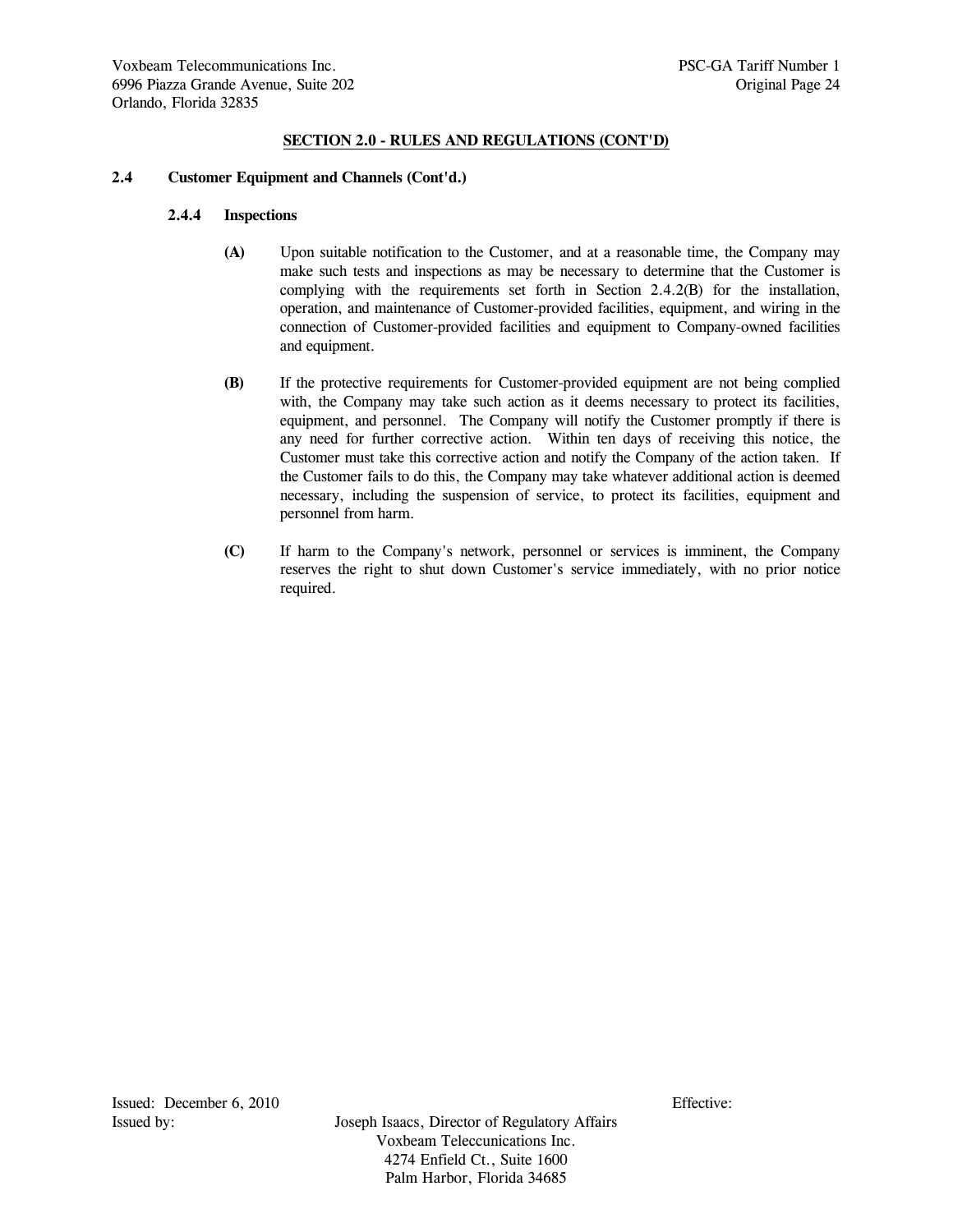#### **2.5 Customer Deposits and Advance Payments**

### **2.5.1 Advance Payments**

 To safeguard its interests, the Company require a Customer to make an advance payment before services and facilities are furnished, where special construction is involved. The advance payment will not exceed an amount equal to the nonrecurring charge(s) and one (1) month's charges for the service or facilities. In addition, the advance payment may also include an amount equal to the estimated non-recurring charges for the special construction and recurring charges (if any) for a period to be set between the Company and the Customer. The advance payment will be credited to the Customer's initial bill. Advance payments do not accrue interest. If an advance payment and deposit are collected, the sum of the advance payment and deposit will not exceed two and one-half times the estimated monthly charges.

\* If the Company requires an advance payment and a deposit, the total will not exceed two and onehalf times the estimated monthly charges.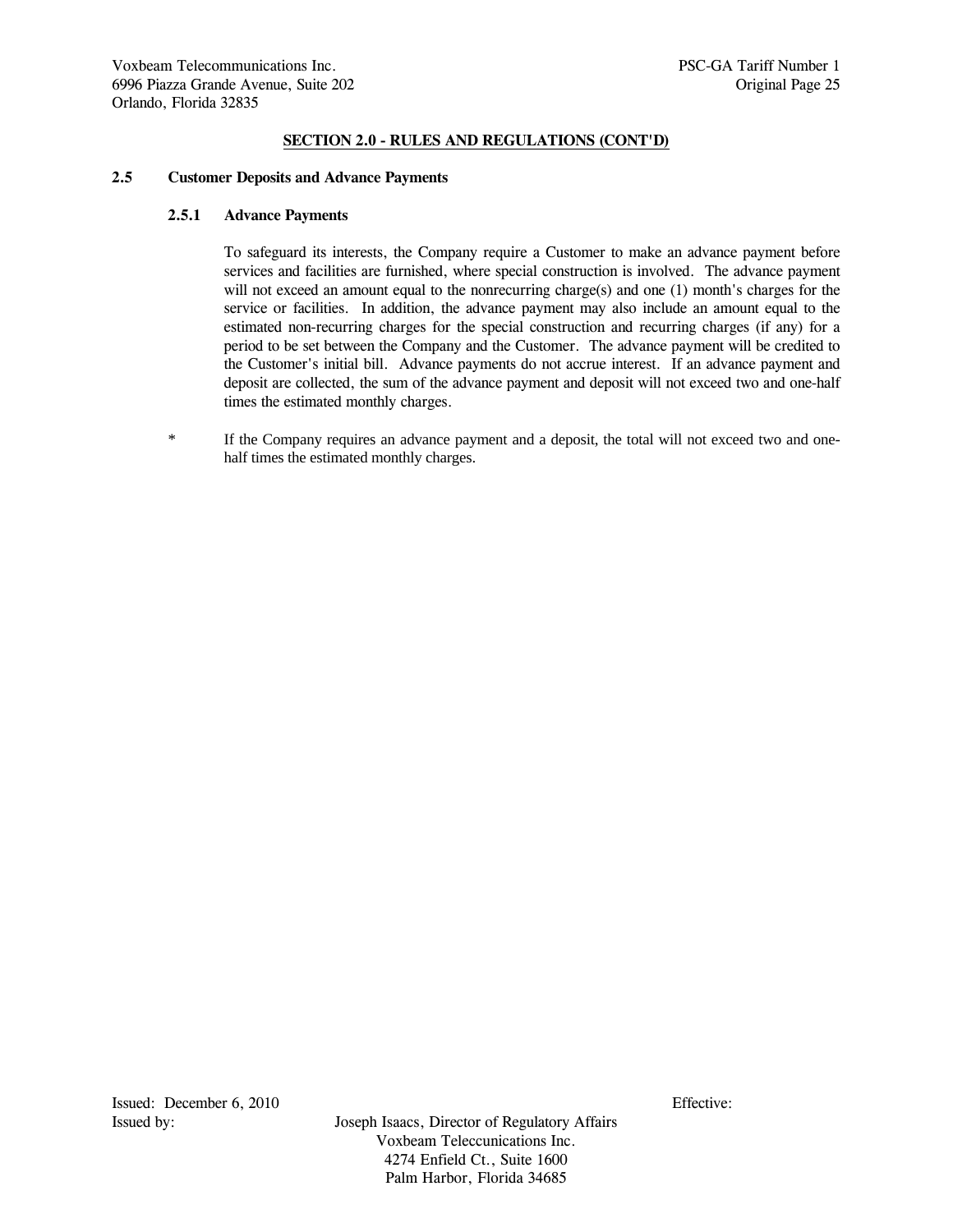### **2.5 Customer Deposits and Advance Payments (Cont'd.)**

## **2.5.2 Deposits**

- **(A)** To safeguard its interests, the Company may require the Customer to make a deposit to be held as a guarantee for the payment of charges in accordance with Georgia Public Service Commission Rule 515-12-1.05(4). A deposit may be required if the Customer's financial condition is not acceptable to the Company or is not a matter of general knowledge. A deposit does not relieve the Customer of the responsibility for the prompt payment of bills on presentation. The deposit will not exceed an amount equal to two and one-half twelfths of the estimated charge for the service for the ensuing twelve months. If an advance payment and deposit are collected, the sum of the advance payment and deposit will not exceed two and one-half times the estimated monthly charges.
- **(B)** Upon discontinuance of service, the Company shall promptly and automatically refund the Customer's deposit plus accrued interest, or the balance, if any, in excess of the unpaid bills including any penalties assessed for service furnished by the Company.
- **(C)** Deposits will accrue interest annually at the rate of 7% per annum in accordance with Georgia Public Service Commission Rule 515-12-1.05(4)(b). Upon request of the Customer, accrued interest shall be annually credited to the Customer by deducting such interest from the amount of the next bill for service following the accrual date.
- **(D)** The Company shall annually and automatically refund the deposits of Customers who have paid bills for twelve consecutive months without having had service discontinued for nonpayment or had more than one occasion on which a bill was not paid within the period prescribed and are not then delinquent in payment.
- \* If the Company requires an advance payment and a deposit, the total will not exceed two and one-half times the estimated monthly charges.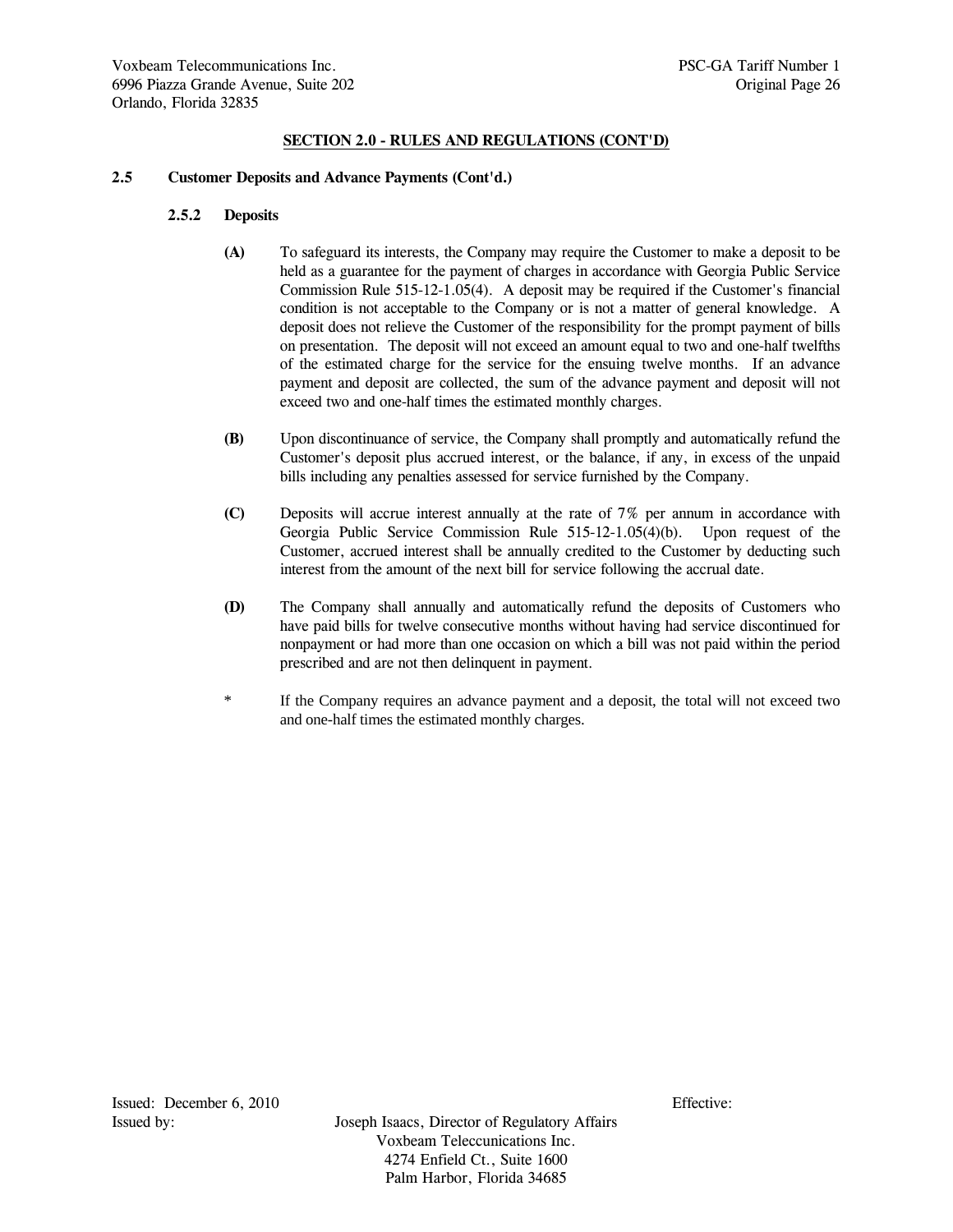### **2.6 Payment Arrangements**

# **2.6.1 Payment for Services**

 The Customer is responsible for the payment of all charges for facilities and services furnished by the Company to the Customer.

 The Customer is responsible for the payment of federal excise taxes, state and local sales and use taxes and similar taxes imposed by governmental jurisdictions, all of which shall be separately designated on the Company's invoices. Any taxes imposed by a local jurisdiction (e.g., county and municipal) will only be recovered from those Customers residing in the affected jurisdictions.

 Certain telecommunications services, as defined in the Georgia Revised Code, are subject to state sales tax at the prevailing tax rates, if the services originate, or terminate in Georgia, or both, and are charged to a subscriber's telephone number or account in Georgia.

#### **2.6.2 Billing and Collection of Charges**

 The Customer is responsible for payment of all charges incurred by the Customer or other users for services and facilities furnished to the Customer by the Company.

- **(A)** Non-recurring charges are due and payable within thirty (30) days after the date the invoice is mailed to the Customer by the Company.
- **(B)** The Company shall present invoices for recurring charges monthly to the Customer, in advance of the month in which service is provided, and recurring charges shall be due and payable within thirty (30) days after the date the invoice is mailed to the Customer by the Company. When billing is based upon Customer usage, usage charges will be billed monthly for the preceding billing period.
- **(C)** When service does not begin on the first day of the billing period, or end of the last day of the billing period, the charge for the fraction of the month in which service was furnished will be calculated on a pro rata basis. For this purpose, every month is considered to have thirty (30) days.

Issued: December 6, 2010 Effective: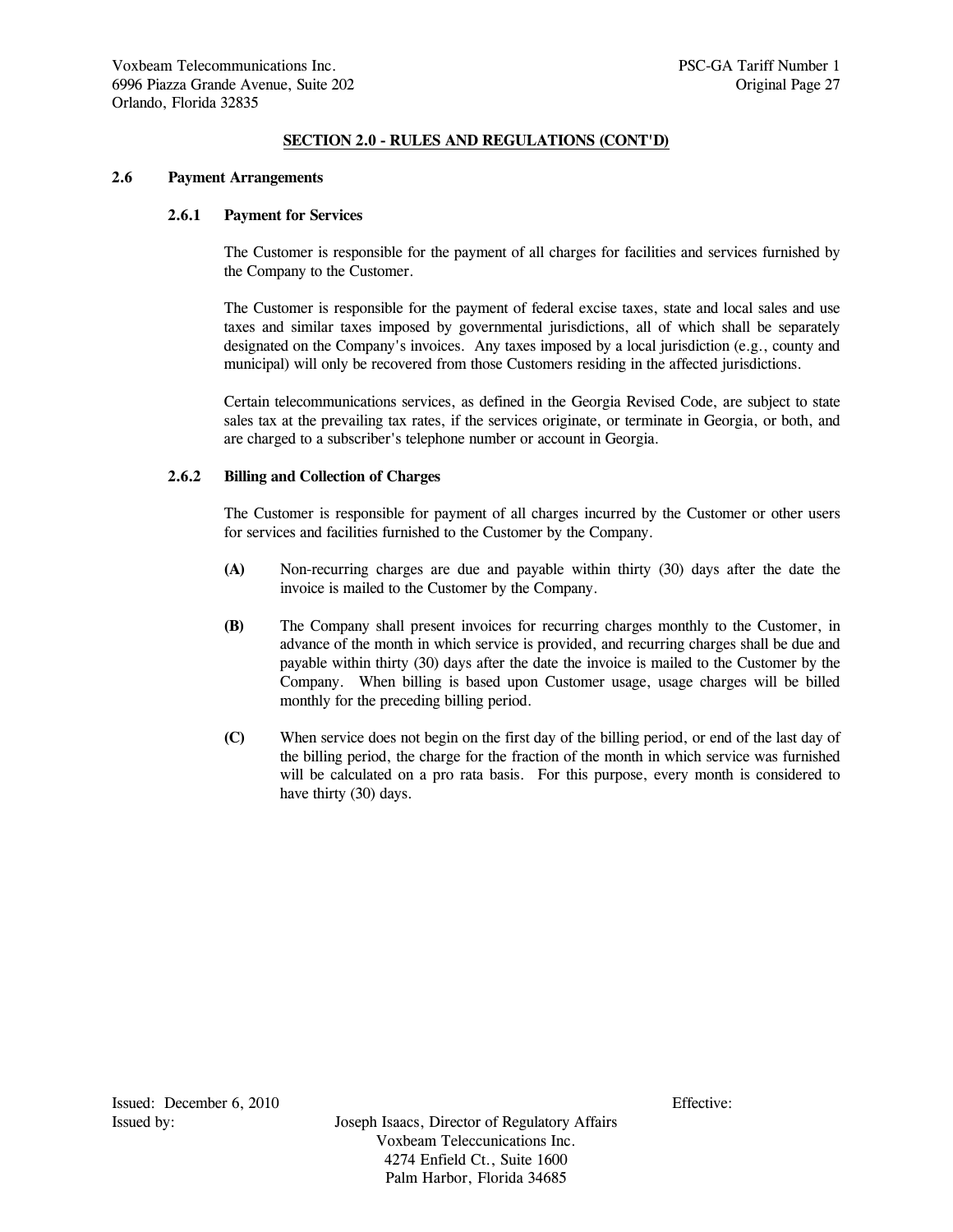# **2.6 Payment Arrangements (Cont'd.)**

### **2.6.2 Billing and Collection of Charges (Cont'd.)**

- **(D)** Billing of the Customer by the Company will begin on the Service Commencement Date, which is the day on which the Company notifies the Customer that the service or facility is available for use, except that the Service Commencement Date may be postponed by mutual agreement of the parties, or if the service or facility does not conform to standards set forth in this tariff or the Service Order. Billing accrues through and includes the day that the service, circuit, arrangement or component is discontinued.
- **(E)** If any portion of the payment is not received by the Company within 30 days of receipt of this bill, or if any portion of the payment is received by the Company in funds which are not immediately available upon presentment, then a late payment charge of 1.5% per month, on all balances over \$20.00, shall be due to the Company. A late payment charge is not applicable to subsequent rebilling of any amount to which a late payment charge has already been applied. Late payment charges are to be applied without discrimination.
- **(F)** the Customer should notify the Company of any disputed items on an invoice within thirty (30) days of receipt of the invoice. If the Customer and the Company are unable to resolve the dispute to their mutual satisfaction, the Customer may file a complaint with the Georgia Public Service Commission in accordance with the Commission's rules and procedure. The address of the Commission is as follows:

 Georgia Public Service Commission 244 Washington Street, SW Atlanta, Georgia 30334-5701

 **(G)** If service is disconnected by the Company (in accordance with Section 2.6.3 following) and later re-installed, re-installation of service will be subject to all applicable installation charges. If service is suspended by the Company (in accordance with Section 2.6.3 following) and later restored, restoration of service will be subject to the rates in Section 4.3.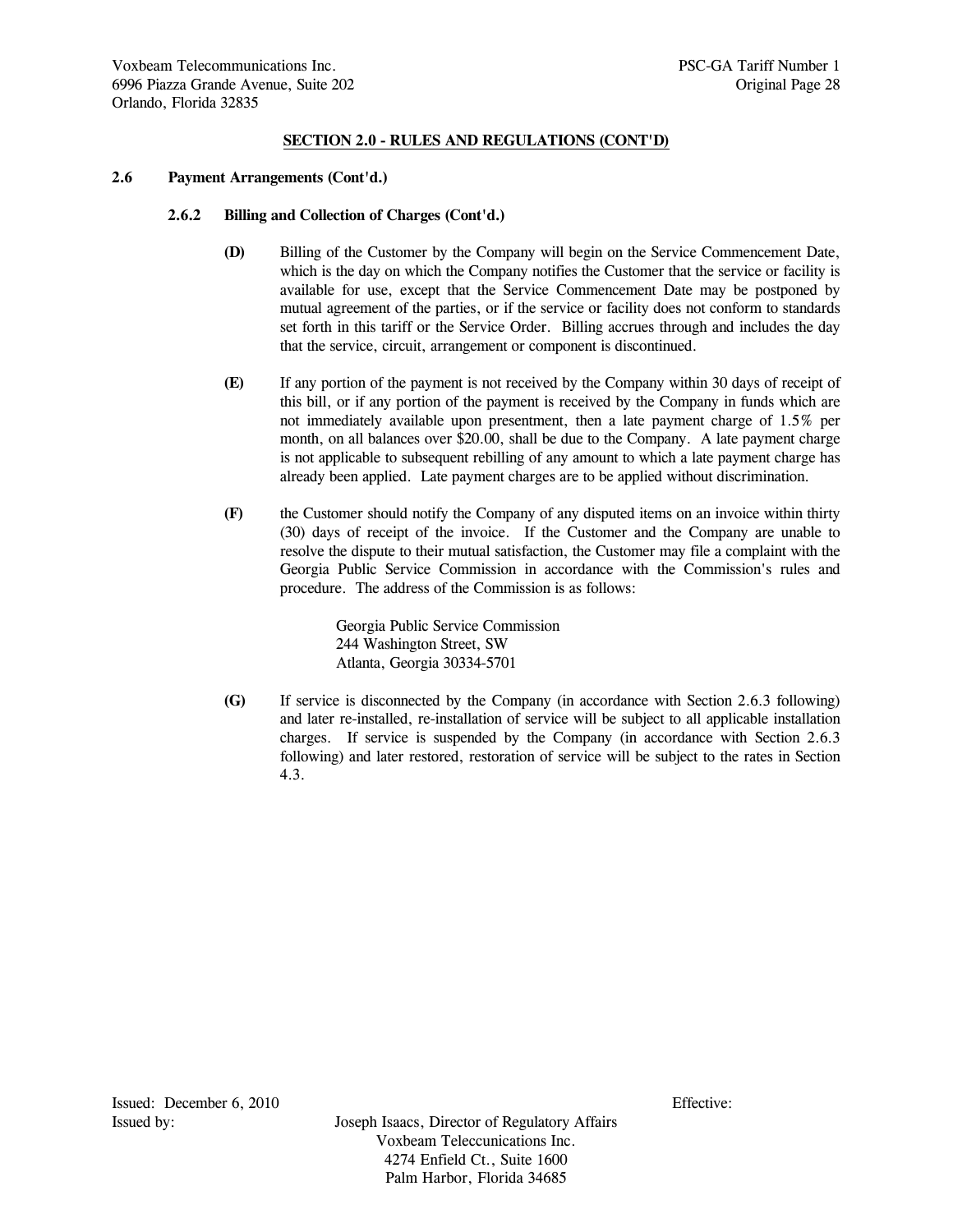## **2.6 Payment Arrangements (Cont'd.)**

### **2.6.3 Discontinuance of Service for Cause**

 The Company may discontinue service for the following reasons provided in this Section 2.6.3. Customers will be provided five (5) days written notice prior to discontinuance unless otherwise indicated. Notice will be provided via First Class U.S. Mail.

 Upon the Company's discontinuance of service to the Customer under Section 2.6.3(A) or 2.6.3(B), the Company, in addition to all other remedies that may be available to the Company at law or in equity or under any other provision of this tariff, may declare all future monthly and other charges which would have been payable by the Customer during the remainder of the term for which such services would have otherwise been provided to the Customer to be immediately due and payable.

- **(A)** Upon nonpayment of any amounts owing to the Company, the Company may discontinue or suspend service without incurring any liability. No basic residential service shall be disconnected for nonpayment until at least 29 days from the date of the bill and only following proper written notification.
- **(B)** Upon violation of any of the other material terms or conditions for furnishing service the Company may, discontinue or suspend service without incurring any liability if such violation continues during that period.
- **(C)** Upon condemnation of any material portion of the facilities used by the Company to provide service to a Customer or if a casualty renders all or any material portion of such facilities inoperable beyond feasible repair, the Company, by notice to the Customer, may discontinue or suspend service without incurring any liability.
- **(D)** Upon the Customer's insolvency, assignment for the benefit of creditors, filing for bankruptcy or reorganization, or failing to discharge an involuntary petition within the time permitted by law, the Company may immediately discontinue or suspend service without incurring any liability.
- **(E)** Upon any governmental prohibition or governmental required alteration of the services to be provided or any violation of an applicable law or regulation, the Company may immediately discontinue service without incurring any liability.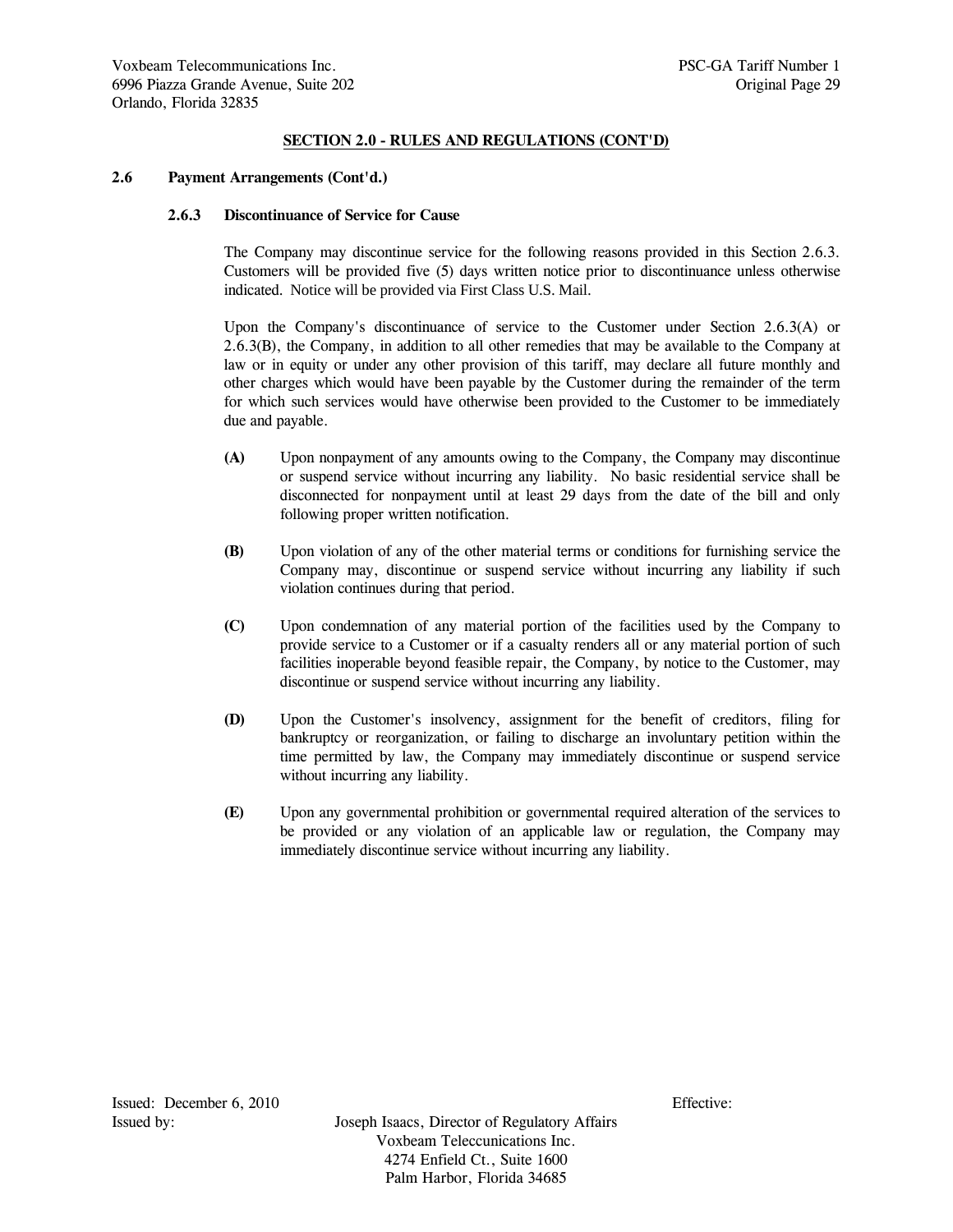## **2.6 Payment Arrangements, (Continued)**

# **2.6.3 Discontinuance of Service for Cause (Cont'd)**

- **(F)** Without notice in the event of fraudulent use of the Company's network. The Customer will be liable for all related costs. The Customer will also be responsible for payment of any reconnection charges.
- **(G)** Without notice in the event of Customer use of equipment or services in such a manner as to adversely affect the Company's service to others.
- **(H)** Without notice in the event of tampering with the equipment or services furnished by the Company.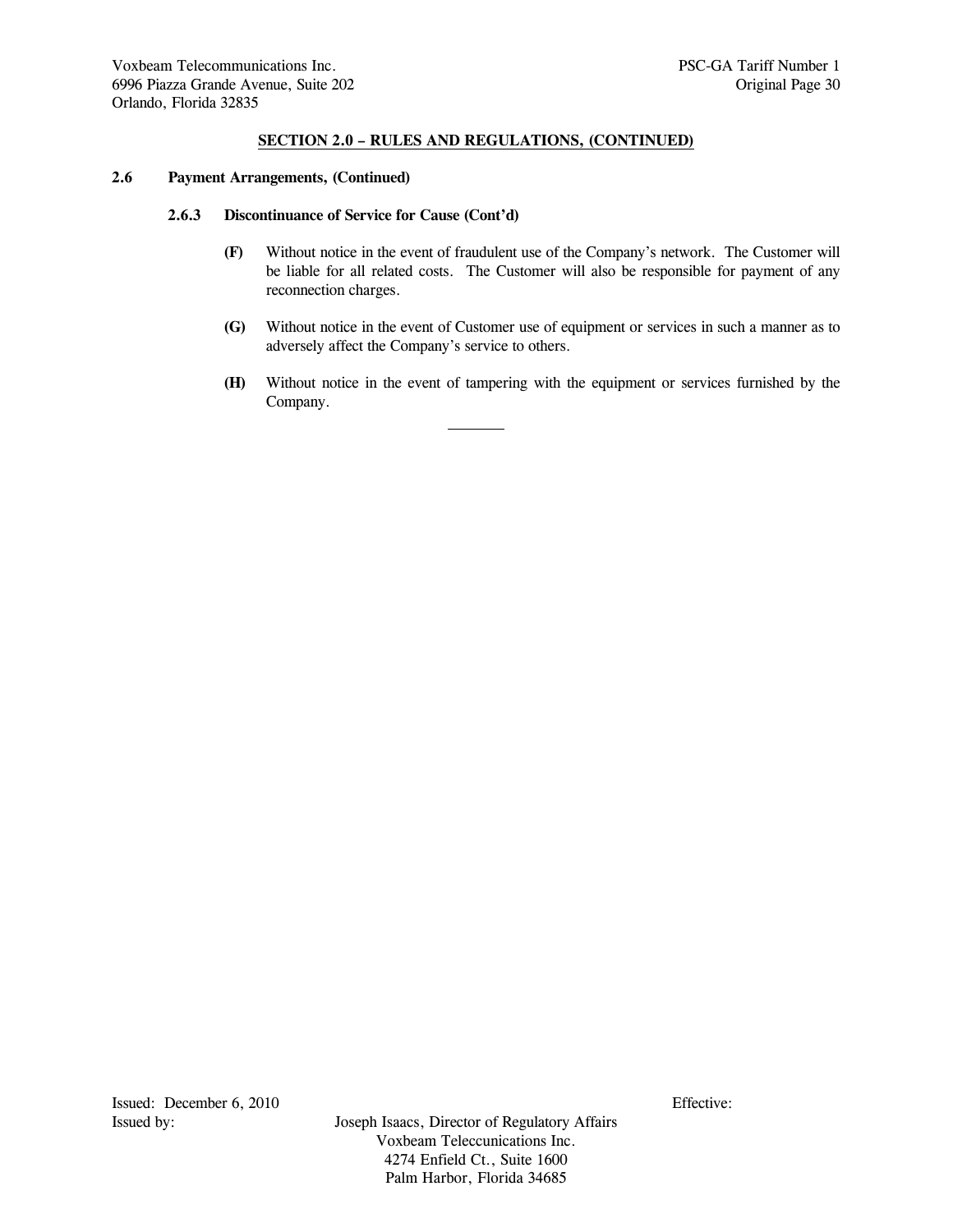## **2.6 Payment Arrangements, (Continued)**

### **2.6.4 Notice to Company for Cancellation of Service**

 Customers desiring to terminate service shall provide the Company thirty (30) days notice of desire to terminate service. If special construction is involved, the required notice shall be written.

# **2.6.5 Cancellation of Application for Service**

- **(A)** Where the Company permits the Customer to cancel an application for service prior to the start of service or prior to any special construction, no charges will be imposed except for those specified below.
- **(B)** Where, prior to cancellation by the Customer, the Company incurs any expenses in installing the service or in preparing to install the service that it otherwise would not have incurred, a charge equal to the costs the Company incurred, less net salvage, shall apply, but in no case shall this charge exceed the sum of the charge for the minimum period of services ordered, including installation charges, and all charges others levy against the Company that would have been chargeable to the Customer had service begun.
- **(C)** Where the Company incurs any expense in connection with special construction, or where special arrangements of facilities or equipment have begun, before the Company receives a cancellation notice, a charge equal to the costs incurred, less net salvage, may apply. In such cases, the charge will be based on such elements as the cost of the equipment, facilities, and material, the cost of installation, engineering, labor, and supervision, general and administrative expense, other disbursements, depreciation, maintenance, taxes, provision for return on investment, and any other costs associated with the special construction or arrangements.
- **(D)** The special charges described in 2.6.5(A) through 2.6.5(C) will be calculated and applied on a case-by-case basis.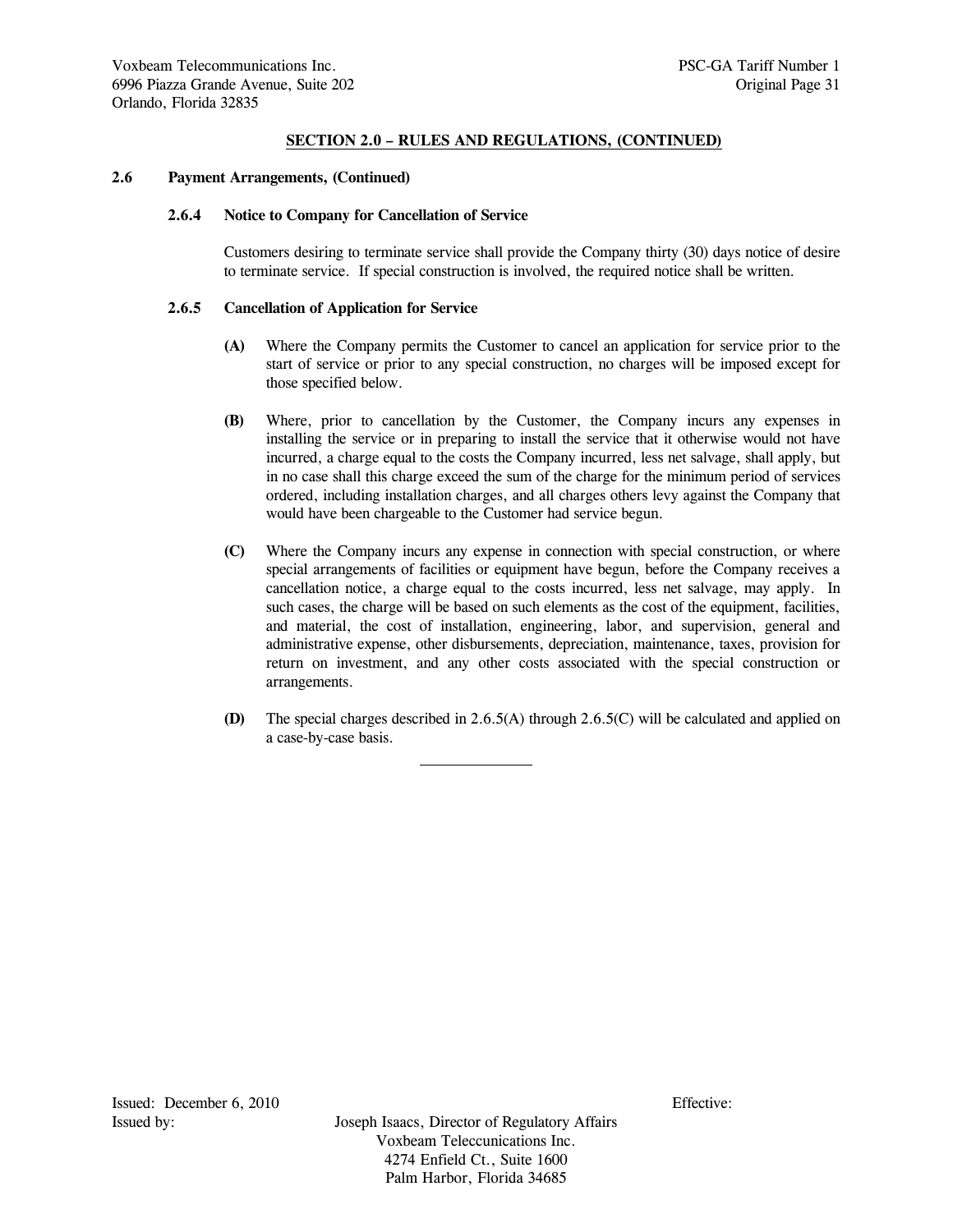### **2.6 Payment Arrangements, (Continued)**

## **2.6.6 Changes in Services Requested**

 If the Customer makes or requests material changes in circuit engineering, equipment specifications, service parameters, premises locations, or otherwise materially modifies any provision of the application for service, the Customer's installation fee shall be adjusted accordingly.

# **2.6.7 Bad Check Charge**

 A service charge of \$20.00 will be assessed for all checks returned by a bank or other financial institution for: Insufficient or uncollected funds, closed account, apparent tampering, missing signature or endorsement, or any other insufficiency or discrepancy necessitating return of the instrument at the discretion of the drawee bank or other financial institution.

### **2.7 Allowances for Interruptions in Service**

# **2.7.1 General**

- **(A)** A credit allowance will be given when service is interrupted, except as specified in Section 2.7.2 following. A service is interrupted when it becomes inoperative to the Customer, e.g., the Customer is unable to transmit or receive, because of a failure of a component furnished by the Company under this tariff.
- **(B)** An interruption period begins when the Customer reports a service, facility or circuit to be inoperative and, if necessary, releases it for testing and repair. An interruption period ends when the service, facility or circuit is operative.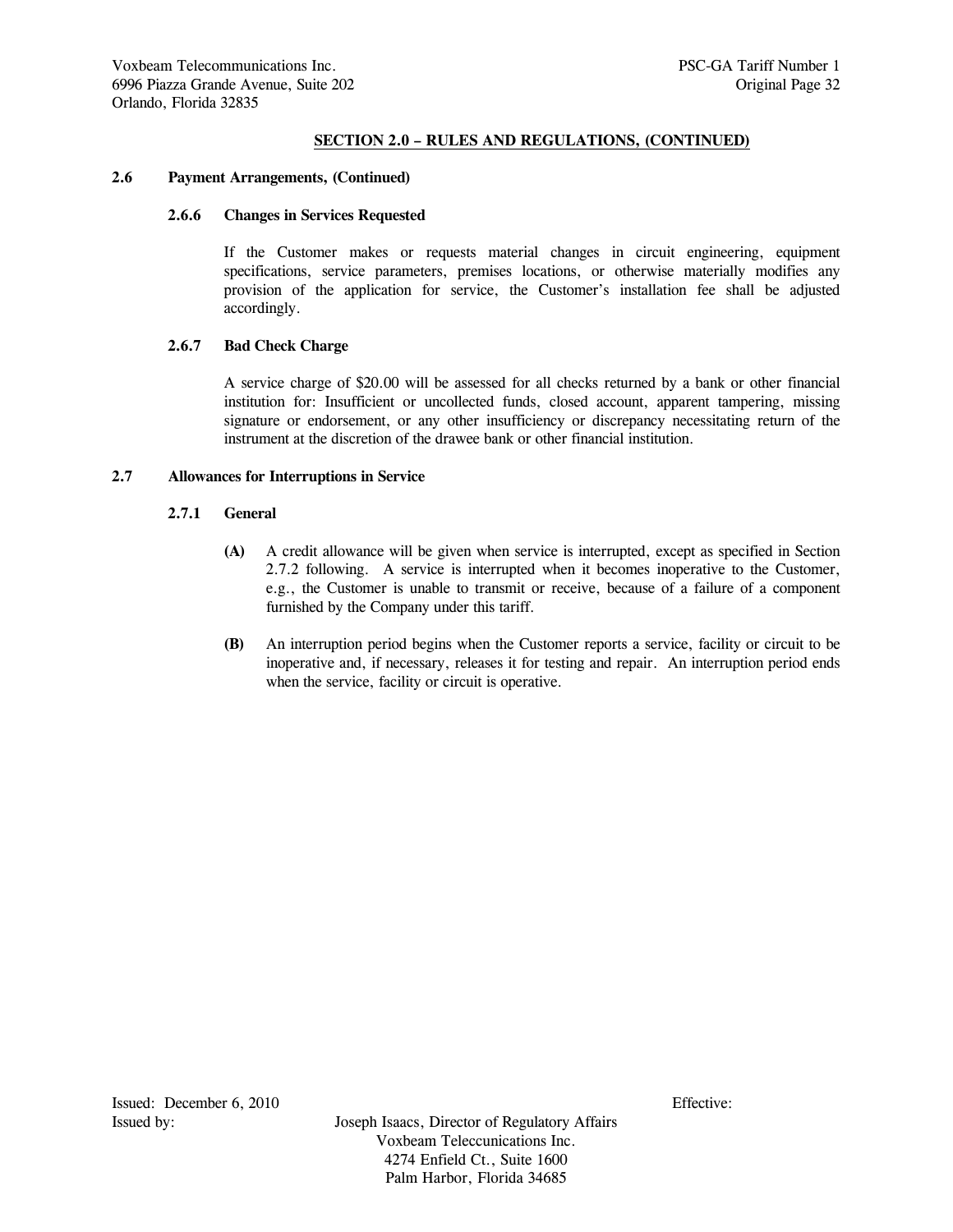### **2.7 Allowances for Interruptions in Service, (Continued)**

#### **2.7.1 General (Continued)**

- **(C)** If the Customer reports a service, facility or circuit to be interrupted but declines to release it for testing and repair, or refuses access to its premises for test and repair by the Company, the service, facility or circuit is considered to be impaired but not interrupted. No credit allowances will be made for a service, facility or circuit considered by the Company to be impaired.
- **(D)** The Customer shall be responsible for the payment of service charges as set forth herein for visits by the Company's agents or employees to the premises of the Customer when the service difficulty or trouble report results from the use of equipment or facilities provided by any party other than the Company, including but not limited to the Customer.

# **2.7.2 Limitations of Allowances (Cont'd)**

No credit allowance will be made for any interruption in service:

- **(A)** Due to the negligence of or noncompliance with the provisions of this tariff by any person or entity other than the Company, including but not limited to the Customer;
- **(B)** Due to the failure of power, equipment, systems, connections or services not provided by the Company;
- **(C)** Due to circumstances or causes beyond the reasonable control of the Company;
- **(D)** During any period in which the Company is not given full and free access to its facilities and equipment for the purposes of investigating and correcting interruptions;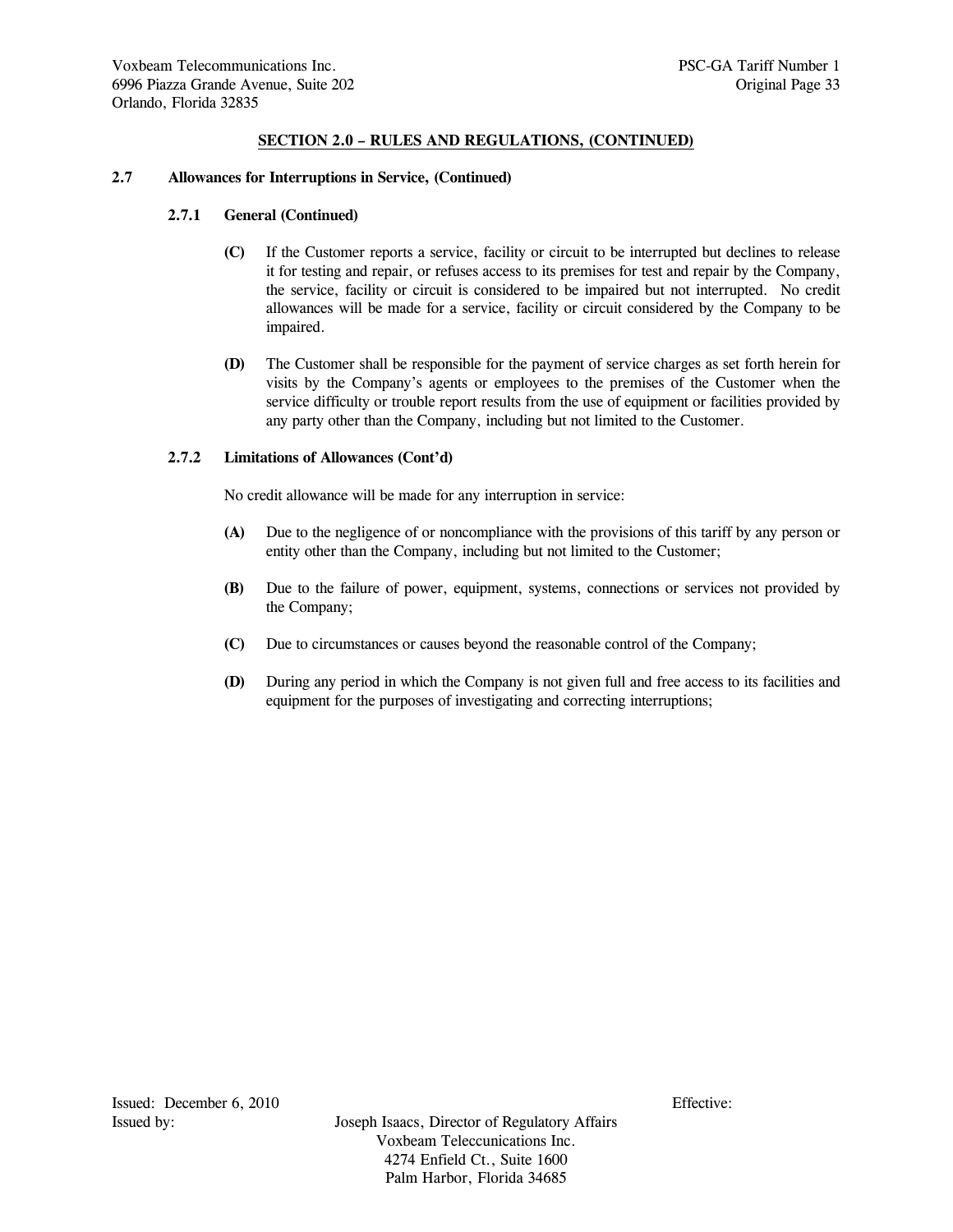### **2.7 Allowances for Interruptions in Service, (Continued)**

# **2.7.2 Limitations of Allowances**

- **(E)** A service will not be deemed to be interrupted if a Customer continues to voluntarily make use of the service. If the service is interrupted, the Customer can get a service credit, use another means of communications provided by the Company (pursuant to Section 2.7.3), or utilize another service provider:
- **(F)** During any period when the Customer has released service to the Company for maintenance purposes or for implementation of a Customer order for a change in service arrangements;
- **(G)** That occurs or continues due to the Customer's failure to authorize replacement of any element of special construction; and
- **(H)** That was not reported to the Company within thirty (30) days of the date that service was affected.

# **2.7.3 Use of Another Means of Communications**

 If the Customer elects to use another means of communications during the period of interruption, the Customer must pay the charges for the alternative service used.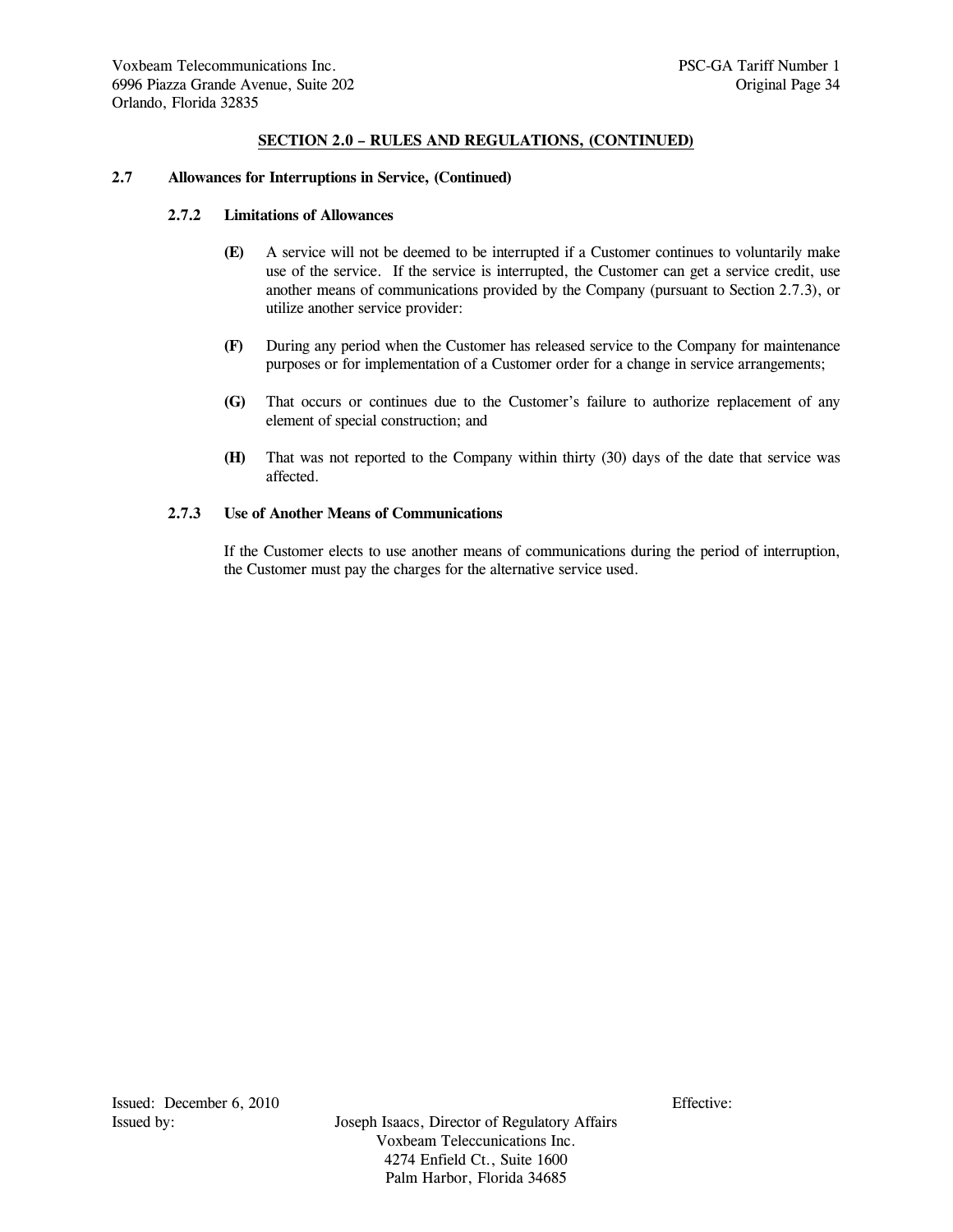### **2.7 Allowances for Interruption in Service, (Continued)**

#### **2.7.4 Application of Credits for Interruptions in Service**

- **(A)** Credits for interruptions in service that is provided and billed on a flat rate basis for a minimum period of at least one month, beginning on the date that billing becomes effective, shall in no event exceed an amount equivalent to the proportionate charge to the Customer for the period of service during which the event that gave rise to the claim for a credit occurred. A credit allowance is applied on a pro rata basis against the rates specified hereunder and is dependent upon the length of the interruption. Only those facilities on the interrupted portion of the circuit will receive a credit.
- **(B)** For calculating credit allowances, every month is considered to have thirty (30) days.

#### **(C) Interruptions Over 24 Hours and Less Than 72 Hours**

 Interruptions over 24 hours and less than 72 hours will be credited 1/5 day for each 3 hour period or fraction thereof. No more than one full day's credit will be allowed for any period of 24 hours.

#### **(D) Interruptions Over 72 Hours**

 Interruptions over 72 hours will be credited 2 days for each full 24-hour period. No more than thirty (30) days credit will be allowed for any one-month period.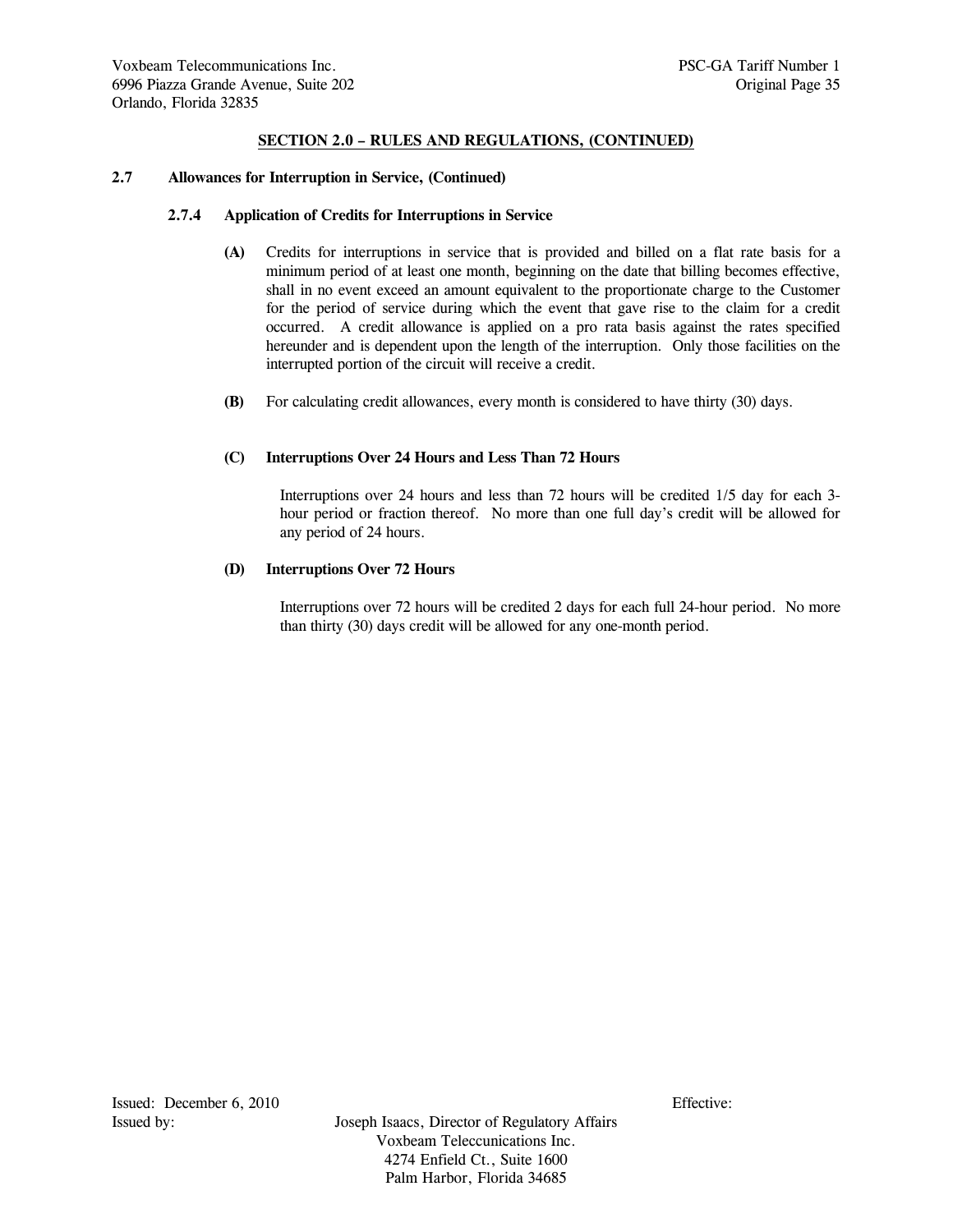# **2.7 Allowances for Interruption in Service, (Continued)**

### **2.7.5 Limitations on Allowances**

No credit allowance will be made for:

- **(A)** interruptions due to the negligence of or noncompliance with the provisions of this tariff by the Customer, authorized user or joint user;
- **(B)** interruptions due to the negligence of any person other than the Company, including but not limited to the Customer;
- **(C)** interruptions of service during any period in which the Company is not given full access to its facilities and equipment for the purpose of investigating and correcting interruptions;
- **(D)** interruptions of service during a period in which the Customer continues to use the service on an impaired basis;
- **(E)** interruptions of service during any period when the Customer has released service to the Company for maintenance purposes or for implementation of a Customer order for a change in service arrangements;
- **(F)** interruption of service due to circumstances or causes beyond the reasonable control of Company; and
- **(G)** that occur or continue due to the Customer's failure to authorize replacement of any element of special construction.

### **2.7.6 Cancellation For Service Interruption**

 Cancellation or termination for service interruption is permitted only if any circuit experiences a single continuous outage of eight (8) hours or more or cumulative service credits equaling sixteen(16) hours in a continuous twelve (12) month period. The right to cancel service under this provision applies only to the single circuit which has been subject to the outage or cumulative service credits.

Issued: December 6, 2010 Effective: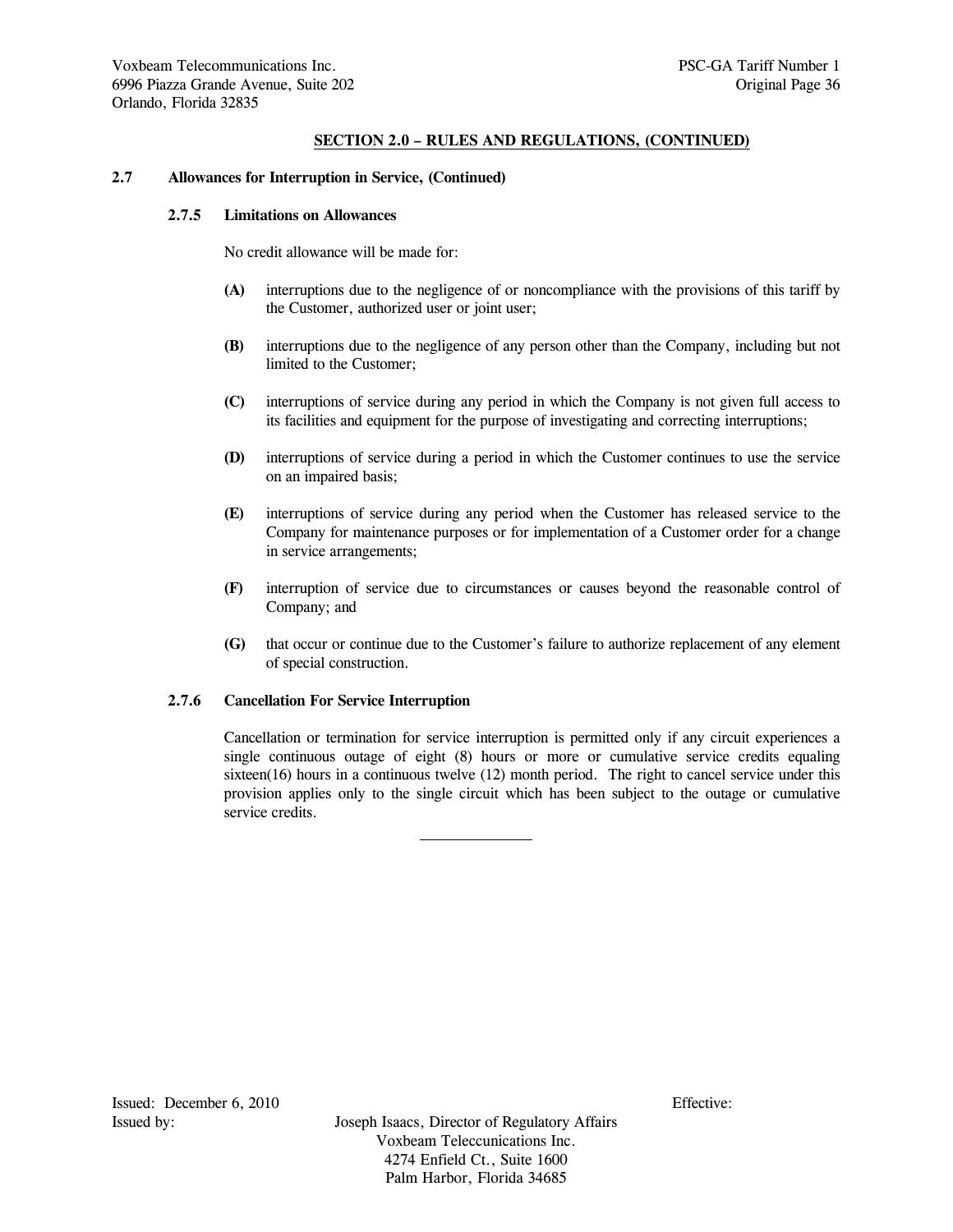# **SECTION 2.0 – RULES AND REGULATIONS, (CONTINUED)**

## **2.8 Cancellation of Service/Termination Liability**

 If a Customer cancels a service order or terminates services before the completion of the term for any reason other than a service interruption (as defined in Section 2.7.1) or where the Company breaches the terms in the service contract, Customer may be requested by the Company to pay to Company termination liability charges, which are defined below. These charges shall become due and owing as of the effective date of the cancellation or termination and be payable within the period set forth in Section 2.6.2.

## **2.8.1 Termination Liability**

Customer's termination liability for cancellation of service shall be equal to:

- **(A)** all unpaid non-recurring charges reasonably expended by Company to establish service to Customer, plus;
- **(B)** any disconnection, early cancellation or termination charges reasonably incurred and paid to third parties by Company on behalf of Customer, plus;
- **(C)** all recurring charges specified in the applicable Service Order for the balance of the then current term discounted at the prime rate announced in the *Wall Street Journal* on the third business day following the date of cancellation;
- **(D)** minus a reasonable allowance for costs avoided by the Company as a direct result of Customer's cancellation.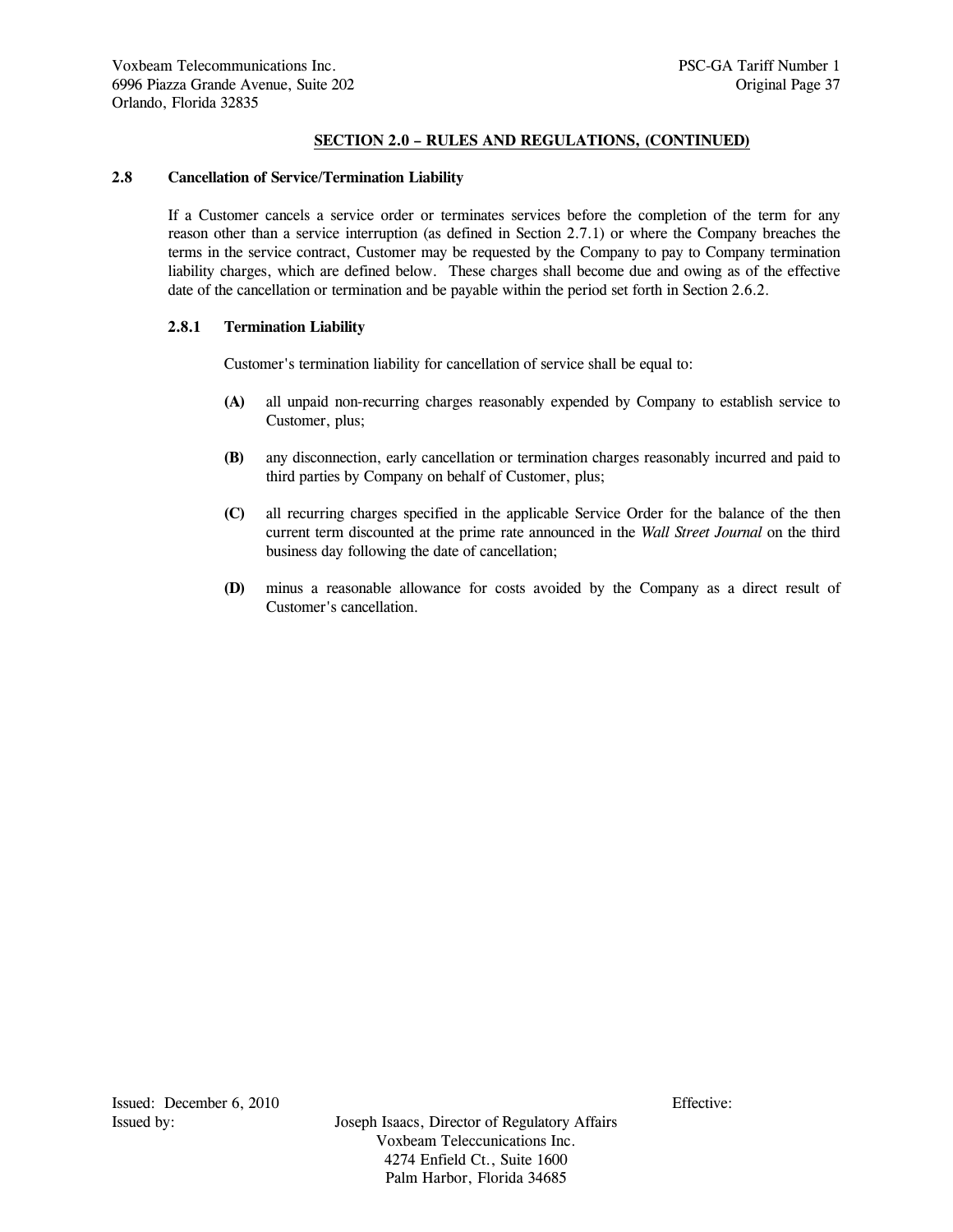## **SECTION 2.0 – RULES AND REGULATIONS, (CONTINUED)**

- **2.9 Reserved for Future Use**
- **2.10 Reserved for Future Use**

# **2.11 Transfers and Assignments**

 Neither the Company nor the Customer may assign or transfer its rights or duties in connection with the services and facilities provided by the Company without the written consent of the other party, except that the Company may assign its rights an duties to a) any subsidiary, parent company or affiliate of the Company; b) pursuant to any sale or transfer of substantially all the assets of the Company; or c) pursuant to any financing, merger or reorganization of the Company.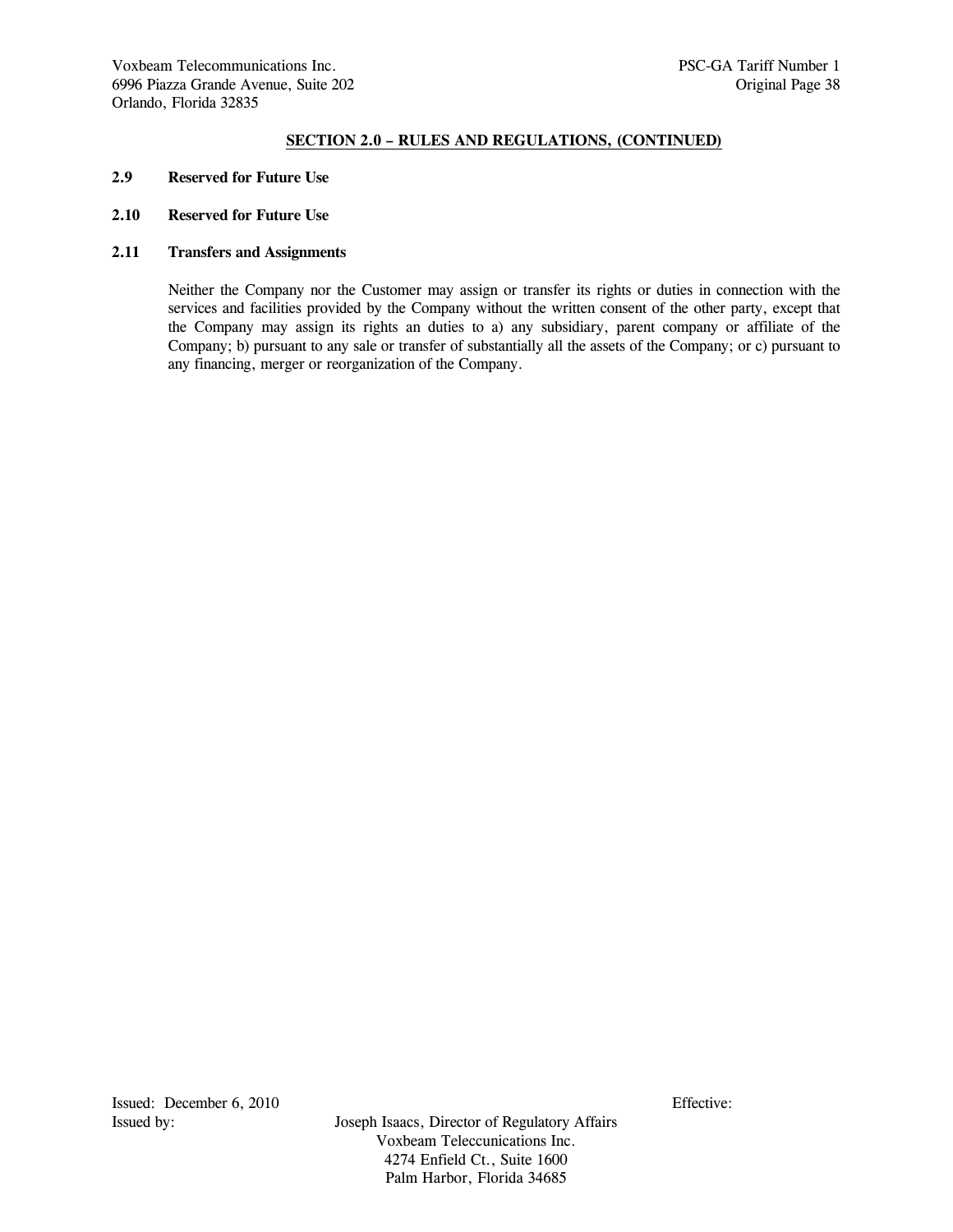# **SECTION 2.0 – RULES AND REGULATIONS, (CONTINUED)**

#### **2.12 Notices and Communications**

- **2.12.2** The Customer shall designate on the service order an address to which the Company shall mail or deliver all notices and other communications, except that Customer may also designate a separate address to which the Company's bills for service shall be mailed.
- **2.12.3** The Company shall designate on the service order an address to which the Customer shall mail or deliver all notices and other communications, except that Company may designate a separate address on each bill for service to which the Customer shall mail payment on that bill.
- **2.12.4** Except as otherwise stated in this tariff, all notices or other communications required to be given pursuant to this tariff will be in writing. Notices and other communications of either party, and all bills mailed by the Company, shall be presumed to have been delivered to the other party on the third business day following placement of the notice, communication or bill with the U.S. Mail or a private delivery service, prepaid and properly addressed, or when actually received or refused by the addressee, whichever occurs first.
- 2.12.5 The Company or the Customer shall advise the other party of any changes to the addresses designated for notices, other communications or billing, by following the procedures for giving notice set forth herein.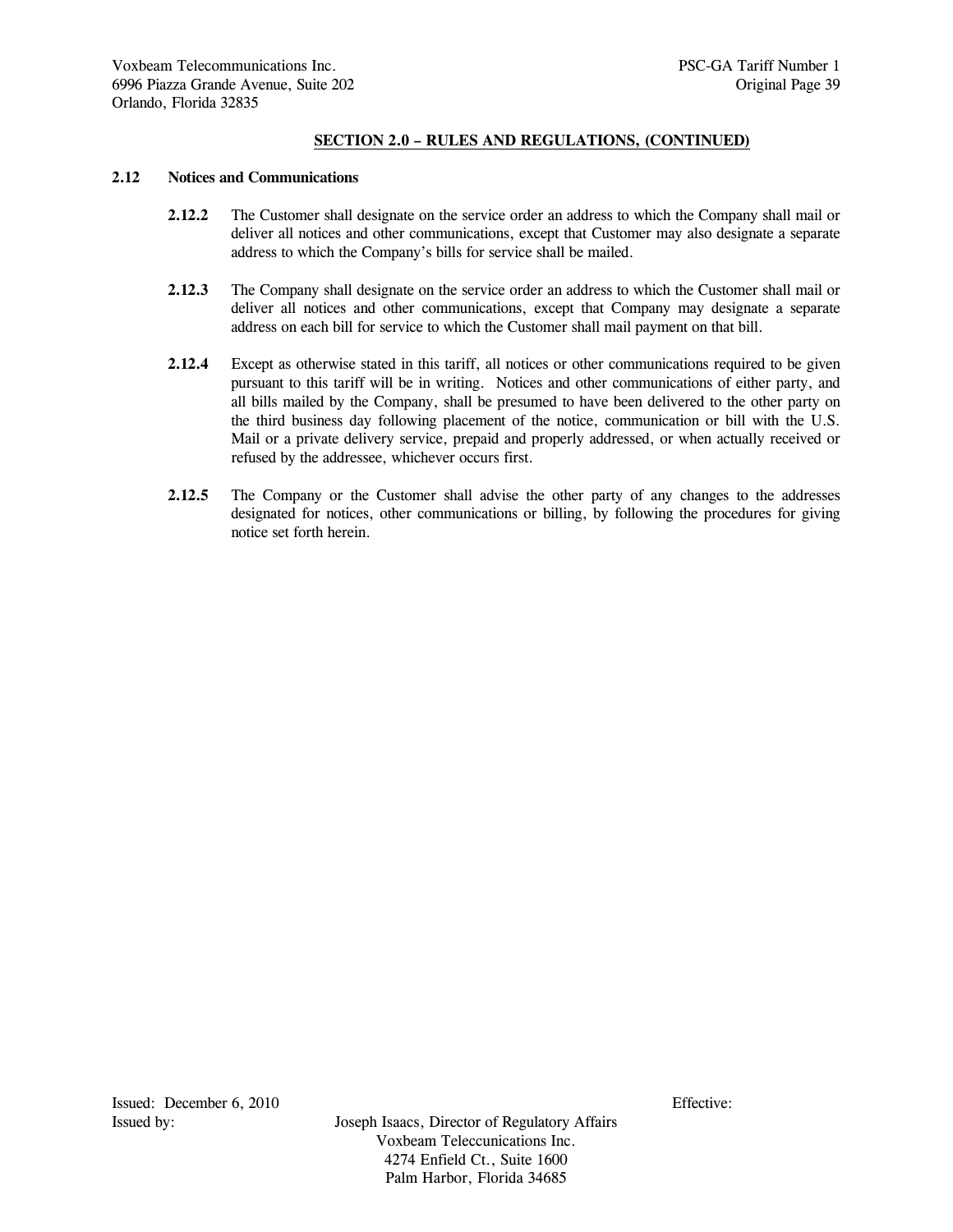# **SECTION 3.0 – SERVICE AREAS**

## **3.1 Exchange Service Areas**

 Local exchange services are provided, subject to availability of facilities and equipment, in areas currently served by the following Incumbent LECs: 1) AT&T Communications formerly known as BellSouth Telecommunications, Inc.

## **3.2 Rate Groups**

 Charges for local services provided by the Company may be based, in part, on the Rate Group associated with the Customers End Office. The Rate Group is determined by the total access lines and PBX trunks in the local calling area which can be reached from each End Office.

 In the event that an Incumbent LEC or the Georgia Public Service Commission reclassifies an exchange from one Rate Group to another, the reclassification will also apply to customers who purchase services under this tariff. Local calling areas and Rate Group assignments are equivalent to those areas and groups specified in BellSouth Telecommunications, Inc., Georgia General Subscriber Service Tariff (GSST).

| <b>Rate Group</b> | <b>Exchange Access Lines and PBX Trunks in Local Calling</b> |
|-------------------|--------------------------------------------------------------|
|                   | Area – Upper Limit                                           |
|                   | Up to $42,500$                                               |
| 5                 | 42,501 to 100,000                                            |
| 7                 | 100,001 to 250,000                                           |
| 12                | $250,001 +$                                                  |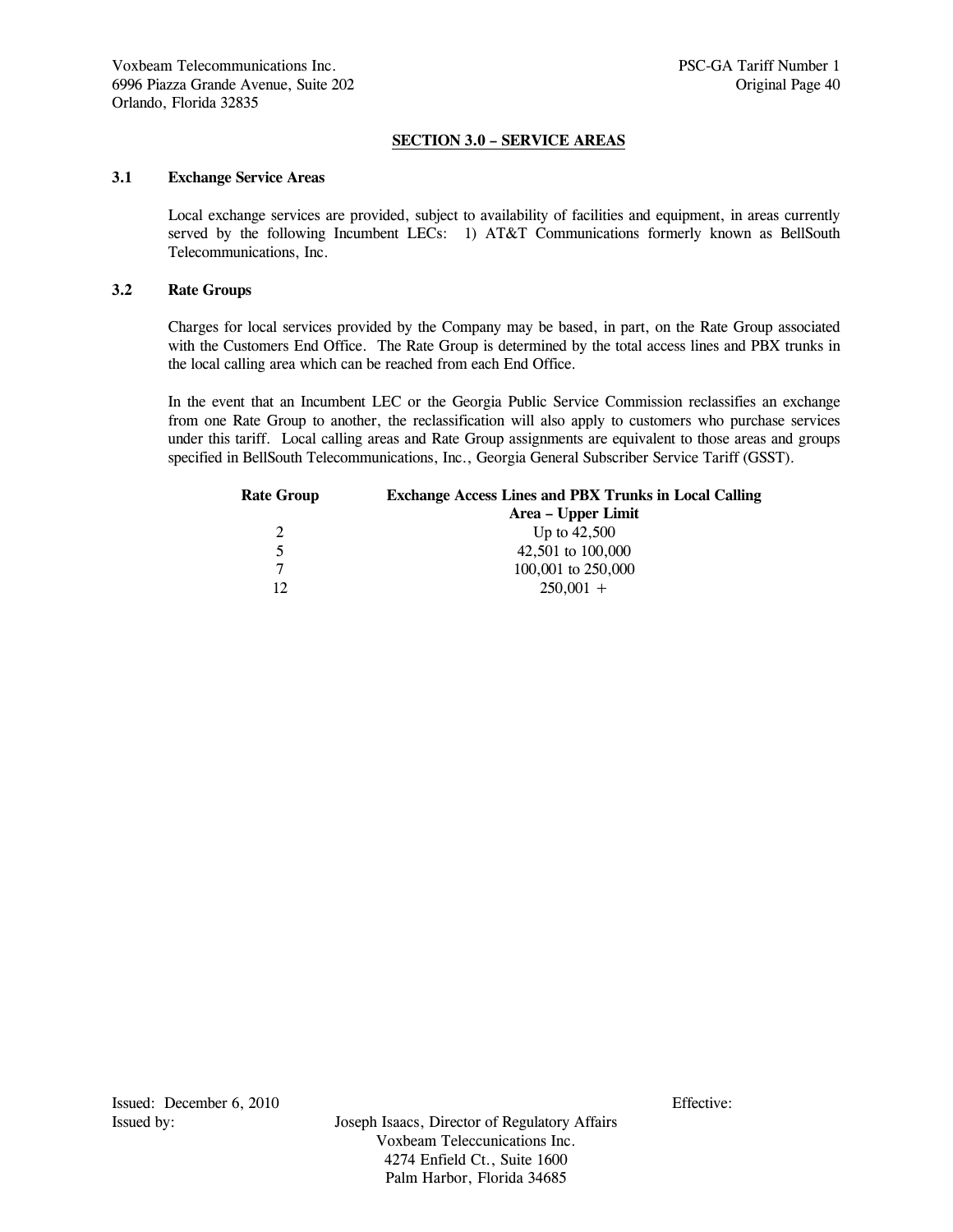# **SECTION 3.0 – SERVICE AREAS (CONT'D)**

# **3.3 Extended Area Service Additive**

 Certain exchanges within the BellSouth Telecommunications Service Territory within Georgia utilize an Extended Area Service additive to the rates provided in Sections 7.2, 7.3 and 7.5 of this tariff. The following chart identifies the additive rates that need to be added to the rates in those sections for the Extended Area Service rate.

# **3.3.1 Flat Rate Service Additive**

| EXTENDED AREA SERVICE ADDITIVE |             |                 |                        |            |                   |
|--------------------------------|-------------|-----------------|------------------------|------------|-------------------|
| Rate                           | Residential | <b>Business</b> | <b>Residential PBX</b> | PBX Comb./ | <b>PBX</b> Indial |
| Group                          | Line        | Line            |                        | Outdial    | $&$ DID           |
| 2A                             | \$0.52\$    | \$1.05          | \$0.84                 | \$1.67     | \$3.34            |
| 5A                             | \$0.52\$    | \$1.05          | \$0.84                 | \$1.67     | \$3.34            |
| 7A                             | \$1.14      | \$5.27          | \$1.84                 | \$8.44     | \$16.87           |
| 7Β                             | \$0.52      | \$1.05          | \$0.84                 | \$1.67     | \$3.34            |
| 12A                            | \$0.52      | \$1.05          | \$0.84                 | \$1.67     | \$3.34            |
| 12B                            | \$2.85      | \$1.05          | \$4.56                 | \$1.67     | \$3.34            |

# **3.3.2 Message Rate Service Additive**

|       | EXTENDED AREA SERVICE ADDITIVE |                 |                        |            |            |
|-------|--------------------------------|-----------------|------------------------|------------|------------|
| Rate  | Residential                    | <b>Business</b> | <b>Residential PBX</b> | PBX Comb./ | <b>PBX</b> |
| Group | Line                           | Line            |                        | Outdial    | Indial     |
| 2A    | \$0.26                         | \$0.84          | N/A                    | \$1.06     | \$1.67     |
| 5A    | \$0.26                         | \$0.84          | N/A                    | \$1.06     | \$1.67     |
| 7A    | \$0.57                         | \$5.05          | N/A                    | \$5.36     | \$8.44     |
| 7B    | \$0.26                         | \$0.84          | N/A                    | \$1.06     | \$1.67     |
| 12A   | \$0.26                         | \$0.84          | N/A                    | \$1.06     | \$1.67     |
| 12B   | \$1.43                         | \$0.84          | N/A                    | \$1.06     | \$1.67     |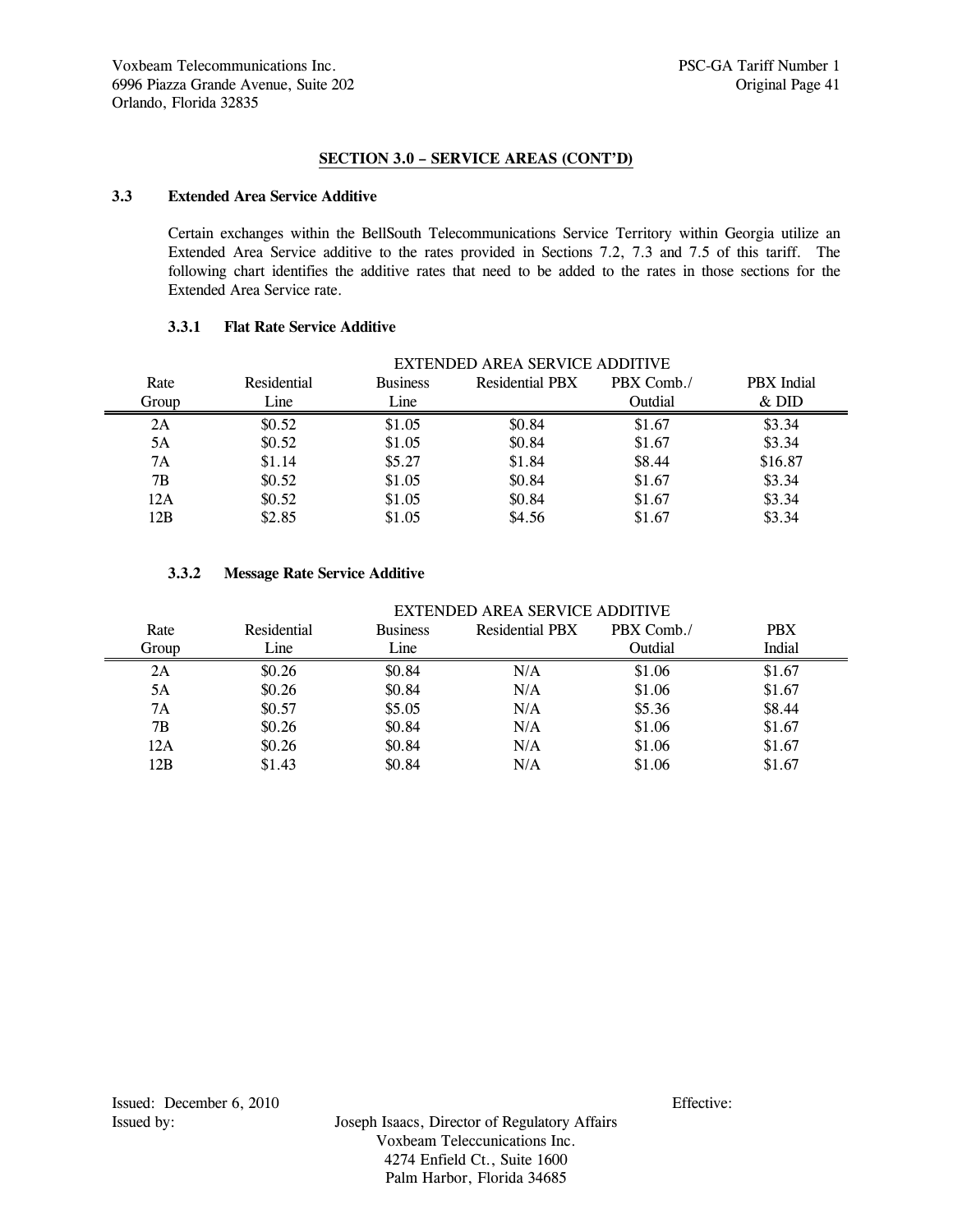## **SECTION 4.0 – SERVICE CHARGES AND SURCHARGES**

### **4.1 Service Order and Change Charges**

Non-recurring charges apply to processing Service Orders for new service, for changes in service.

|                        | Residence | <b>Business</b> |
|------------------------|-----------|-----------------|
| Line Connection Charge |           |                 |
| First Line             | \$42.50   | \$58.25         |
| Each Additional Line   | \$16.75   | \$30.00         |
| Line Change Charge     |           |                 |
| First Line             | \$15.25   | \$19.00         |
| Each Additional Line   | \$3.25    | \$12.00         |

# **4.2 Maintenance Visit Charges**

 Maintenance Visit Charges apply when the Company dispatches personnel to a Customer's premises to perform work necessary for installing new service, effecting changes in service or resolving troubles reported by the Customer when the trouble is found to be caused by the Customer's facilities.

 Maintenance Visit Charges will be credited to the Customer's account in the event trouble is not found in the Company facilities, but the trouble is later determined to be in those facilities.

 The time period for which the Maintenance Visit Charges is applied will commence when Company personnel are dispatched at the Customer premises and end when work is completed. The rates for Maintenance of Service vary by time per Customer request.

| Duration of time, per technician    | Residential | <b>Business</b> |
|-------------------------------------|-------------|-----------------|
| Initial 15 minute increment         | \$20.75     | \$22.50         |
| Each Additional 15 minute increment | \$8.25      | \$8.50          |

## **4.3 Restoration of Service**

 A restoration charge applies to the restoration of suspended service and facilities because of nonpayment of bills and is payable at the time that the restoration of the suspended service and facilities is arranged. The restoration charge does not apply when, after disconnection of service, service is later re-installed.

|              | Residence | Business |
|--------------|-----------|----------|
| Per occasion | \$15.25   | \$19.00  |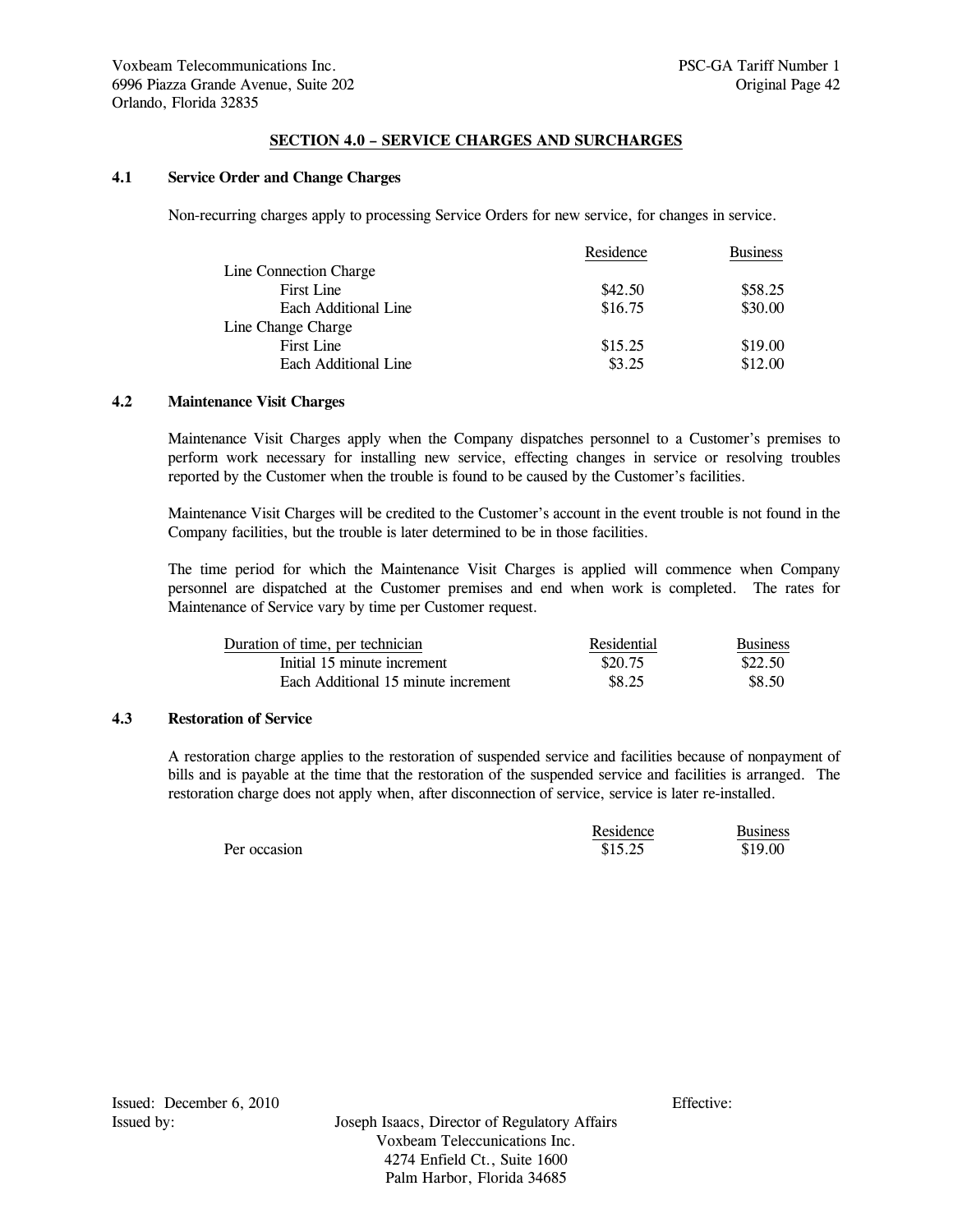# **SECTION 5.0 – NETWORK SERVICES DESCRIPTIONS**

### **5.1 General**

# **5.1.1 Services Offered**

 The following Network Services are available to residence/business Customers and for resale by other carriers certificated by the Georgia Public Service Commission:

 Standard Residence Line Service Standard Business Line Service PBX Trunk Service Direct Inward Dial (DID) Service Optional Calling Features

 The following services are available to residence/business Customers and are not offered on a resale basis as of the effective date of this page.

 Listing Services (including Non Published and Non Listed Services) Directory Assistance Miscellaneous Services (including Vanity Numbers and Number Portability)

## **5.1.2 Application of Rates and Charges**

 All services offered in this tariff are subject to service order and change charges where the Customer requests new services or changes in existing services, as well as indicated Non-Recurring and Monthly Recurring Charges. Charges for local calling services may be assessed on a measured rate basis and are additional to monthly recurring charges shown for Business or Residence lines, PBX Trunks, DID Trunks and Digital/DS1 service.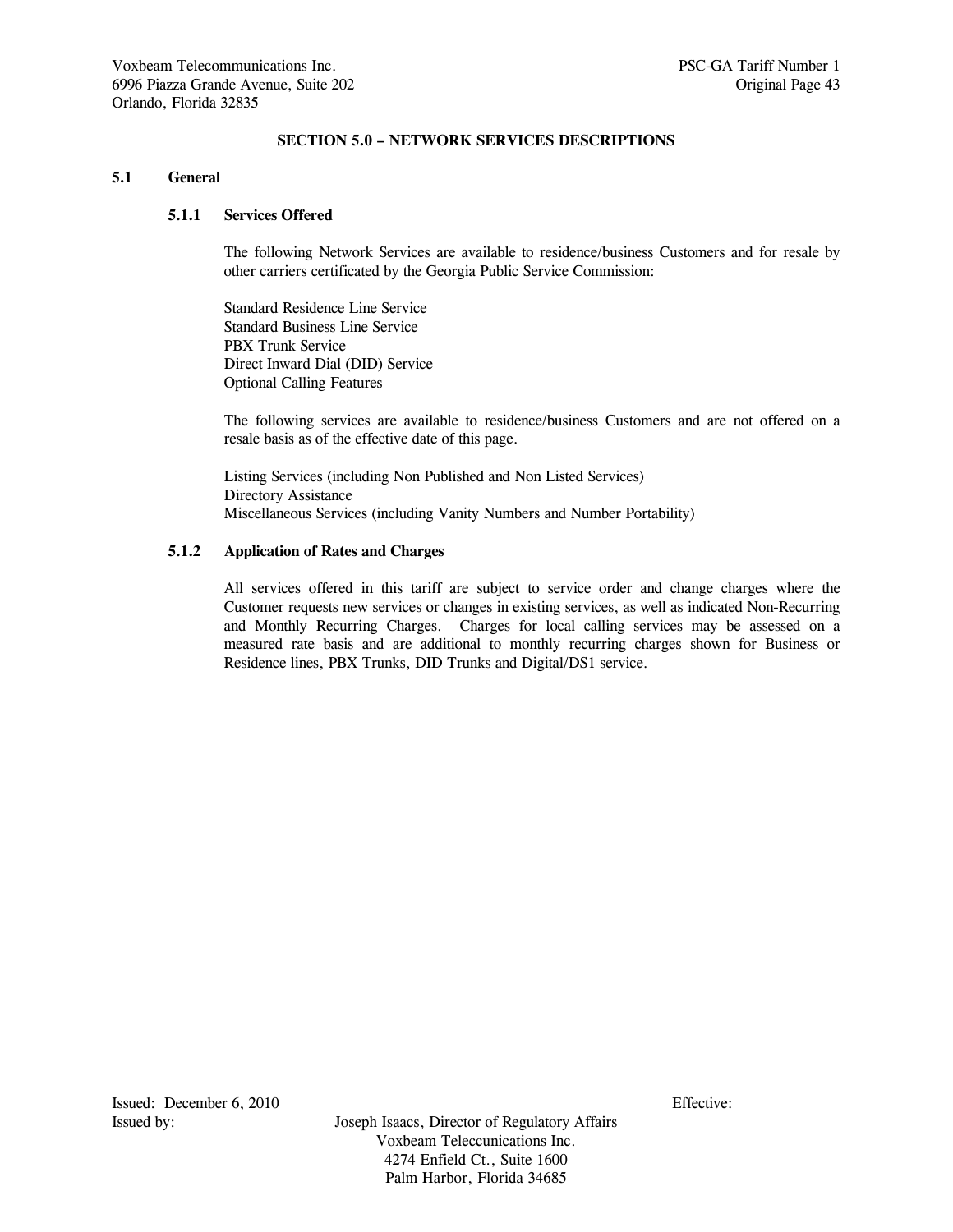#### **5.1 General (Continued)**

## **5.1.3 Emergency Services Calling Plan**

 Access (at no additional charge) to the local operator or emergency services bureau by dialing 0- or 9-1-1 is offered at no charge to the Customer.

 Message toll telephone calls, to governmental emergency service agencies as set forth in (A) following, having primary or principal responsibility with respect to the provision of emergency services to persons and property in the area from which the call is made, meeting the definition and criteria of an emergency call as set forth in (B) following are offered at no charge to Customers:

 Governmental fire fighting, Georgia State Highway Patrol, police, and emergency squad service (as designated by the appropriate governmental agency) qualify as governmental emergency service agencies provided they answer emergency service calls on a personally attended (live) twenty-four (24) hour basis, three hundred sixty-five (365) days a year, including holidays.

 An emergency is an occurrence or set of circumstances in which conditions pose immediate threat to human life, property, or both and necessitate that prompt action be taken. An emergency call is an originated call of short duration to a governmental emergency services agency in order to seek assistance for such an emergency.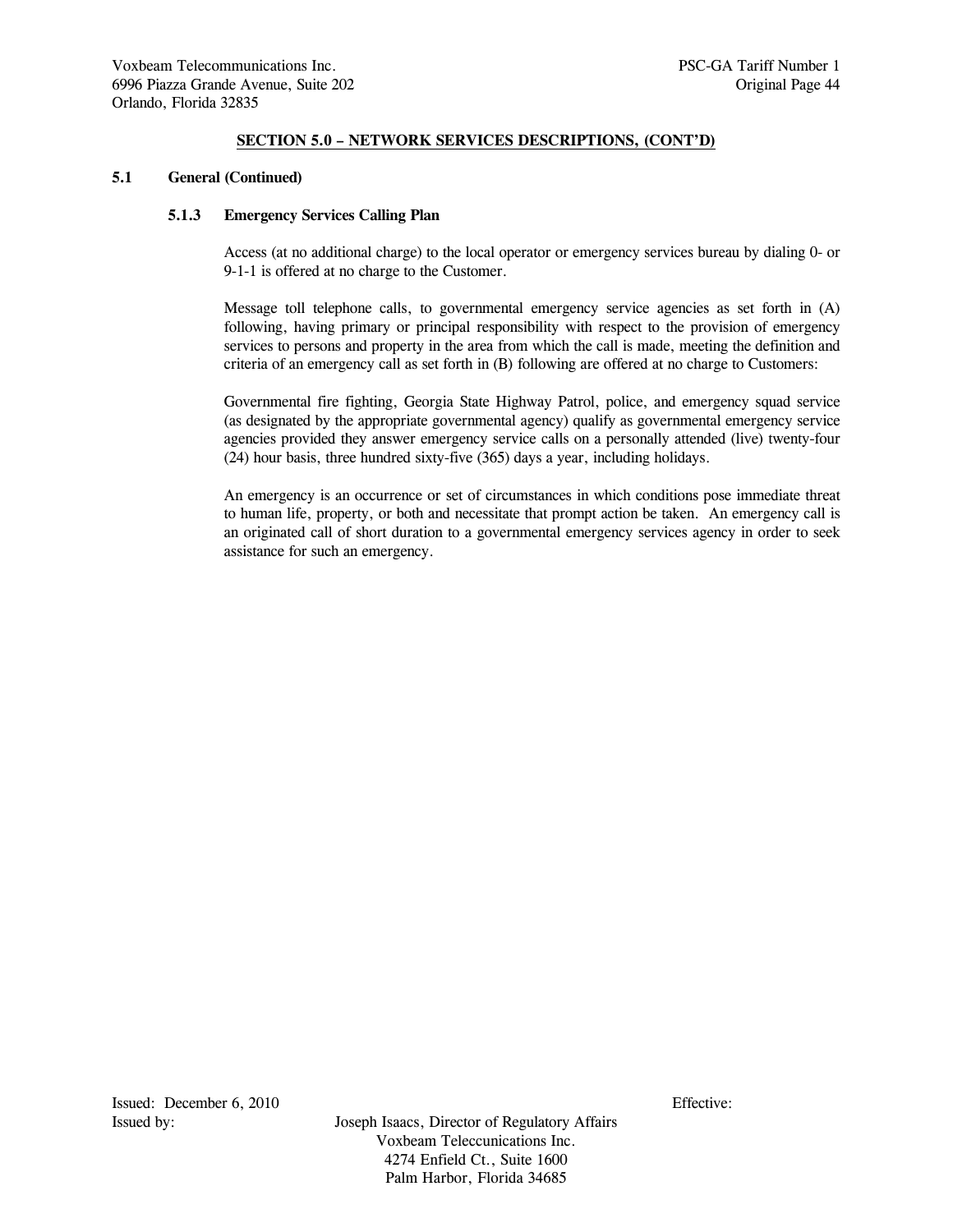- **5.2 Reserved for future use**
- **5.3 Reserved for future use**
- **5.4 Reserved for future use**

Issued: December 6, 2010<br>Issued by: Issued by: Issued by: Issued by: Issued by: Issued by: Issued by: Issued by: Issued by: Its and Issued Bureau and Issued Bureau and Issued Bureau and Issued Bureau and Issued Bureau and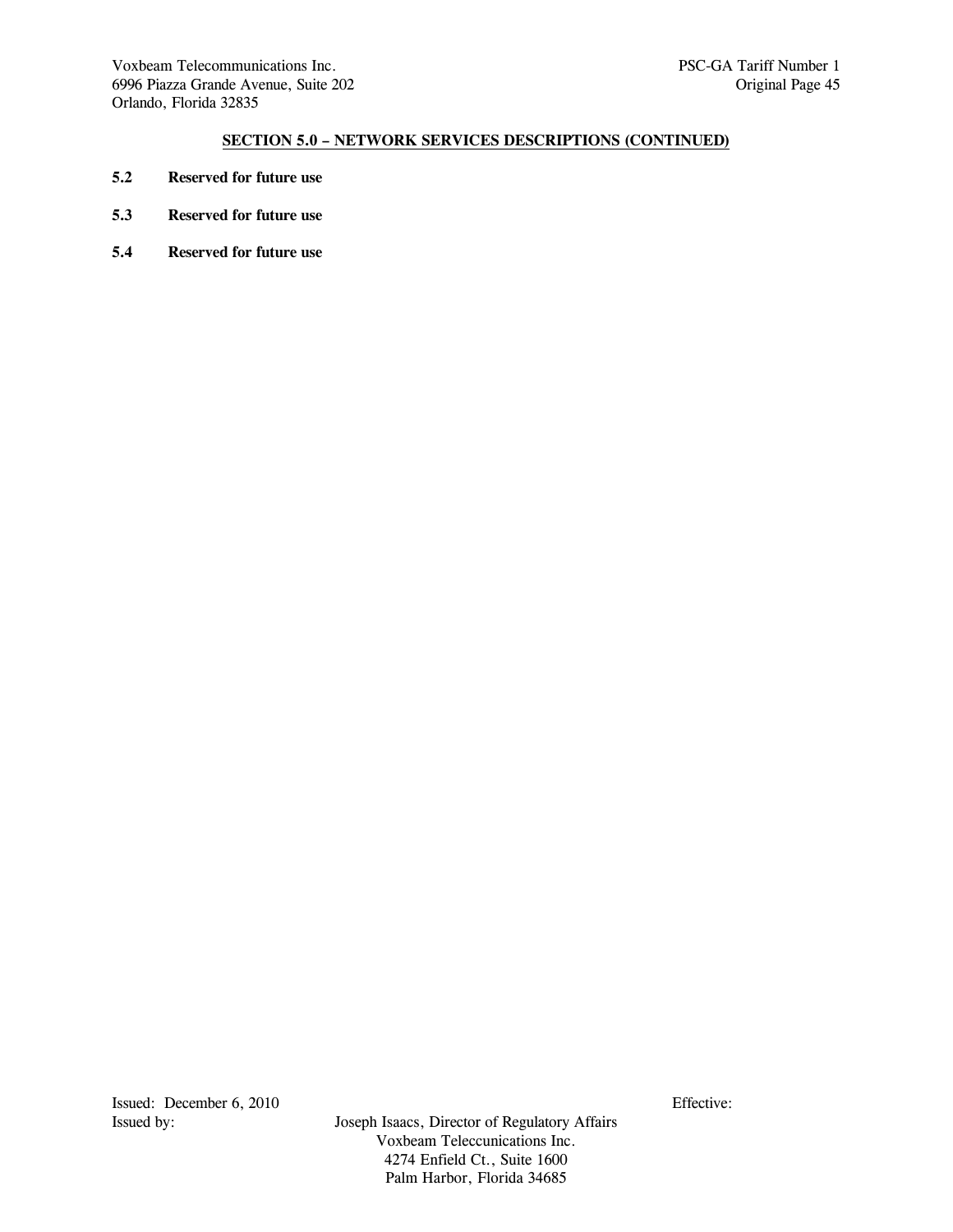#### **5.5 Standard Residence Line**

 A Standard Residence Line provides the Customer with a single, analog, voice-grade telephonic communications channel, which can be used to place or receive one call at a time. Standard Residence Lines are provided for the connection of Customer-provided wiring and single station sets or facsimile machines.

#### **5.6 Standard Business Line**

 The Standard Business Line provides a Customer with a single, analog, voice-grade telephonic communications channel, which can be used to place or receive one call at a time. Standard Business Lines are provided for the connection of Customer-provided wiring and single station sets or facsimile machines. An optional per line Hunting feature is available for multi-line Customers which routes a call to an idle station line in a prearranged group when the called station line is busy.

## **5.7 PBX Trunk Service**

 Basic PBX Trunk Service provides a Customer with a single, voice-grade telephonic communications channel, which can be used to place or receive one call at a time. Basic Trunks are provided for connection of Customer-provided private branch exchanges (PBX) to the public switched telecommunications network. Each Basic PBX Trunk is provided with touch-tone signaling and may be configured into a hunt group at no additional charge with other Company-provided Basic PBX Trunks. The signal is an analog signal at the DS0 level.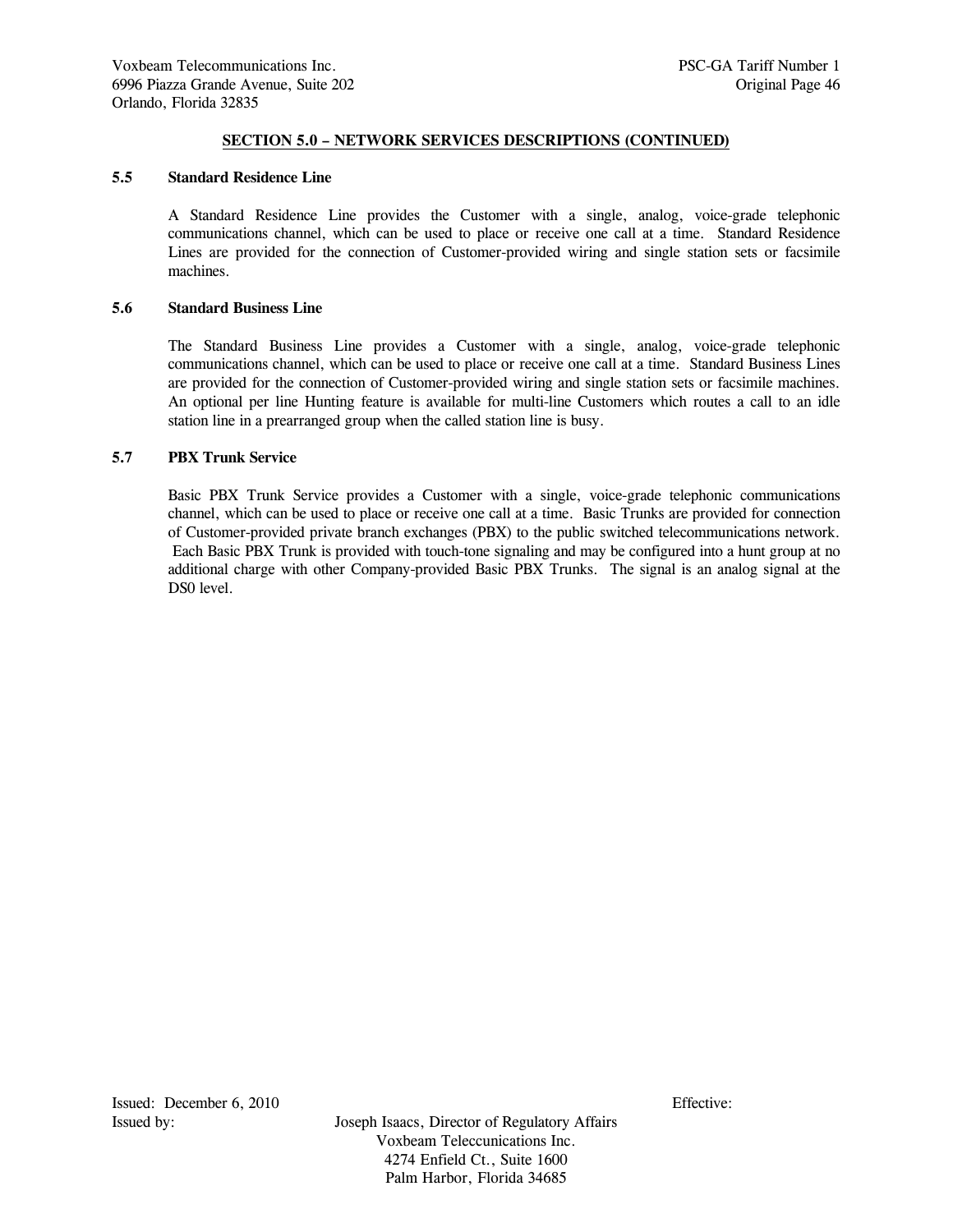#### **5.8 Reserved for Future Use**

# **5.9 Direct Inward Dialing (DID) Service**

 Direct Inward Dialing ("DID") permits calls incoming to a PBX system or other Customer Premises Equipment to be routed to a specific station without the assistance of an attendant. DID calls are routed directly to the station associated with the called number. DID service as offered by the Company provides the necessary trunks, telephone numbers, and out-pulsing of digits to enables DID service at a Customer's location. DID service requires special PBX software and hardware not provided by the Company. Such hardware and software is the responsibility of the Customer.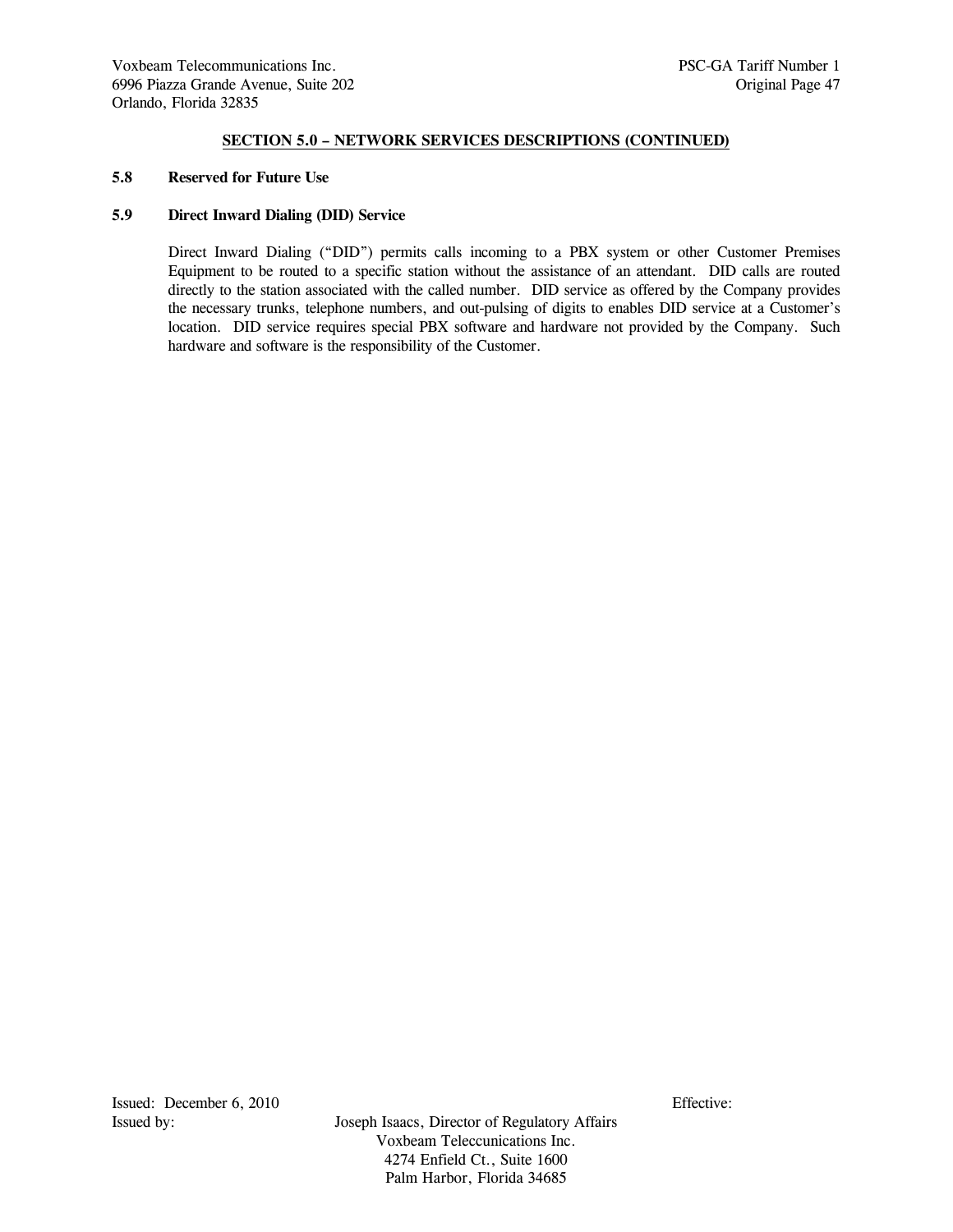#### **5.10 Reserved for Future Use**

### **5.11 Optional Calling Features**

 The features listed in Section 5.11.1 are offered by the Company to Residential and Business Customers. Refer to Price Lists in Sections 6 and 7 of this tariff for specific features offered with each type of local exchange service.

## **5.11.1 Features Descriptions**

 **(A) Flexible Call Forwarding:** Provides end-user control for call forwarding capabilities via dialaccessed voice prompt menus. Customers may forward calls to a primary local or long distance. The end-user may specify a secondary location for routing of go unanswered at the forward-to location or reach a busy signal. This secondary location may be another telephone number, pager or voice messaging service. Other capabilities included with this feature include:

 Speed Forwarding; Priority Screening; Ring Control; and Timed Forwarding.

 It is the responsibility of the Customer to subscribe to the telephone number, pager or voice messaging service used as the secondary location.

- **(B) Flexible Call Forwarding with Audio Calling Name:** Provides all of the functionality of Enhanced Call Forwarding. Also permits the end-user to receive the Directory Name of the party's whose call was forwarded to primary number. In some situations, the end-user may hear the calling party's city and state or telephone number, depending on available call data.
- **(C) Flexible Call Forwarding Plus:** Provides all of the functionality of Enhanced Call Forwarding. Also includes an additional telephone number with directory listing and distinctive ringing for calls placed to the additional number. Enhanced Call Forwarding Plus allows parties to reach the end-user's location when FCF is active and all calls to the end-users main telephone number would normally forward. Calls to the additional number do not forward even when Enhanced Call Forwarding is active.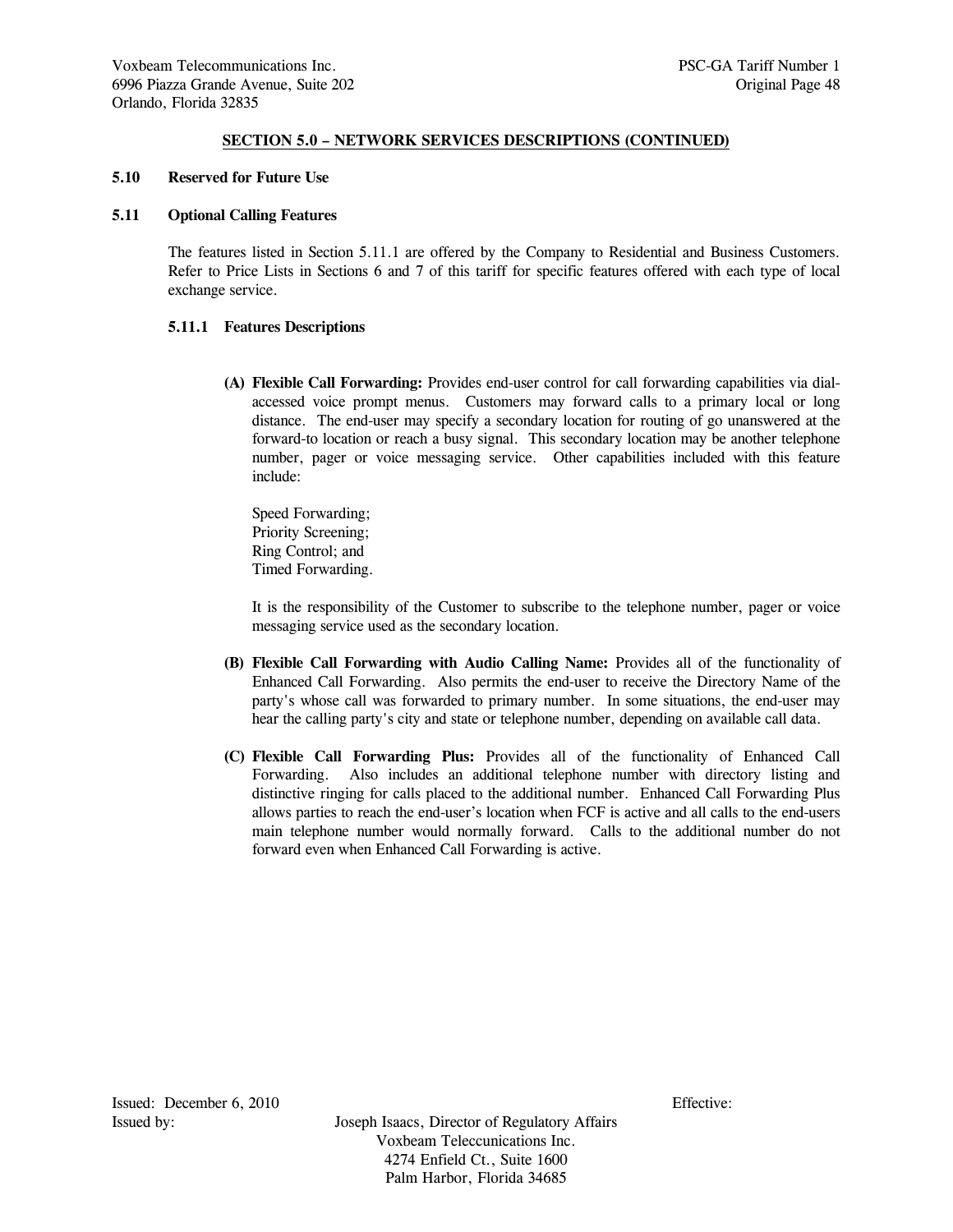#### **5.11 Optional Calling Features, (continued)**

#### **5.11.1 Feature Descriptions, (continued)**

- **(D) Flexible Call Forwarding Plus with Audio Calling Name:** Provides all of the functionality of Enhanced Call Forwarding Plus including the additional telephone number with listing and distinctive ringing. Also permits the end-user to receive the Directory Name of the party's whose call was forwarded to primary number. In some situations, the end-user may hear the calling party's city and state or telephone number, depending on available call data.
- **(E) Call Forwarding Variable:** Permits the end-user to automatically forward (transfer) all incoming calls to another telephone number, and to restore it to normal operation at their discretion. The end-user must dial an activation code from his/her exchange line along with the forward-to number in order to turn the feature on. A separate code is dialed by the enduser to deactivate the feature.
- **(F) Call Forwarding Variable, Remote Access:** Permits the end-user to automatically forward (transfer) all incoming calls to another telephone number, and to restore it to normal operation at their discretion. The end-user must dial an activation code along with the forward-to number in order to turn the feature on. A separate code is dialed by the end-user to deactivate the feature. Feature activation may be performed from the end-user's exchange line or remotely from some other line. Remote access requires the end-user to (1) dial a special access number 2) enter their seven-digit telephone number and 3) enter a personal identification number prior to forwarding their calls.
- **(G) Call Forwarding Don't Answer, Basic:** Permits the forwarding of incoming calls when the end-user's line remains unanswered after a pre-designated ringing interval. The ringing interval before forwarding and the forward-to number are fixed by the service order.
- **(H) Call Forwarding Don't Answer w/Ring Control:** Permits the forwarding of incoming calls when the end-user's line remains unanswered after a pre-designated ringing interval. The forward-to number is fixed by the service order. However, the end-user has the ability to change the time interval before forwarding occurs at his/her discretion.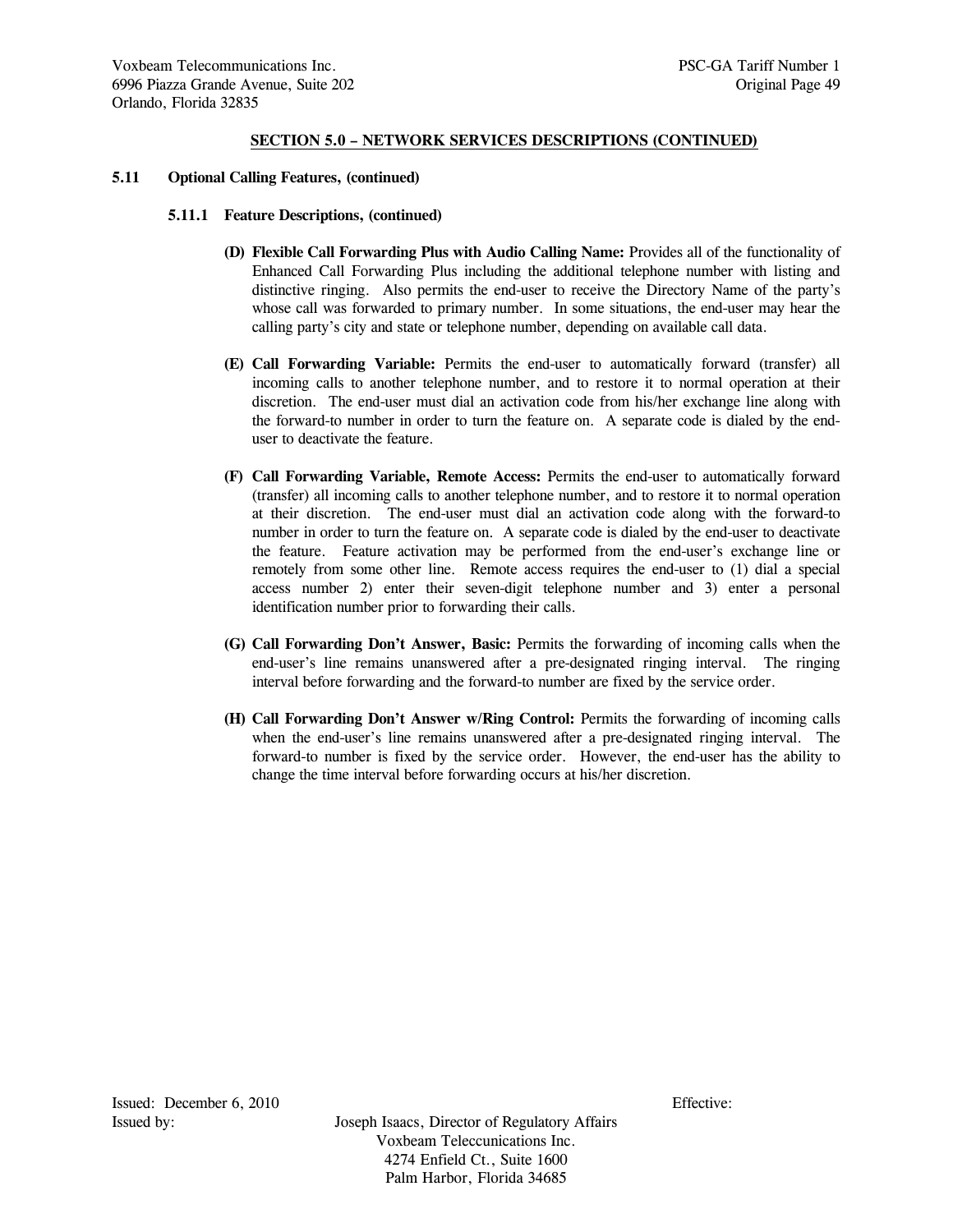#### **5.11 Optional Calling Features, (continued)**

#### **5.11.1 Feature Descriptions, (continued)**

- **(I) Call Forwarding Don't Answer w/Customer Control:** Permits the forwarding of incoming calls when the end-user's line remains unanswered after a pre-designated ringing interval. The ringing interval before forwarding and the forward-to number are fixed by the service order. However, the end-user has the ability to turn the feature on or off at his/her discretion.
- **(J) Call Forwarding Busy Line, Basic:** Permits the forwarding of incoming calls when the enduser's line is busy. The forwarded number is fixed by the end-user service order.
- **(K) Call Forwarding Busy Line w/Customer Control:** Permits the forwarding of incoming calls when the end-user's line is busy. The forwarded number is fixed by the end-user service order. However, the end-user has the ability to turn the feature on or off at his/her discretion.
- **(L) Call Waiting Basic:** Call Waiting provides a tone signal to indicate to a Customer already engaged in a telephone call that a second caller is attempting to dial in. It permits the Customer to place the first call on hold, answer the second call and then alternate between both callers. Cancel Call Waiting is provided with the feature and allows a Call Waiting end-user to disable the Call Waiting feature for the duration of a single outgoing telephone call. Cancel Call Waiting is activate by dialing a special code prior to placing a call, and is automatically deactivated when the Customer disconnects from the call.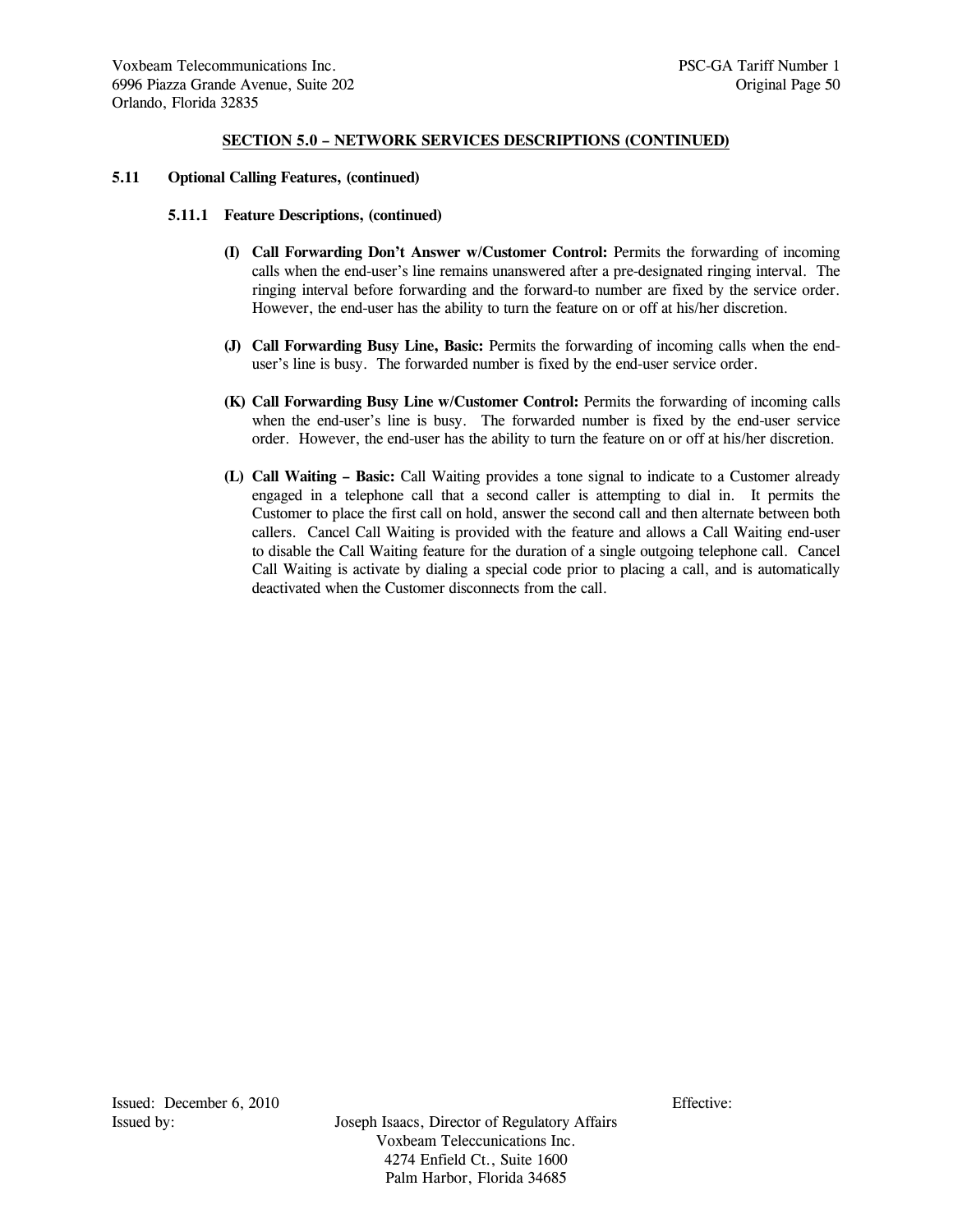#### **5.11 Optional Calling Features, (continued)**

#### **5.11.1 Feature Descriptions, (continued)**

 **(M) Call Waiting -- Deluxe:** Allows the end-user to control the treatment applied to incoming calls while the Customer is off-hook on an existing call. This feature includes the capabilities of Call Waiting Basic plus additional call treatment options. Treatment options offered with Call Waiting Deluxe include:

 Answer the waiting call and placing the first party on hold; Answer the waiting call and disconnecting from the first party; Direct the waiting caller to hold via a recording Forward the waiting caller to another location (e.g., voice mailbox or telephone answering service)

 Full utilization of Call Waiting Deluxe requires specialized CPE not provided by the Company. It is the responsibility of the Customer to provide the necessary CPE. The enduser must have Caller ID Basic or Deluxe for display of calling party identification information for waiting calls. The end-user must have a Call Forwarding don't Answer feature active in order to forward a waiting call to another location.

- **(N) Call Waiting Deluxe with Conferencing:** Provides all of the functionality of Call Waiting Deluxe. Also permits the end-user to conference a waiting call with an existing call (first party) and, if desired, subsequently drop either leg of the conferenced call.
- **(O) Caller ID Basic:** Permits the end-user to view a Directory Number of the calling party on incoming telephone calls. Information is displayed on a specialized CPE not provided by the Company. The feature also provides the date and time of each incoming call. It is the responsibility of the Customer to provide the necessary CPE.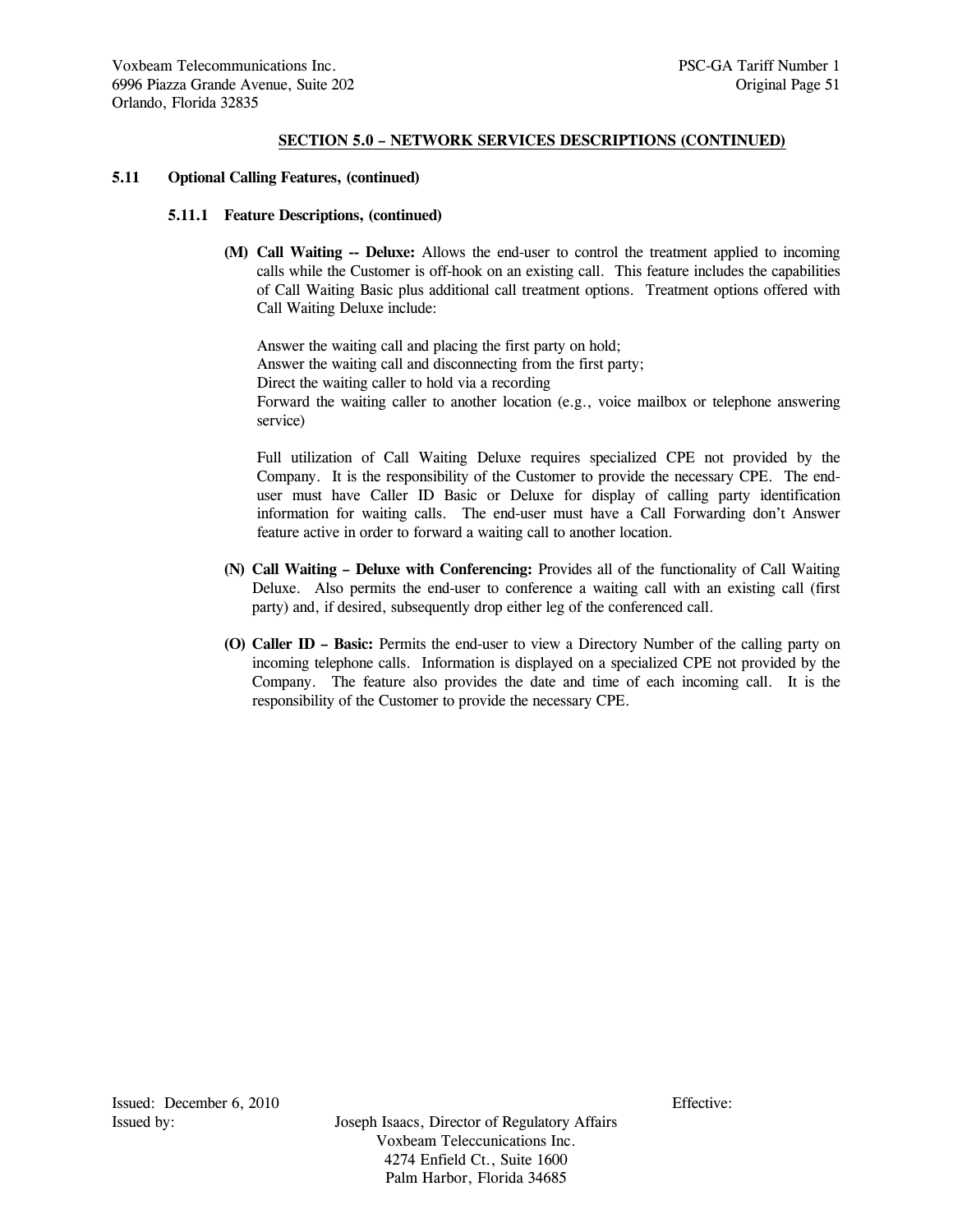#### **5.11 Optional Calling Features, (continued)**

#### **5.11.1 Feature Descriptions, (continued)**

- **(P) Caller ID Deluxe:** Permits the end-user to view a Directory Name and Directory Number of the calling party on incoming telephone calls. Information is displayed on a specialized CPE not provided by the Company. The feature also provides the date and time of each incoming call. It is the responsibility of the Customer to provide the necessary CPE. In some situations, the calling party's city and state may be displayed rather than a Directory Name, depending on available call data.
- **(Q) Anonymous Call Rejection:** Permits the end-user to automatically reject incoming calls when the call originates from a telephone number which has blocked delivery of its calling number (see Calling Number Delivery Blocking). When active, calls from private numbers will be routed to a special announcement then terminated. The feature may be turned on or off by the end-user by dialing the appropriate feature control code. Anonymous Call Rejection is offered as a stand-alone feature or as an add-on to Caller ID Deluxe.
- **(R) Call Block:** Allows the end-user to automatically block incoming calls from up to six end-user pre-selected telephone numbers programmed into the feature's screening list. Callers whose numbers have been blocked will hear a recorded message stating that their call has been blocked. The end-user controls when the feature is active, and can add or remove calling numbers from the feature's screening list.
- **(S) Call Return:** Allows the Customer to return a call to the last incoming call whether answered or not. Upon activation, it will redial the number automatically and continue to check the number every 45 seconds for up to 30 minutes if the number is busy. The Customer is alerted with a distinctive ringing pattern when the busy number is free. When the Customer answers the ring, the call is then completed. The calling party's number will not be delivered or announced to the call recipient under any circumstances.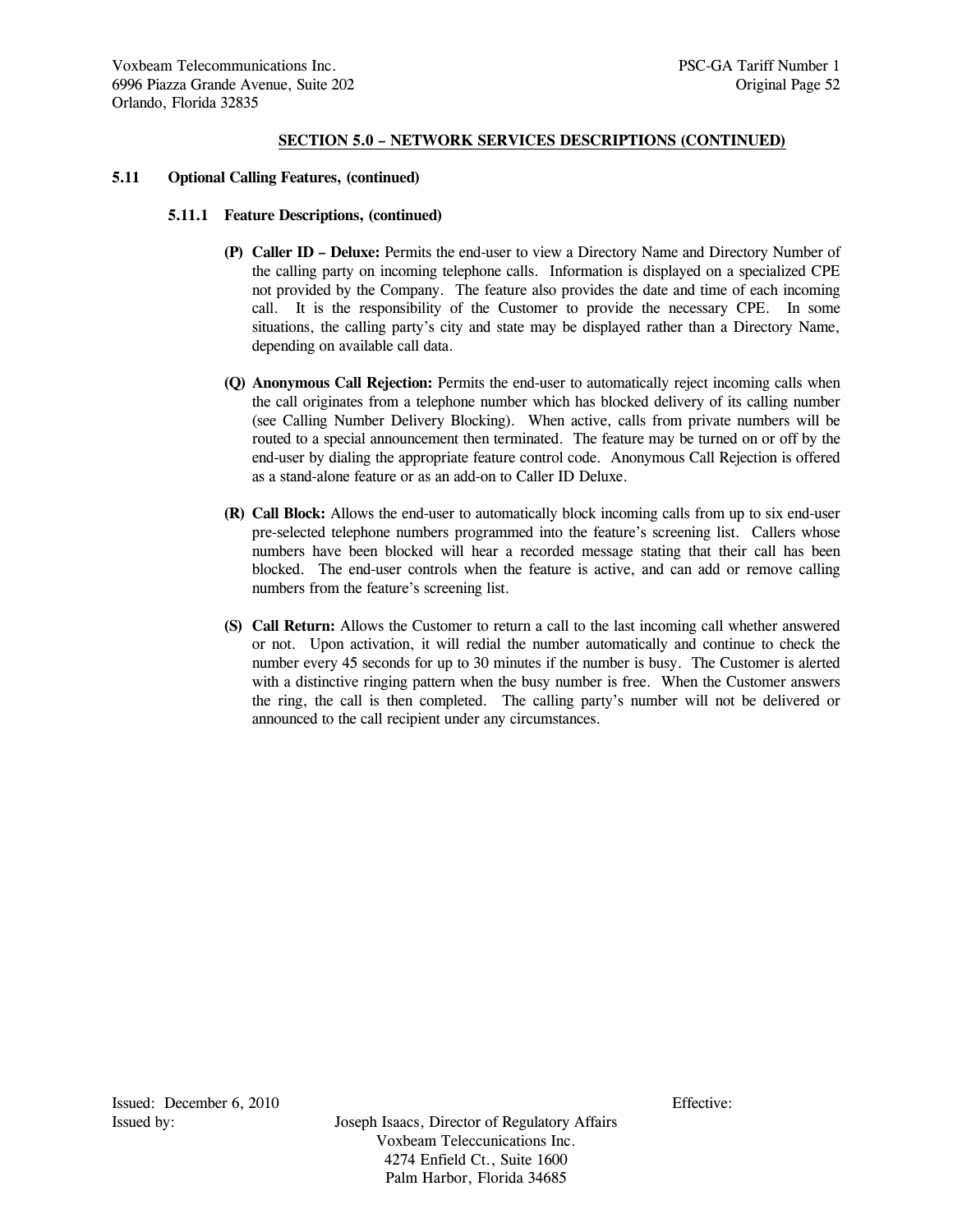#### **5.11 Optional Calling Features, (continued)**

### **5.11.1 Feature Descriptions, (continued)**

- **(T) Call Selector:** Allows a Customer to assign a maximum of 15 telephone numbers to a special list. The Customer will hear a distinctive ring when calls are received from telephone numbers on that list.
- **(U) Call Tracing:** Allows the tracing of nuisance calls to a specified telephone number suspected of originating from a given local office. The tracing is activated upon entering the specified dial code. The originating telephone number, outgoing trunk number or terminating number, and the time and date are generated for every call to the specified telephone number can then be identified.
- **(V) Calling Number Delivery Blocking:** Prevents the delivery, display and announcement of the end-user's Directory Number and Directory Name on all calls dialed from an exchange service equipped with this option. When active, the end-user's telephone name and number will not appear on the called party's Caller ID CPE or be disclosed in another way. The feature is available on a per call or per line basis. With per call Calling Number Delivery Blocking, it is necessary for the end-user to dial an activation code prior to placing the call. With the per line version of the feature, all calls are placed with the end-user's number blocked. Per line endusers must dial an activation code prior to utilization.
- **(W) Message Waiting Indication:** Provides the end-user with an audible (stutter dial tone) or visual (lamp or other CPE display) indication that messages are waiting to be retrieved. Message Waiting Indication can only be activated/deactivated by a voice mailbox or other voice messaging service provided by the Company or third party. It is the responsibility of the Customer to subscribe to a compatible voice messaging service. Visual Message Waiting Indication requires specialized CPE not provided by the Company. It is the responsibility of the Customer to provide the necessary CPE.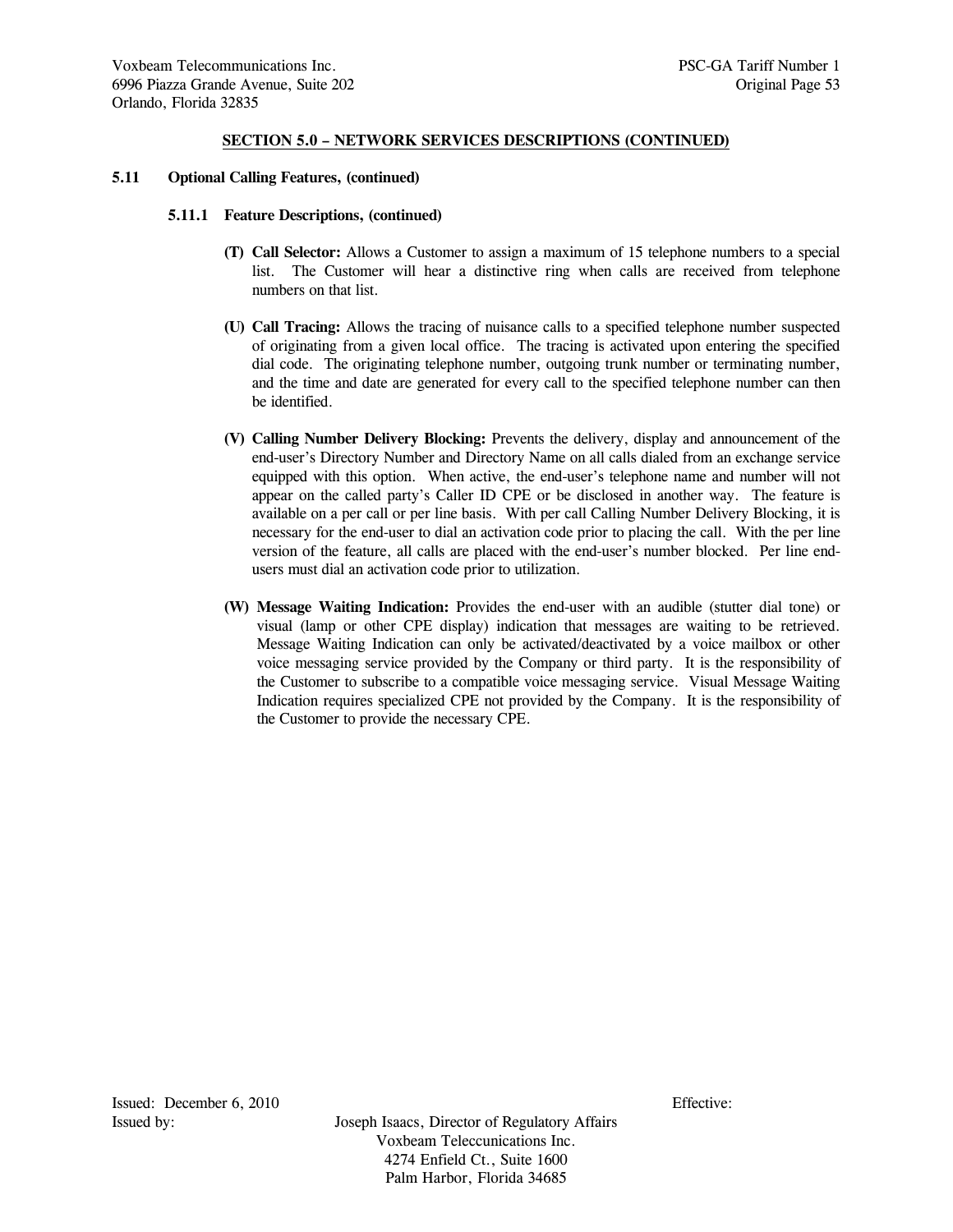### **5.11 Optional Calling Features, (continued)**

### **5.11.1 Feature Descriptions, (continued)**

- **(X) Multiple Directory Number Distinctive Ringing:** This feature allows an end user to determine the source of an incoming call from a distinctive ring. The end user may have up to two additional numbers assigned to a single line (i.e. Distinctive Ringing – First Number and Distinctive Ringing – Second Number). The designated primary number will receive a normal ringing pattern; other numbers will receive distinctive ringing patterns. The pattern is based on the telephone number that the calling party dials.
- **(Y) Preferred Call Forwarding:** Permits the end-user to automatically forward to another number calls received from up to six end-user pre-selected telephone numbers programmed into the features screening list. The end-user controls when the feature is active, the forward-tonumber and can add or remove calling numbers from the feature's screening list.
- **(Z) Repeat Dialing:** Permits the end-user to have calls automatically redialed when the first attempt reaches a busy number. The line is checked every 45 seconds for up to 30 minutes and alerts the Customer with a distinctive ringing pattern when the busy number and the Customer's line are free. The Customer can continue to make and receive calls while the feature is activated. The following types of calls cannot be reached using Repeat Dialing:

 Calls to 800 Service numbers Calls to 900 Service numbers Calls preceded by an interexchange carrier access code International Direct Distance Dialed calls Calls to Directory Assistance Calls to 911

Issued: December 6, 2010 Effective: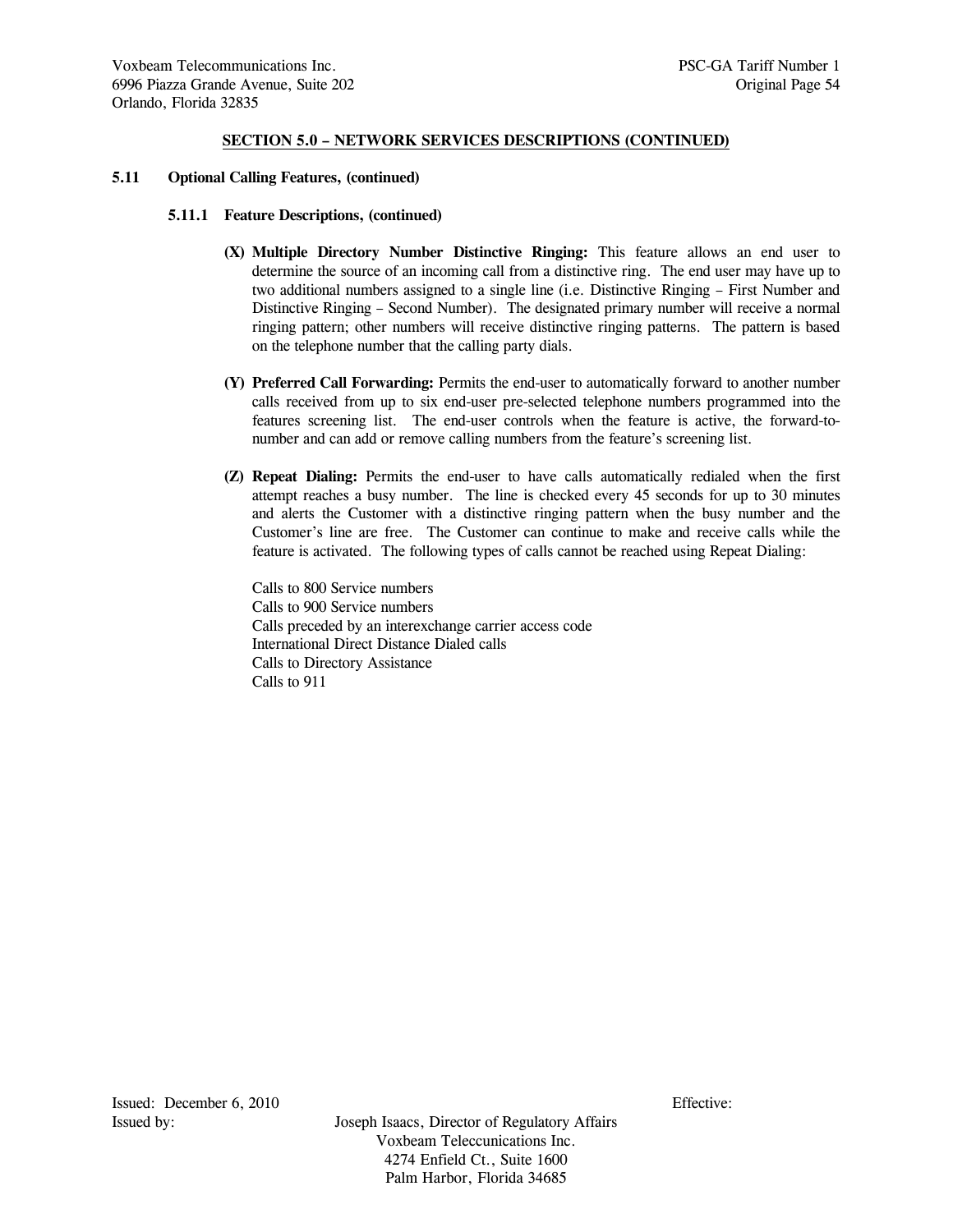#### **5.11 Optional Calling Features, (continued)**

#### **5.11.1 Feature Descriptions, (continued)**

- **(AA) Speed Calling:** Permits the Customer to place calls to other telephone numbers by dialing a one or two digit code rather than the complete telephone number. The feature is available as either an eight (8) code list or a thirty (30) code list. Code lists may include local and/or toll telephone numbers. The Customer has the ability to add or remove telephone numbers and codes to/from the speed calling list without assistance from the Company.
- **(AB) Three Way Calling:** Permits the end-user to add a third party to an established connection. When the third party answers, a two-way conversation can be held before adding the original party for a three-way conference. The end-user initiating the conference controls the call and may disconnect the third party to reestablish the original connection or establish a connection to a different third party. The feature may be used on both outgoing and incoming calls.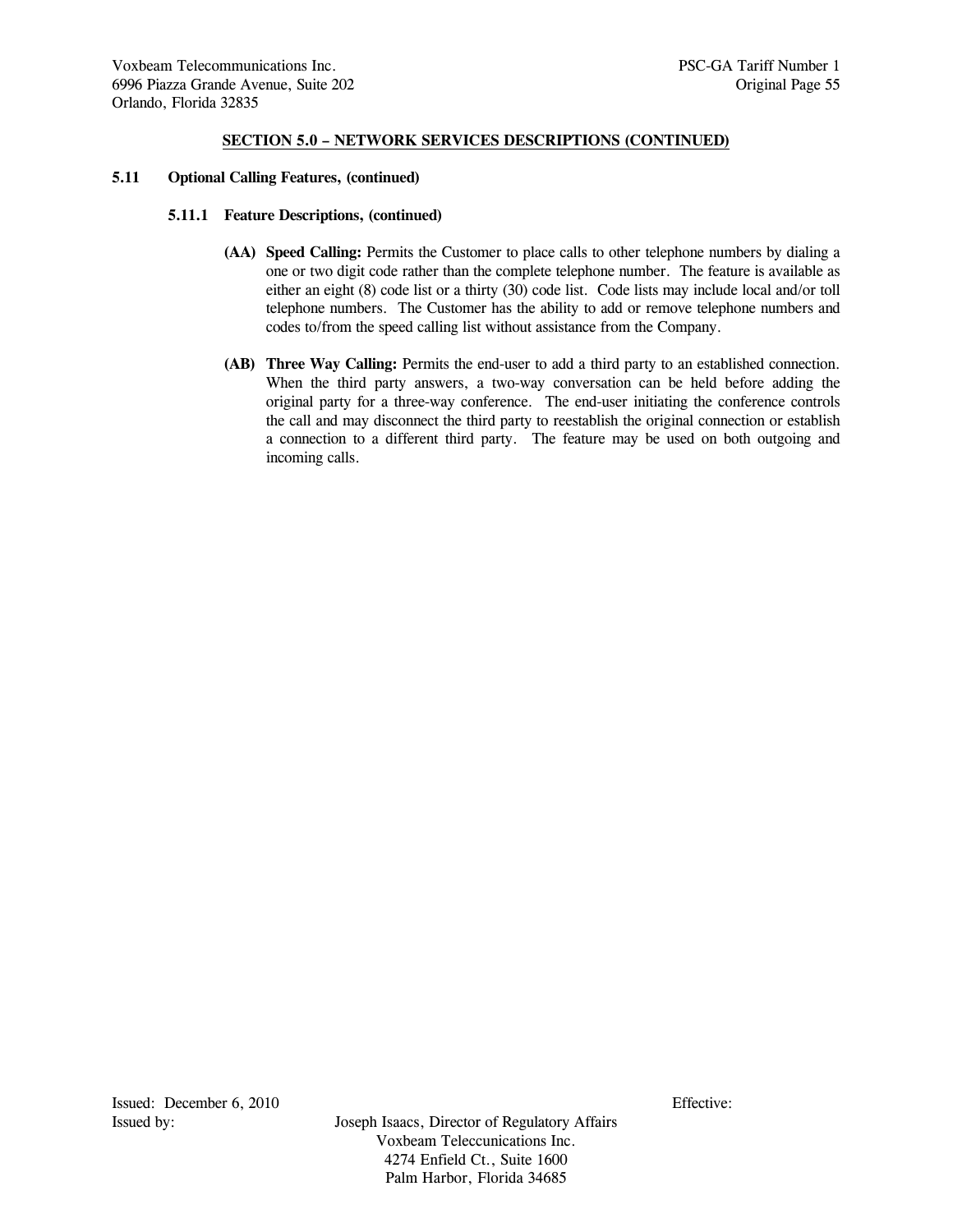#### **5.12 Listing Services**

 For each Customer of Company-provided Exchange Service(s), the Company shall arrange for the listing of the Customer's main billing telephone number in the directory(ies) published by the dominant Local Exchange Carrier in the area at no additional charge. At a Customer's option, the Company will arrange for additional listings for an additional charge.

#### **5.12.1 Non-Published Service**

 This optional service provides for suppression of printed and recorded directory listings. A Customer's name and number do not appear in printed directories or Directory Assistance Bureau records.

## **5.12.2 Non-Listed Service**

 This optional service provides for suppression of printed directory listings only. Parties may still obtain the Customer's number by calling the Directory Assistance Bureau.

### **5.13 Directory Assistance**

 Provides for identification of telephone directory numbers, via an operator or automated platform. Customers are provided with a maximum of 2 listings per each call to Directory Assistance.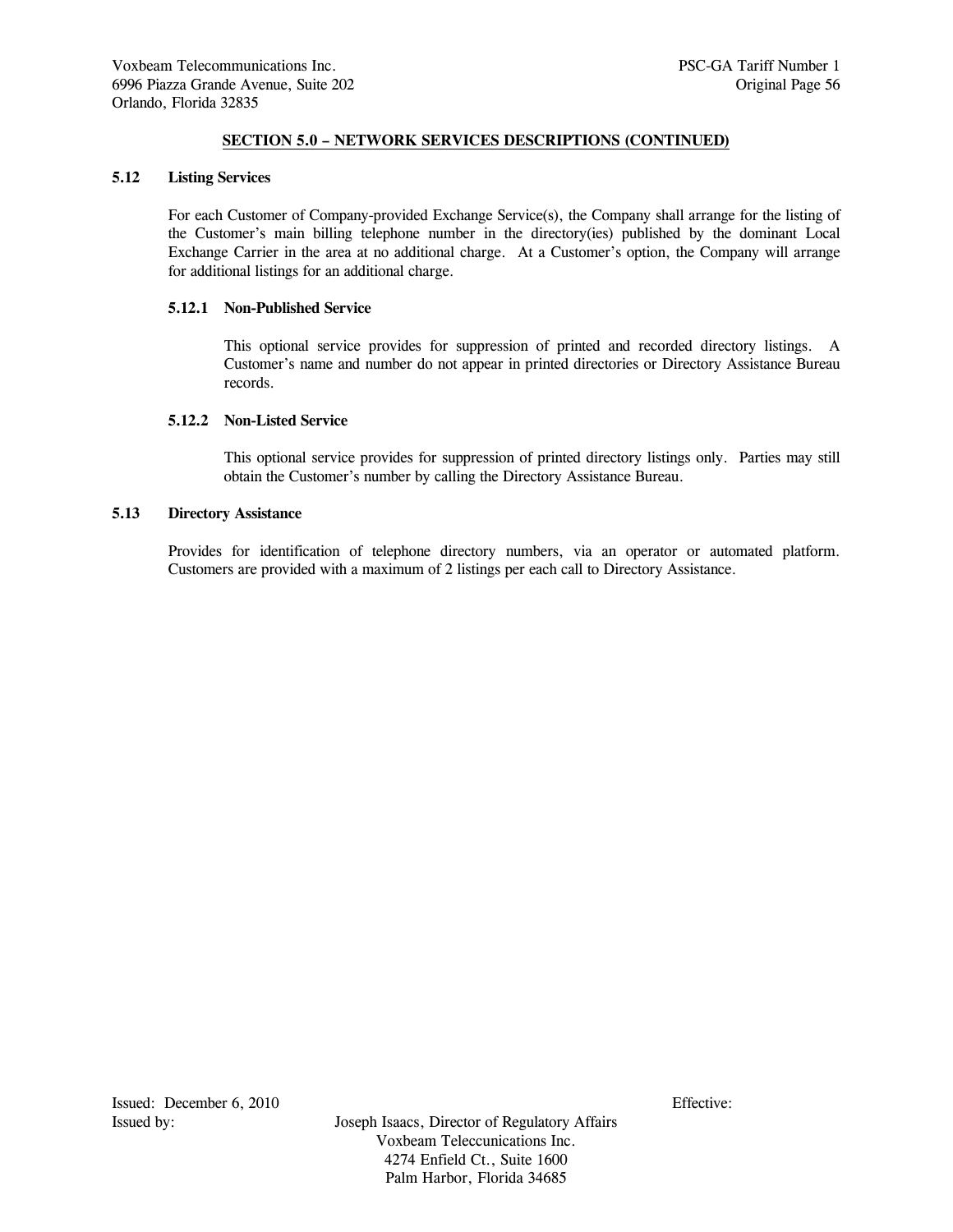- **5.14 Reserved for Future Use**
- **5.15 Reserved for Future Use**
- **5.16 Miscellaneous Services**

## **5.16.1 Main Number Retention**

 Main Number Retention is an optional feature by which a Customer, who was formally a customer of another certified local exchange carrier at the same premises location, may retain its main telephone numbers and main fax numbers for use with the Company-provided Exchange Services. Main Number Retention service is only available in areas where the Company maintains some form of number retention arrangement with the Customer's former local exchange carrier.

#### **5.16.2 Pay Per Call Blocking/Unblocking**

 This service provides the option of blocking, or subsequent unblocking, all 900 and 976 calls on a per line basis. The Company will provide for per-line blocking where the Company's switching facilities permit.

## **5.16.3 Vanity Number Service**

 This service provides for the reservation of special or unique telephone number and fax number for use with the Company-provided exchange services.

#### **5.16.4 Presubscription Services**

 This service provides for the Presubscription of local exchange lines provided by the Company to the intraLATA and interLATA long distance carrier(s) selected by the Customer.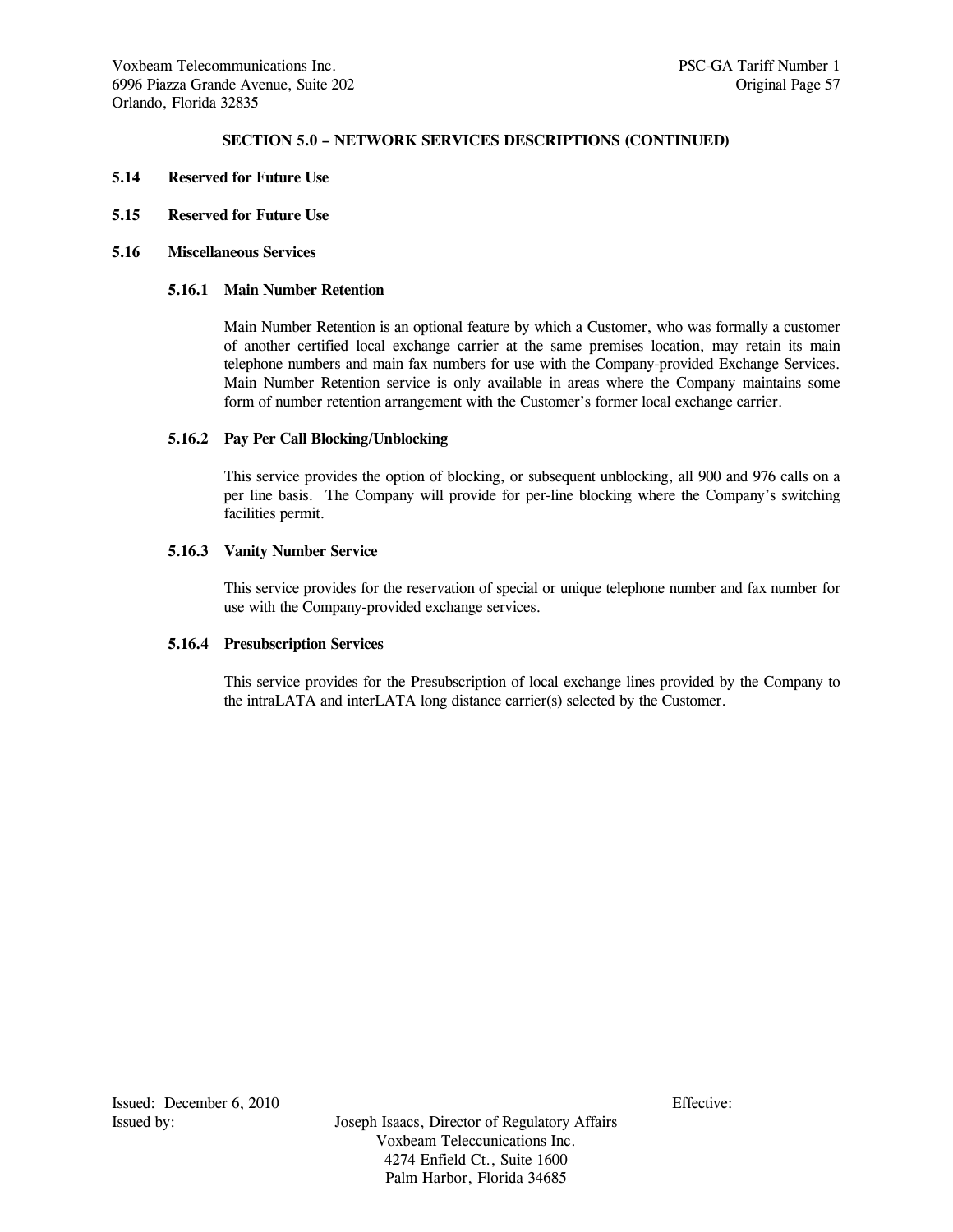# **SECTION 6.0 – GEORGIA COMPLIANCE**

## **6.1 County Wide Calling**

Pursuant to GA Code Ann. § 46-2-25.1, all calls originating and terminating within the same county are tollfree.

## **6.2 0-16 Mile Band Restriction**

Pursuant to GA Code Ann. § 46-2-25.2, all calls originating and terminating between central offices that are within 16 miles of each other are toll-free.

## **6.3 0-22 Mile Band Restriction**

Pursuant to GA Code Ann. § 46-2-25.3, all calls originating and terminating between central offices that are within 22 miles of each other are toll-free.

# **6.4 UAF Compliance**

The Company will comply with, and will cause its customers to comply with the Commission's Universal Access Fund requirements as set forth at GA Code Ann. § 46-5-167 or in any Commission order, rule or regulation adopted or promulgated hereunder.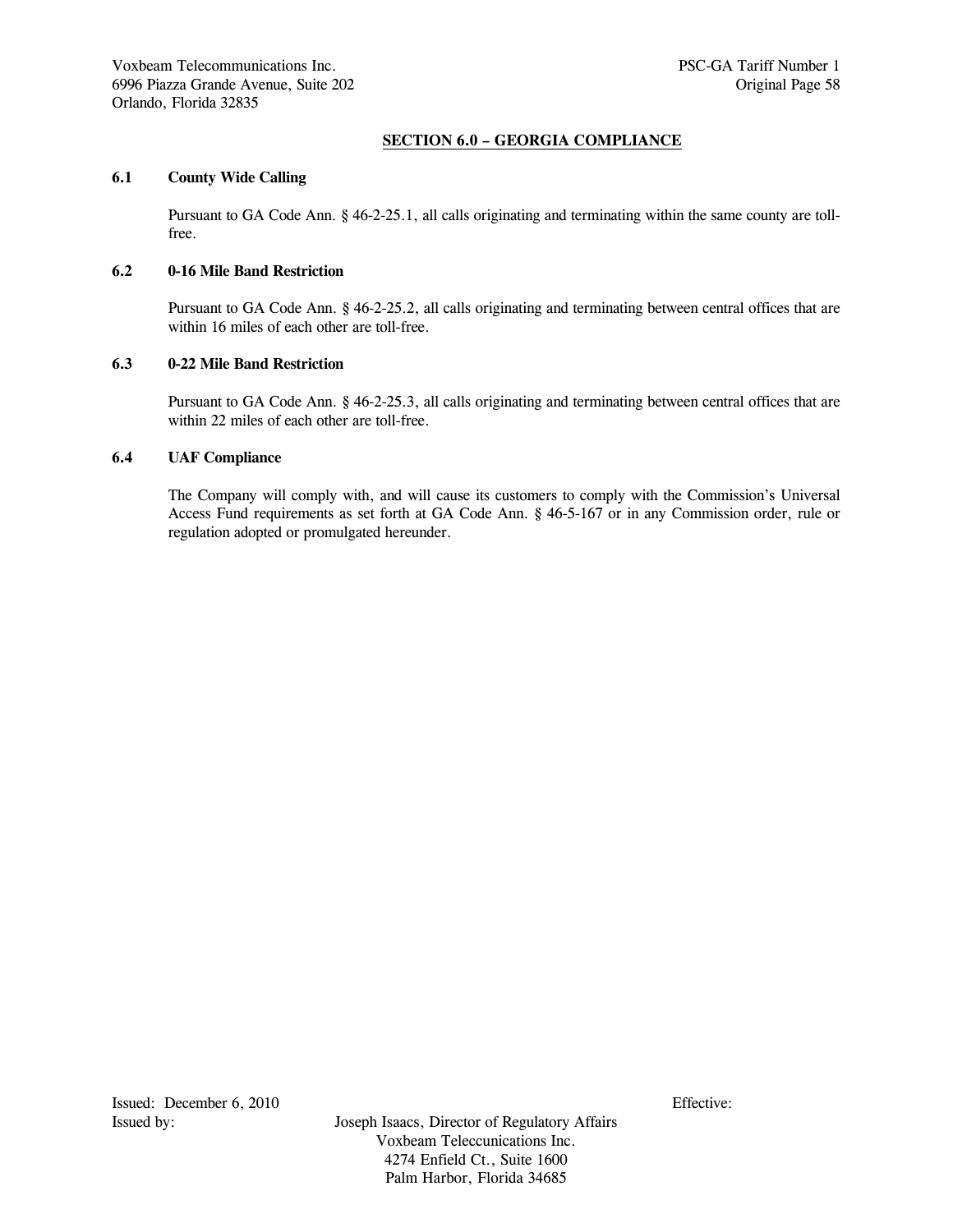# **SECTION 7.0 – LOCAL EXCHANGE SERVICES PRICE LIST**

### **7.1 General**

 Services provided in this tariff section are available on a Resale Service basis. Local Resale Services are provided through the use of resold switching and transport facilities obtained from Other Telephone Companies.

 The rates, terms and conditions set forth in the section are applicable where the Company provides specified local exchange services to Customers through resale of local exchange services.

 All rates set forth in this Section are subject to change and may be changed by the Company pursuant to notice requirements established by the Georgia Public Service Commission. The rates, terms and conditions set forth in this Section are applicable as of the effective date hereof.

 Company shall comply with Commission Rule 515-12-1.18 in as much as Customers can expect a call completion rate of not less than 98% during peak usage periods.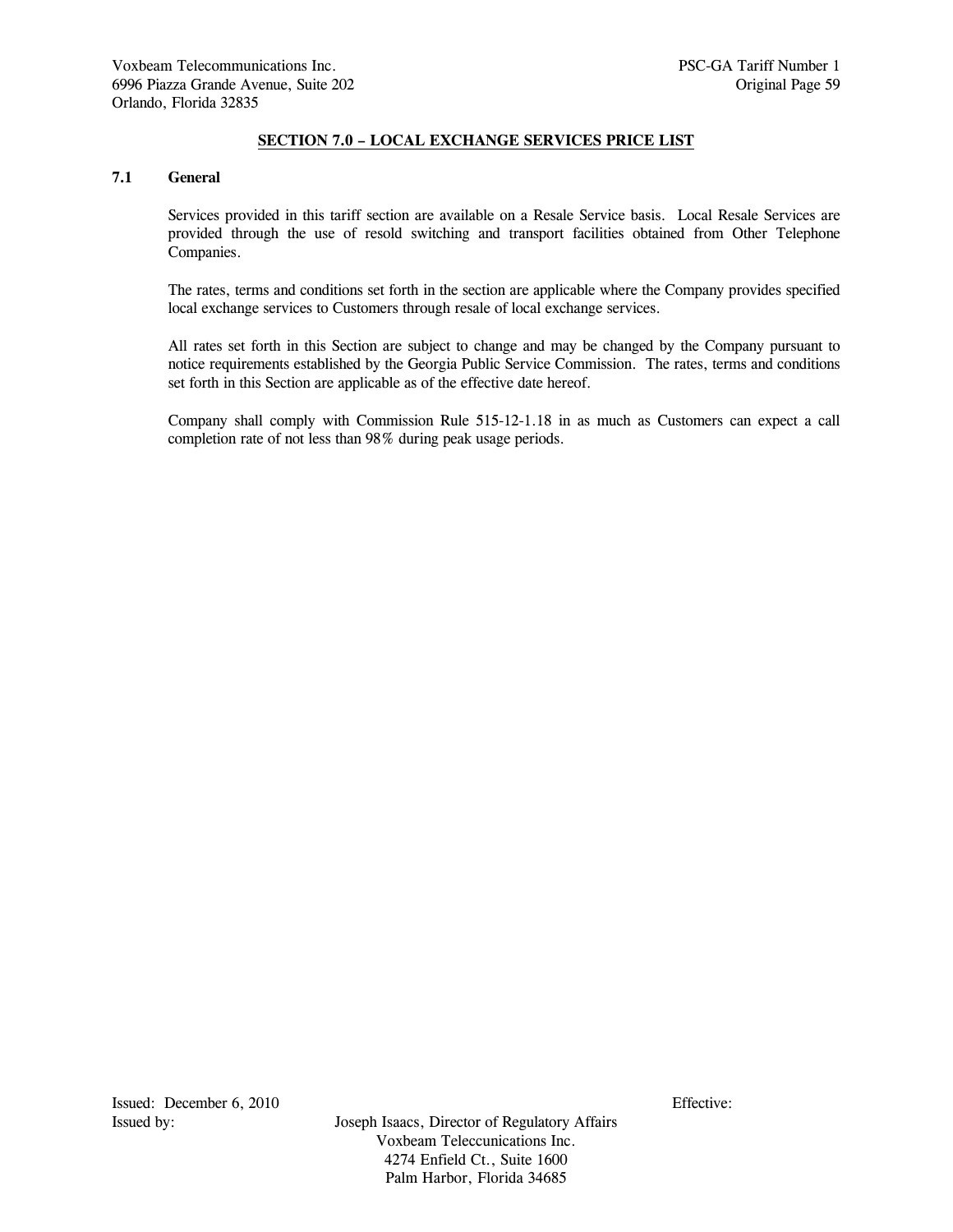## **7.2 Standard Residence Local Exchange Service**

# **RESERVED FOR FUTURE USE**

Issued: December 6, 2010<br>Issued by: Issued by: Issued by: Issued by: Issued by: Issued by: Issued by: Issued by: Issued by: Its and Issued Bureau and Issued Bureau and Issued Bureau and Issued Bureau and Issued Bureau and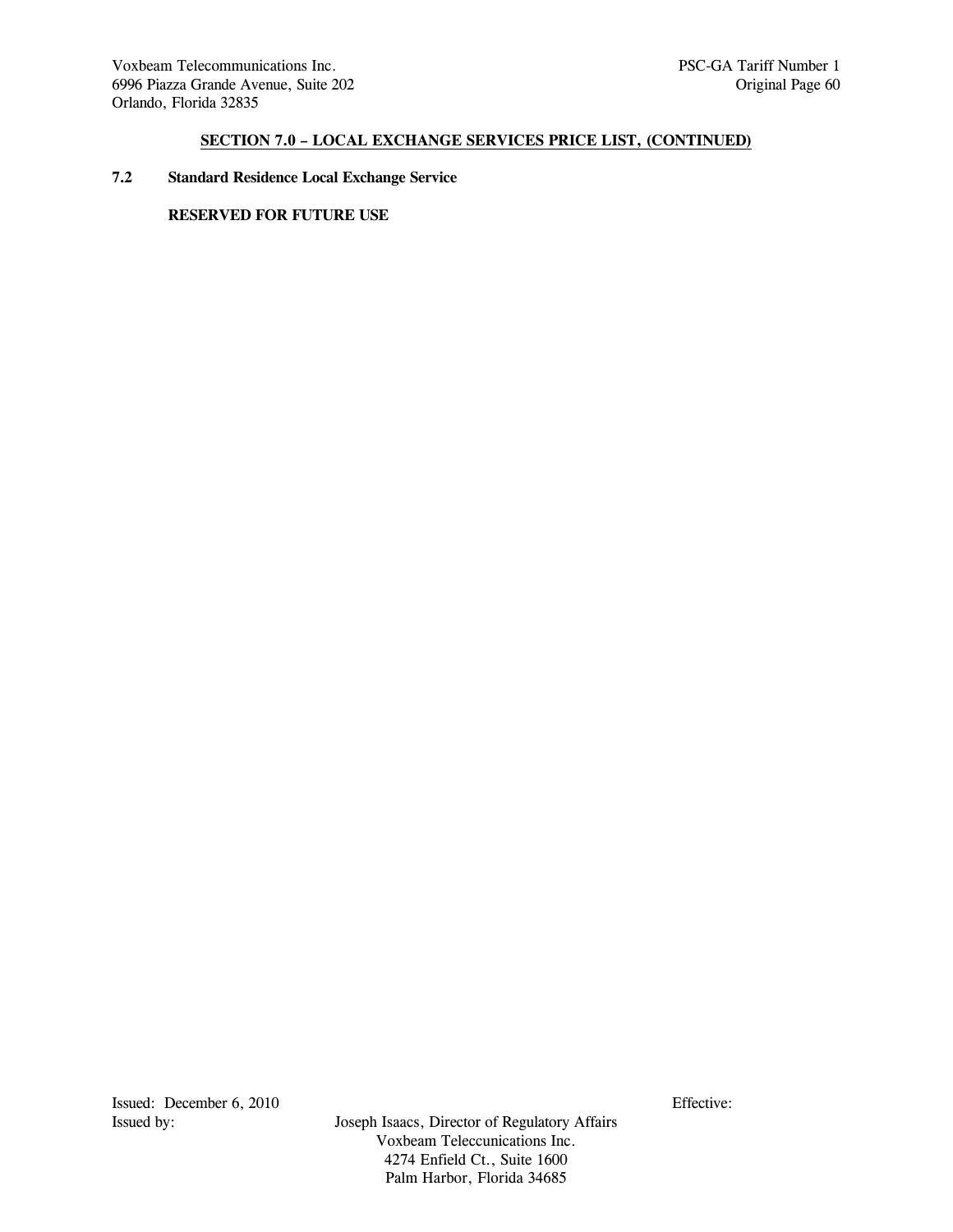### **7.3 Standard Business Local Exchange Service**

 Standard Business Local Exchange Service provides the Customer with a single, analog, voice-grade telephonic communications channel, which can be used to place or receive one call at a time. Standard Business Local Exchange Service lines are provided for the connection of Customer-provided wiring, telephones, facsimile machines or other station equipment. An optional per line Hunting feature is available for multi-line Customers which routes a call to the next idle line in a prearranged group when the called line is busy.

 Local exchange service lines and trunks are provided on a single party (individual) basis only. No multiparty lines are provided. Service is available on a flat rate, measured rate or message rate basis depending on the service plan selected by the Customer. Not all service plans will be available in all areas.

 Recurring charges for Standard Business Local Exchange Service are billed monthly in advance. Usage charges, if applicable are billed in arrears. Usage charges may apply for calls placed from the Customer's line. No usage charges will apply to calls received by the Customer. Non-recurring charges for installation or rearrangement of service are billed on the next month's bill immediately following work performed by the Company.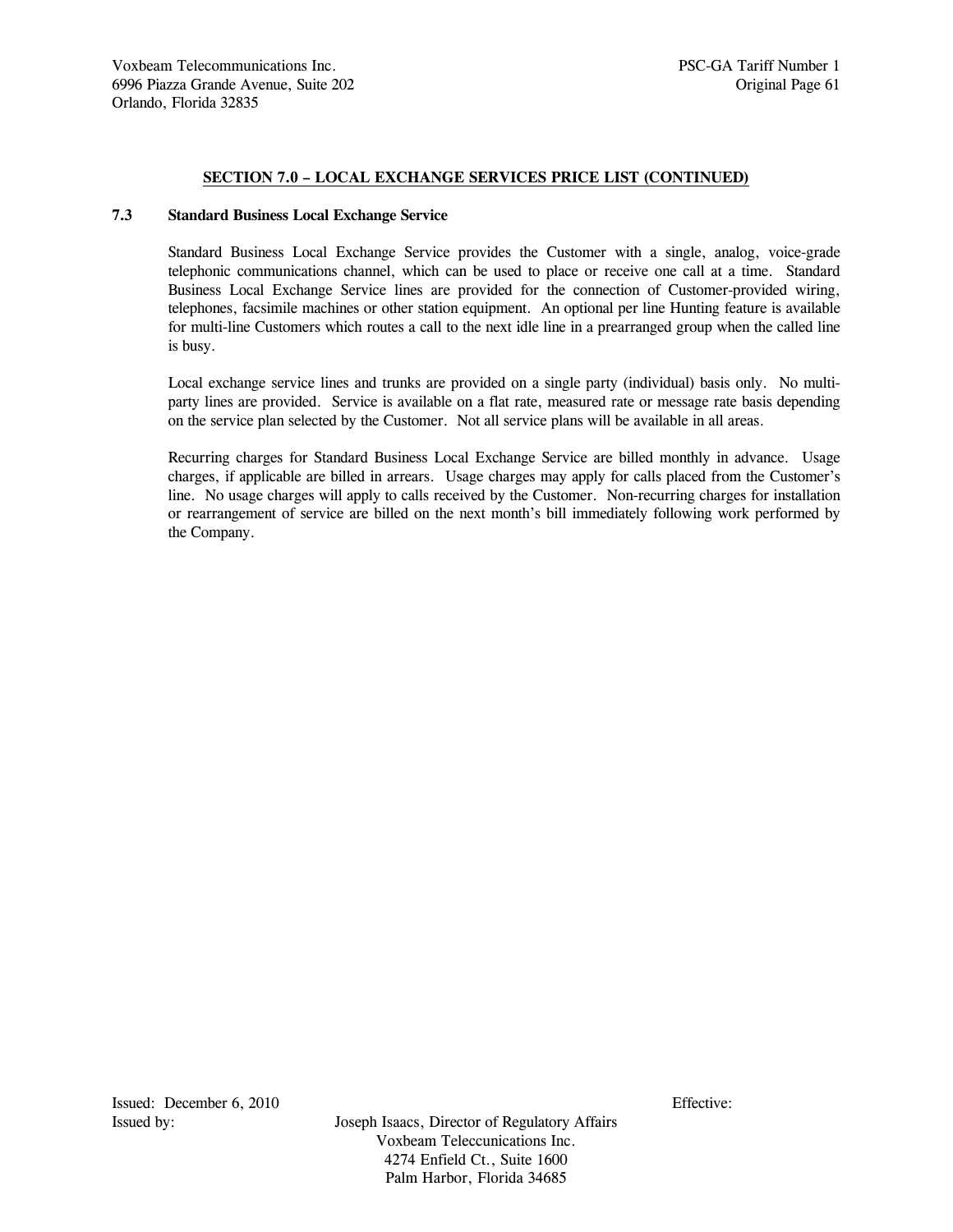## **7.3 Standard Business Local Exchange Service, (Continued)**

# **7.3.1 Monthly Recurring Charges**

 The following charges apply to Standard Business Local Exchange Service lines per month. Rates and charges include Touchtone Service for each line. The rates and charges below apply to service provided on a month-to-month basis.

| <b>RATE GROUP</b> | <b>SERVICE TYPE</b> |              |  |
|-------------------|---------------------|--------------|--|
|                   | <b>Flat Rate</b>    | Message Rate |  |
| Group 2           | \$23.66             | \$19.36      |  |
| Group 5           | \$30.21             | \$24.61      |  |
| Group 7           | \$35.44             | \$28.79      |  |
| Group 12          | \$45.89             | \$37.15      |  |
|                   |                     |              |  |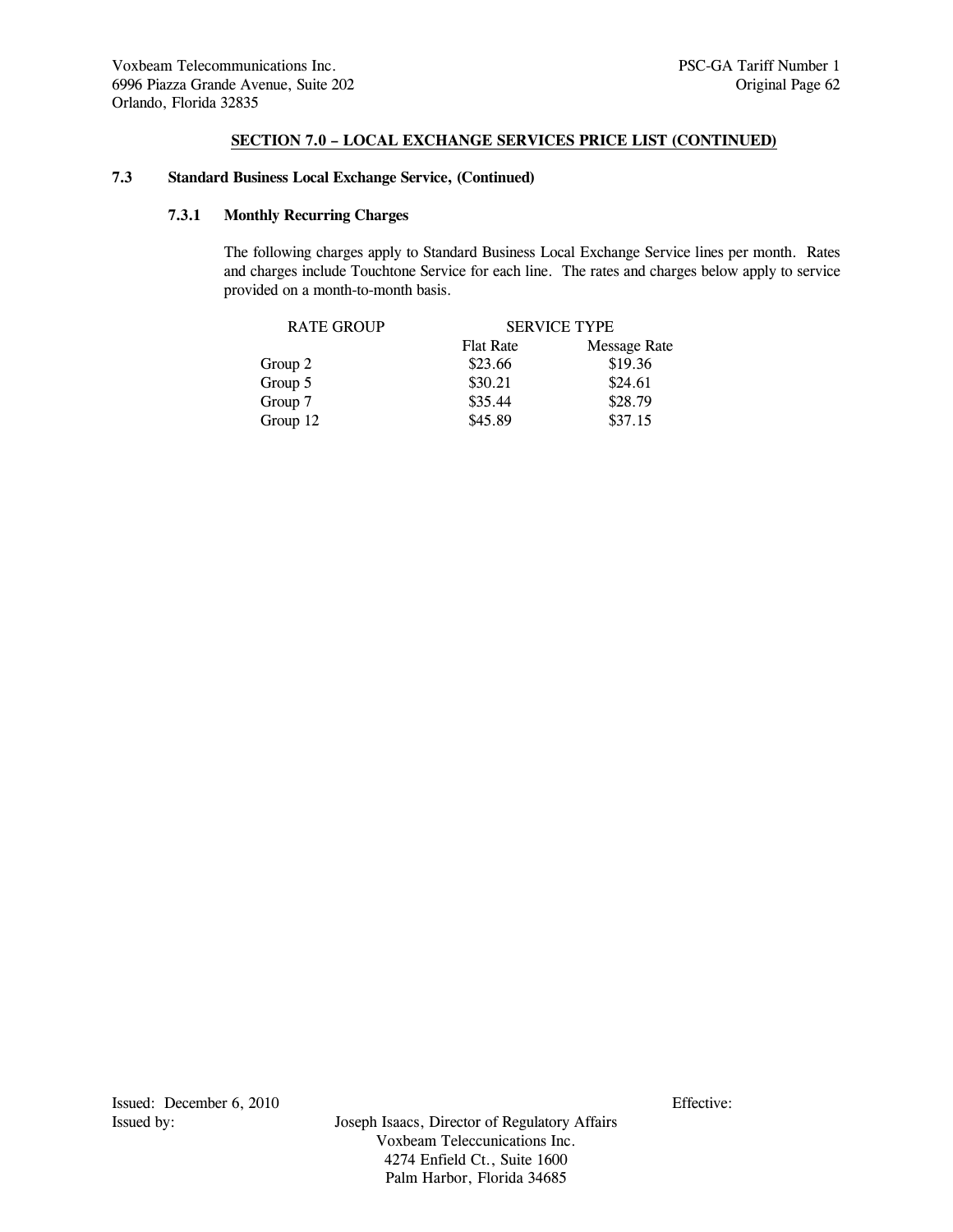### **7.3 Standard Business Local Exchange Service, (Continued)**

#### **7.3.2 Other Monthly Recurring Charges**

## **Hunting (a/k/a Rotary or Grouping)**

 The following charges apply to Standard Business Local Exchange lines equipped with Hunting. Rates vary based on Rate Group.

| Rate Group     | Hunting per line |              |  |
|----------------|------------------|--------------|--|
|                | <b>Flat Rate</b> | Message Rate |  |
| Rate Groups 2  | \$11.81          | \$8.59       |  |
| Rate Groups 5  | \$15.42          | \$11.21      |  |
| Rate Groups 7  | \$18.29          | \$13.30      |  |
| Rate Groups 12 | \$24.04          | \$17.48      |  |

## **7.3.3 Usage Sensitive Charges and Allowances**

#### **(A) Flat Rate Service**

 No measured or message charges apply to calls placed or received from Flat Rate service lines. Customers receive unlimited calling within their local calling area.

## **(B) Message Service**

 Customers subscribing to Message Service will receive a monthly usage allowance of 75 outgoing calls. This allowance is applied to local calls placed from the Customer's line. Local usage in excess of the allowance will be billed in arrears. Local usage is billed on a per call basis.

Per Local Call  $\qquad$  \$0.1140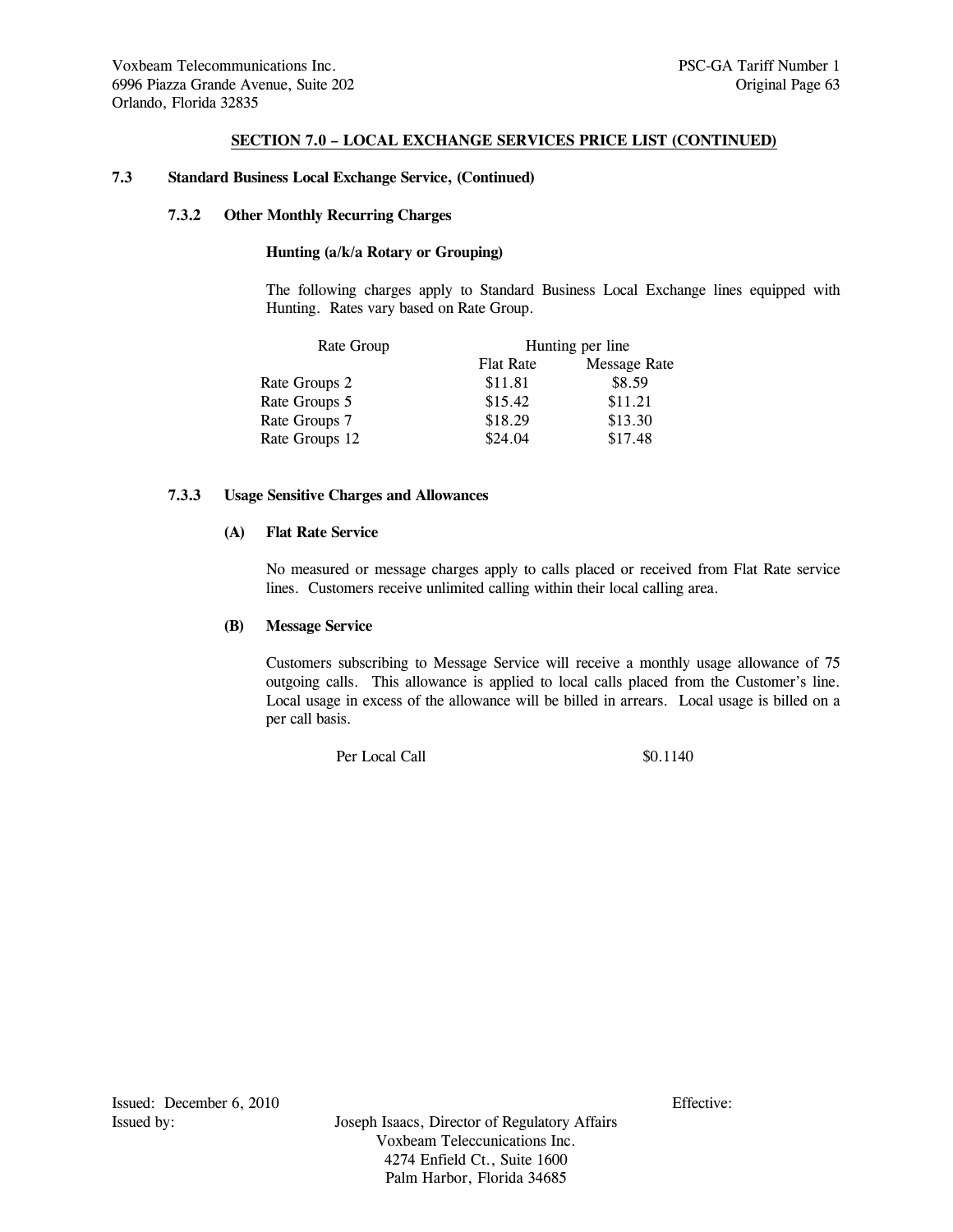## **7.3 Standard Business Local Exchange Service, (Continued)**

## **7.3.4 Non-Recurring Charges**

 Non-recurring charges apply to each line installed for the Customer. Non-recurring charges are in addition to applicable service order charges contained in Section 4 of this tariff. All such charges will appear on the next bill following installation of the service.

Non-recurring charges for installation of Business lines are:

| First Line              | \$58.25 |
|-------------------------|---------|
| Each Additional Line(1) | \$30.00 |

#### NOTES:

 (1) Additional Line installation charges apply only when 2 or more lines are installed at the same time and at the same Customer Premises.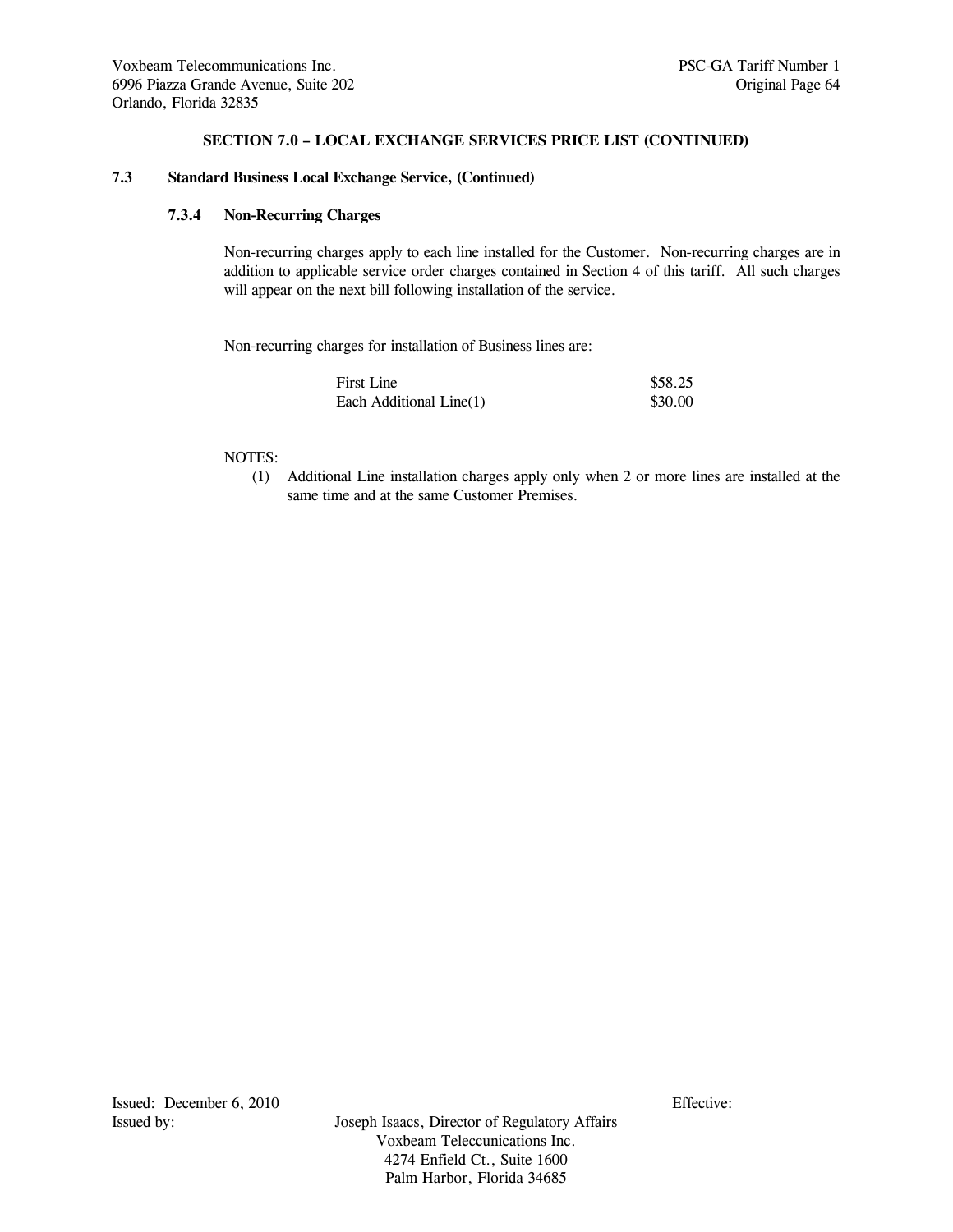### **7.4 Residence and Business PBX Trunk Service**

 PBX Trunk service provides a Customer with a single, voice-grade telephonic communications channel which can be used to place one call at a time. Trunks are provided for connection of Customer-provided private branch exchanges (PBX) or other station equipment to the public switched telecommunications network.

 PBX Trunks are available to Business and Residence Customers as Inward, Outward or Two-Way combination trunks where services and facilities permit.

 Each PBX Trunk is provided with Touchtone signaling at no additional charge. An optional per trunk Hunting feature is available for Customers which routes a call to the next idle trunk in a prearranged group (see Sections 7.2 and 7.3).

 PBX Trunks may also be equipped with Direct Inward Dialing (DID) capability and DID number blocks for additional charges (see Section 7.5).

|              |                             |                 | <b>SERVICE TYPE PER TRUNK</b> |            |          |
|--------------|-----------------------------|-----------------|-------------------------------|------------|----------|
| <b>RATE</b>  |                             | <b>Business</b> | <b>PBX</b>                    | <b>DID</b> |          |
| <b>GROUP</b> |                             | Comb/Outdial    | Inbound                       | Inbound    | DID      |
|              | Residential                 | Two Way         | Only                          | Only       | Two Way  |
| Group 2      | \$20.35                     | \$37.68         | \$34.35                       | \$34.35    | \$72.03  |
| Group 5      | \$23.09                     | \$48.17         | \$44.84                       | \$44.84    | \$93.01  |
| Group 7      | \$23.92                     | \$56.53         | \$53.20                       | \$53.20    | \$109.73 |
| Group 12     | \$27.87                     | \$73.25         | \$69.92                       | \$69.92    | \$143.17 |
| 7.4.2        | <b>Message Rate Service</b> |                 |                               |            |          |
|              |                             |                 | <b>SERVICE TYPE PER TRUNK</b> |            |          |
|              | <b>RATE</b>                 |                 |                               |            |          |
|              | <b>GROUP</b>                |                 |                               |            |          |
|              |                             | <b>Business</b> | <b>PBX</b>                    | <b>DID</b> |          |
|              |                             | Comb/Outdial    | Inbound                       | Inbound    |          |
|              |                             | Two Way         | Only                          | Only       |          |
|              | Group 2                     | \$25.14         | \$34.35                       | \$34.35    |          |
|              | Group 5                     | \$31.80         | \$44.84                       | \$44.84    |          |
|              | Group 7                     | \$37.11         | \$53.20                       | \$53.20    |          |
|              | Group 12                    | \$47.73         | \$69.92                       | \$69.92    |          |

#### **7.4.1 Flat Rate Service**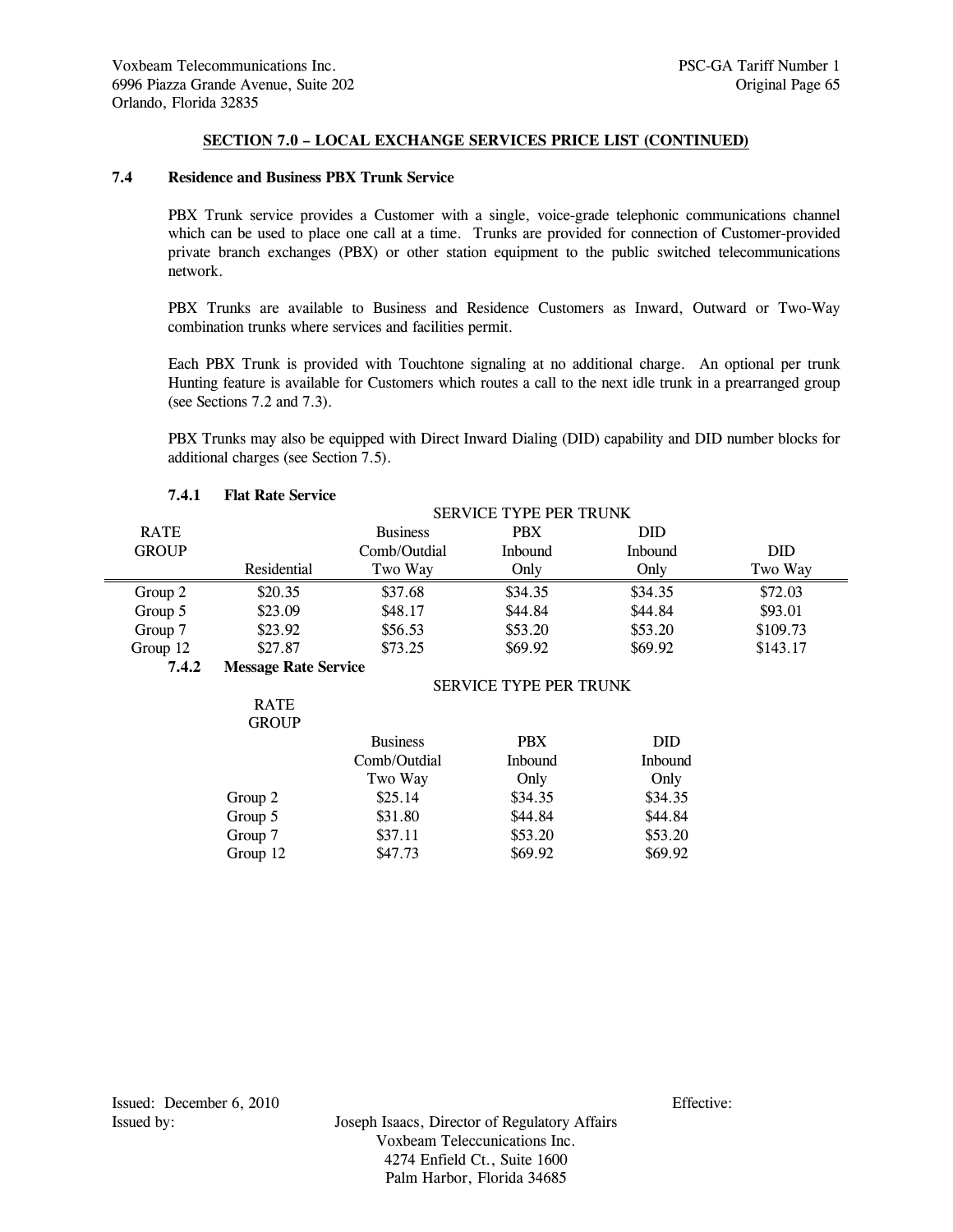# **7.5 Direct Inward Dialing (DID) Service**

 Direct Inward Dialing ("DID") permits calls incoming to a PBX system or other Customer Premises Equipment to be routed to a specific station without the assistance of an attendant. DID calls are routed directly to the station associated with the called number. DID service as offered by the Company provides the necessary trunks, telephone numbers, and out-pulsing of digits to enable DID service at a Customer's location. DID service requires special PBX software and hardware not provided by the Company. Such hardware and software is the responsibility of the Customer.

 The following charges apply to Customers subscribing to DID service provided by the Company. These charges are in addition to recurring and non-recurring charges for PBX Trunks as shown in Section 7.5 of this tariff. The Customer will be charged for the number of DID numbers utilized out of the available 20 numbers.

|                                                                              |          | <b>Installation Charge Monthly Recurring</b> |
|------------------------------------------------------------------------------|----------|----------------------------------------------|
| Establish Trunk Group and Provide<br>1 <sup>st</sup> Block of 20 DID Numbers | \$915.00 | \$3.80                                       |
| Each Additional Block of 20 DID Numbers                                      | \$15.00  | \$3.80                                       |
| DID Trunk Termination:                                                       | \$90.00  | \$38.00                                      |
| Per Inward Only Trunk<br>Per Combination Trunk with Call Transfer            | \$250.00 | \$42.75                                      |
| Dual Tone Multifrequency Pulsing Option, Per Trunk                           | N/A      | \$7.13                                       |
| Automatic Intercept Service, Per Number Referred                             | \$16.00  | N/A                                          |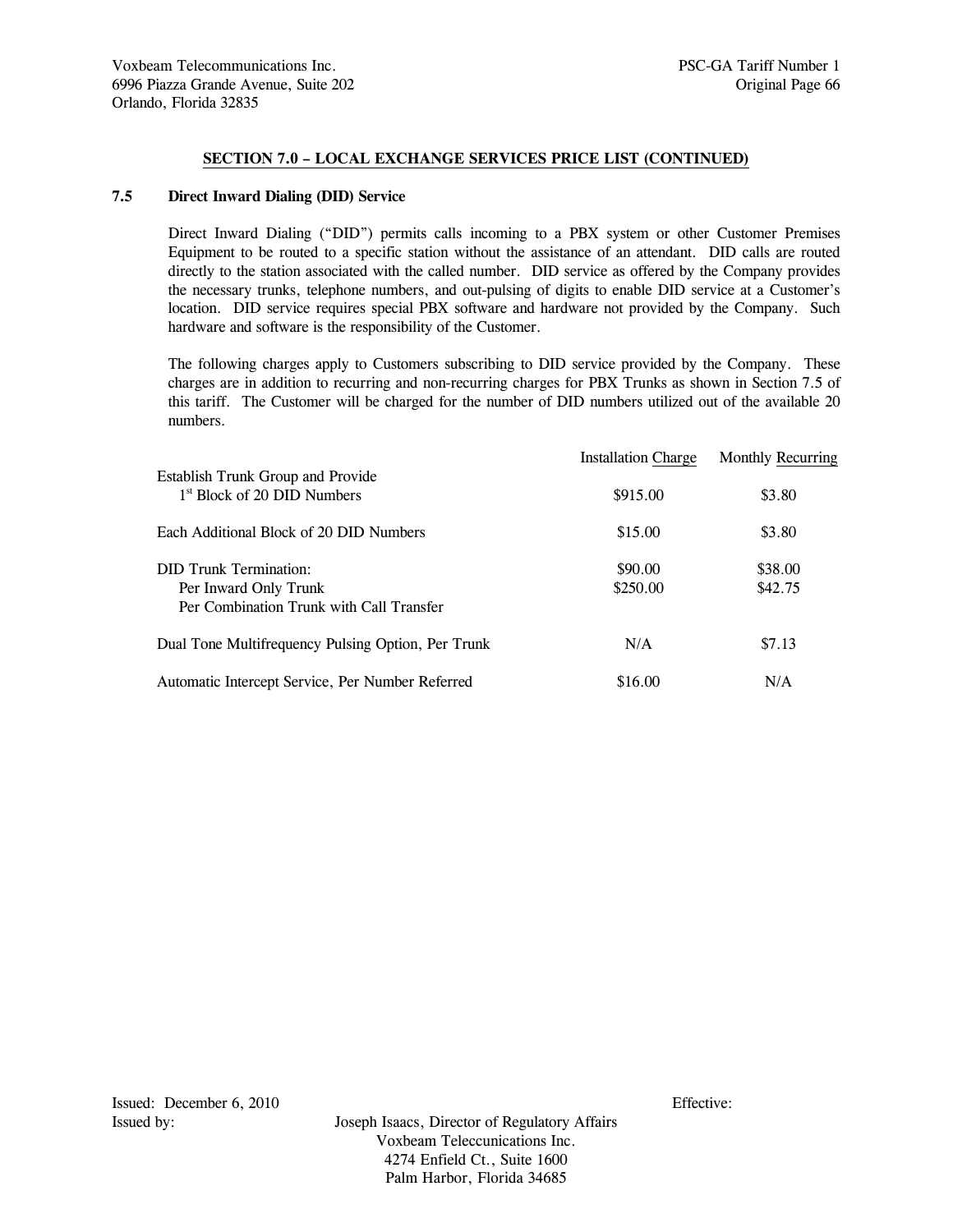## **7.6 Optional Calling Features**

 The features in this section are made available on an individual basis or as part of multiple feature packages. All features are provided subject to availability. Certain features may not be available with all classes of service. Transmission levels for calls forwarded or calls placed or received using optional calling features may not be acceptable for all some uses in some cases.

# **7.6.1 Features Offered on a Usage Sensitive Basis**

 The following features are available to all local exchange Business and Residence line Customers where facilities and services permit. Customers may utilize each feature by dialing the appropriate access code. The Customer will be billed the Per Feature Activation Charge shown in the following table each time a feature is used by the Customer. Customers may subscribe to these features on a monthly basis at their option to obtain unlimited use of these features for a fixed monthly charge.

| <b>Optional Calling Features</b>           | Residence | <b>Business</b> |
|--------------------------------------------|-----------|-----------------|
| Three-Way Calling                          | \$0.72    | \$0.72          |
| Call Return                                | \$0.72    | \$0.72          |
| Repeat Dialing                             | \$0.72    | \$0.72          |
| Calling Number Delivery Blocking, Per Call | \$0.72    | \$0.72          |

 Denial of per call activation for Three-Way Calling, Call Return and Repeat Dialing from any line or trunk is available to Customers upon request at no additional charge.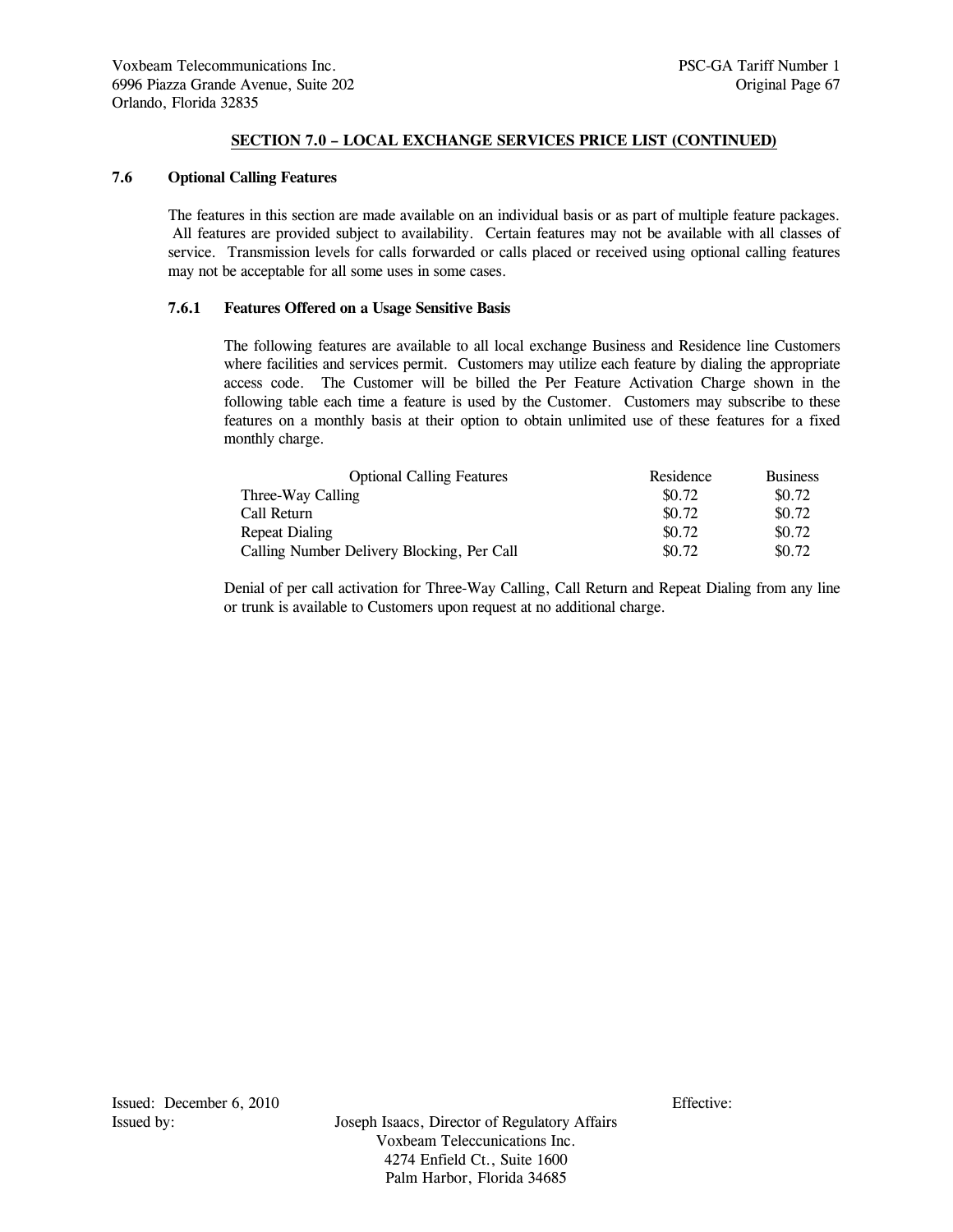## **7.7 Optional Calling Features, (Continued)**

# **7.7.2 Features Offered on a Monthly Basis**

 The following optional calling features are offered to Customers on a monthly basis. Customers are allowed unlimited use of each feature. No usage sensitive charges apply. Multiline Customers must order the appropriate number of features based on the number of lines which will have access to the feature.

| <b>Optional Calling Feature</b>         | <b>Residence</b> | <b>Business</b> |
|-----------------------------------------|------------------|-----------------|
|                                         |                  |                 |
| <b>Flexible Call Forwarding</b>         | \$4.75           | \$8.55          |
| <b>Flexible Call Forwarding</b>         | \$6.65           | \$10.45         |
| with Audio Calling Name                 |                  |                 |
| Flexible Call Forwarding Plus           | \$6.65           | N/A             |
| Flexible Call Forwarding Plus           | \$8.55           | N/A             |
| with Audio Calling Name                 |                  |                 |
|                                         |                  |                 |
| Call Forwarding Variable                | \$2.85           | \$3.75          |
| Call Forwarding Variable                | \$4.75           | \$8.50          |
| with Remote Access                      |                  |                 |
|                                         |                  |                 |
| Call Forwarding Don't Answer - Basic    | \$0.95           | \$2.80          |
| Call Forwarding Don't Answer            | \$0.95           | \$2.80          |
| w/Ring Control                          |                  |                 |
| Call Forwarding Don't Answer            | \$2.85           | \$5.94          |
| w/Customer Control                      |                  |                 |
|                                         |                  |                 |
| Call Forwarding Busy Line - Basic       | \$0.95           | \$2.95          |
| Call Forwarding Busy Line               | \$1.90           | \$6.25          |
| w/Customer Control                      |                  |                 |
|                                         |                  |                 |
| Call Waiting - Basic                    | \$4.28           | \$5.65          |
| Call Waiting - Deluxe                   | \$5.70           | N/A             |
| Call Waiting – Deluxe with Conferencing | \$5.70           | N/A             |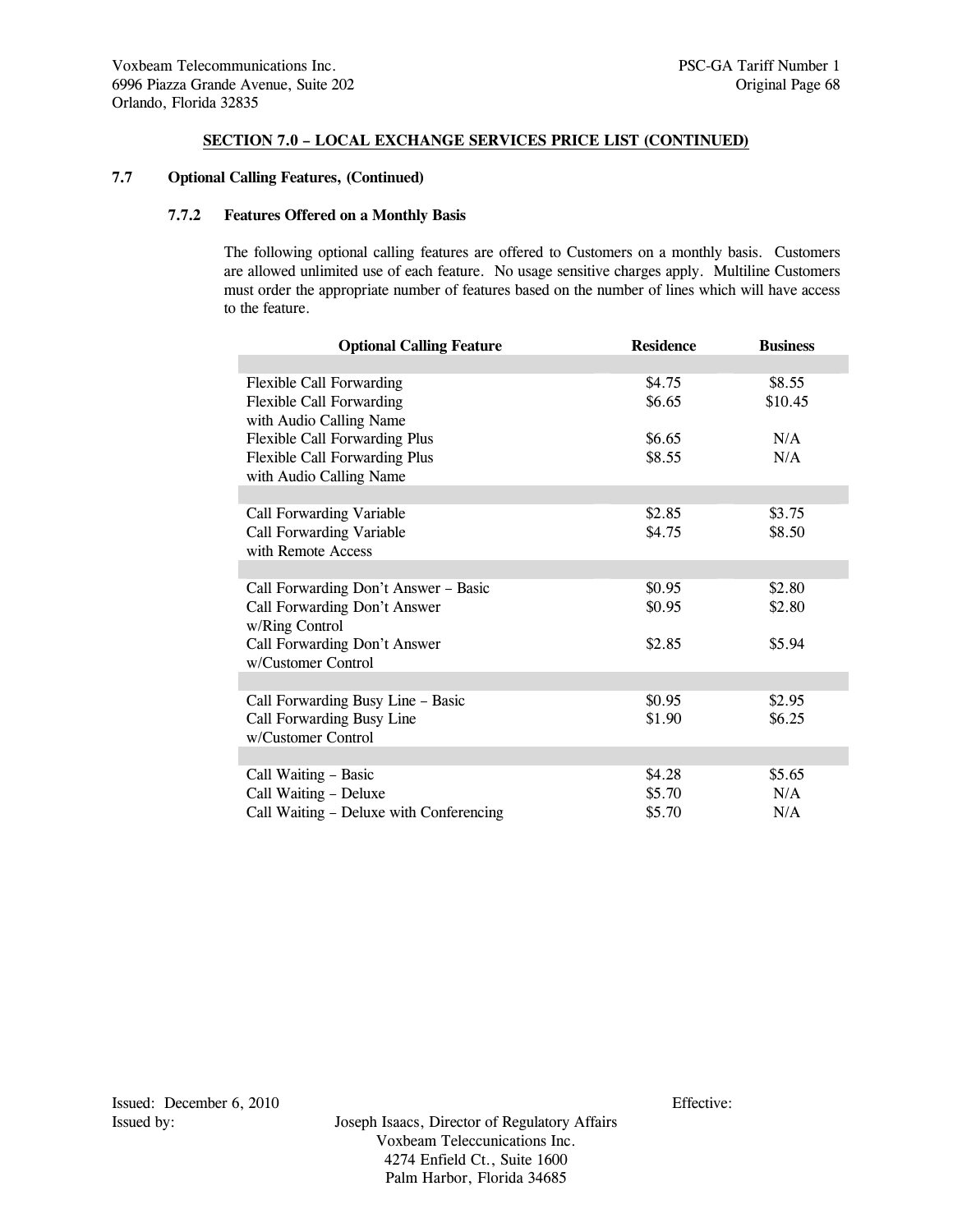# **7.7 Optional Calling Features, (Continued)**

# **7.7.2 Features Offered on a Monthly Basis**

| <b>Optional Calling Feature (cont'd)</b> | <b>Residence</b> | <b>Business</b> |
|------------------------------------------|------------------|-----------------|
|                                          |                  |                 |
| Caller ID - Basic                        | \$6.65           | \$9.03          |
| Caller ID - Deluxe                       | \$7.13           | \$9.45          |
| Caller ID - Deluxe                       | \$7.13           | \$9.45          |
| W/Anonymous Call Rejection               |                  |                 |
|                                          |                  |                 |
| Anonymous Call Rejection                 | \$1.90           | \$3.33          |
| Call Block                               | \$3.80           | \$4.28          |
| Call Return                              | \$3.80           | \$4.70          |
| Call Selector                            | \$3.33           | \$4.28          |
| Call Tracing                             | \$3.80           | \$4.70          |
| Calling Number Delivery Blocking         | \$0.00           | \$0.00          |
| (per line equipped)                      |                  |                 |
| Message Waiting Indication - Audible     | \$0.48           | \$0.71          |
| Message Waiting Indication - Audible     | \$0.48           | \$0.71          |
| and Visual                               |                  |                 |
| Multiple Directory Number Distinctive    | \$4.75           | \$7.55          |
| Ringing - First DN                       |                  |                 |
| Multiple Directory Number Distinctive    | \$5.65           | \$9.45          |
| Ringing - Second DN                      |                  |                 |
| Preferred Call Forwarding                | \$3.33           | \$4.70          |
| <b>Repeat Dialing</b>                    | \$3.56           | \$4.28          |
| Speed Calling (30 codes)                 | \$2.85           | \$5.23          |
| Speed Calling (8 codes)                  | \$1.90           | \$2.80          |
| Three Way Calling                        | \$3.80           | \$4.28          |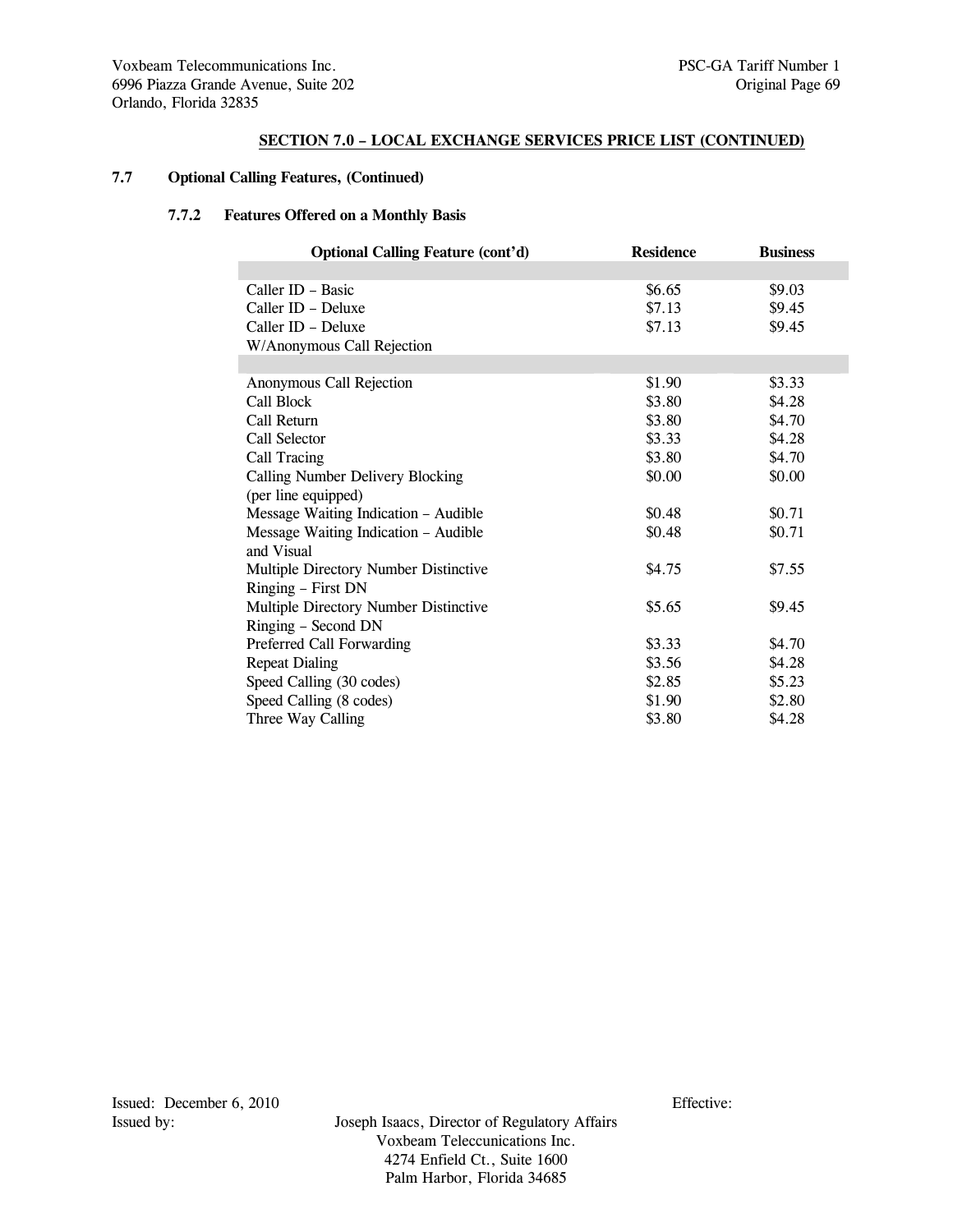## **SECTION 8.0 – DIRECTORY ASSISTANCE AND LISTING SERVICES**

### **8.1 Directory Listings**

## **8.1.1 General**

 The following rules apply to standard listings in light face type in the white pages (alphabetical section) of the telephone directory and to the Directory Assistance records of the Company.

 Only information necessary to identify the Customer is included in these listings. The Company uses abbreviations in listings. The Company may reject a residence listing, which is judged to be advertising. It may also reject a listing it judges to be objectionable. A name made up by adding a term such as Company, Shop, Agency, Works, etc. to the name of a commodity or service will not be accepted as a listing unless the subscriber is legally doing business under that name.

 A name may be repeated in the white pages only when a different address or telephone number is used.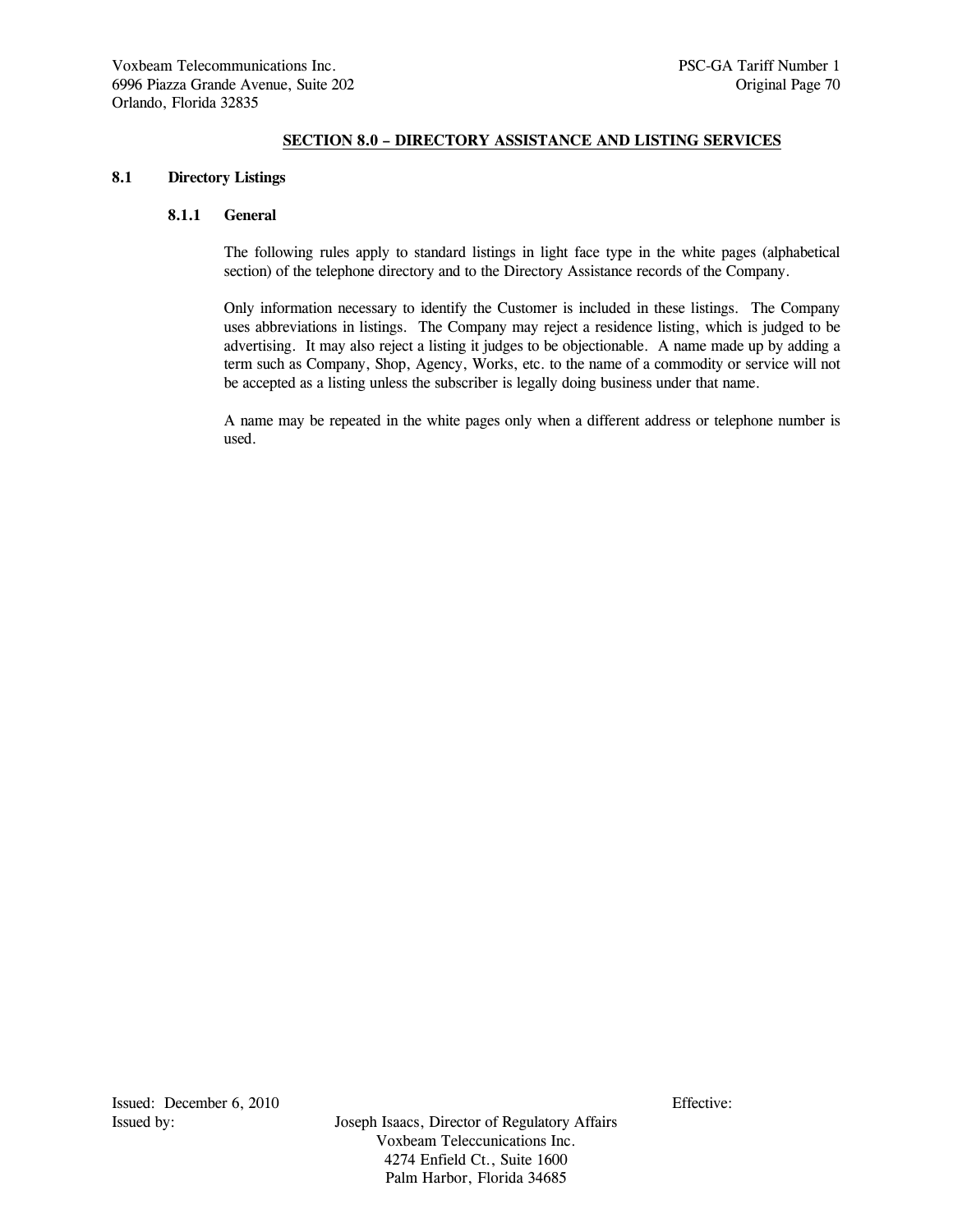# **SECTION 8.0 – DIRECTORY ASSISTANCE AND LISTING SERVICES**

## **8.1 Directory Listings, (Continued)**

#### **8.1.2 Composition of Listings**

## **(A) Names**

The following names may be included in business service listings:

- (1) The name of subscriber or joint user.
- (2) The name of each business enterprise which the subscriber or joint user conducts.
- (3) The name by which the business of a subscriber or joint user is known to the public. Only one such name representing the same general line of business will be accepted.
- (4) The name of any person associated with the subscriber or joint user in the same business.
- (5) The name of any person, firm or organization which subscriber or joint user is authorized to represent, or the name of an authorized representative of the subscriber or joint user.
- (6) Alternative spelling of an individual name or alternative arrangement of a business name, provided the listing in the judgment of the Company, is not for advertising purposes. The name of a publication issued periodically by the subscriber or joint user.
- (7) The name of an inactive business organization in a cross-reference listing when authorized by such business or organization.
- (8) The name of a member of subscriber's domestic establishment when business service is furnished in the subscriber's residence.
- (9) The name of a corporation which is the parent or a subsidiary of the subscriber.
- (10) The name of a resident of a hotel, apartment house, boarding house or club which is furnished PBX service, may be included in a residence type listing with the telephone number of the PBX service.
- (11) The name of the subscriber to a sharing arrangement.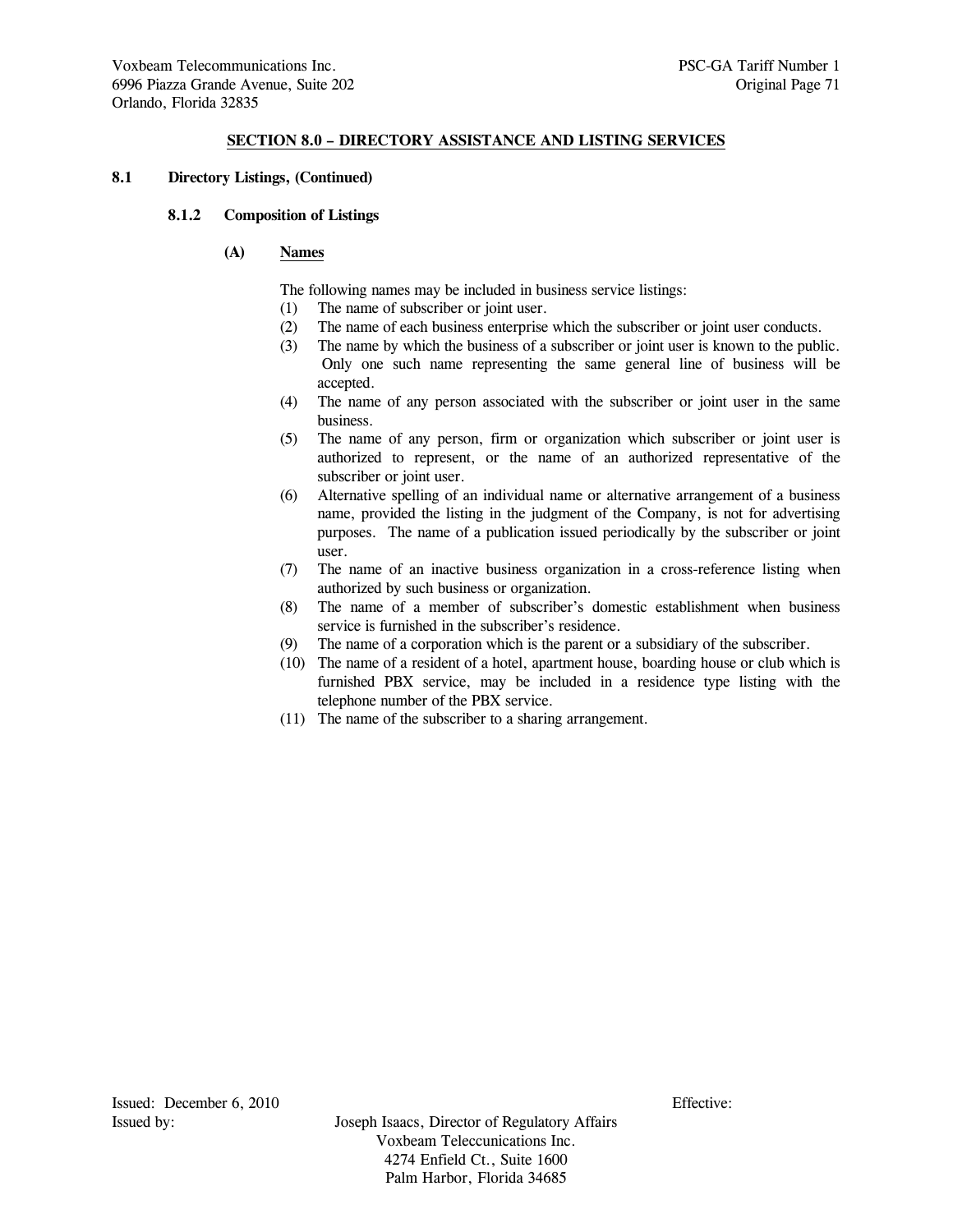## **SECTION 8.0 – DIRECTORY ASSISTANCE AND LISTING SERVICES**

## **8.1 Directory Listings, (Continued)**

#### **8.1.2 Composition of Listings, (Continued)**

#### **(B) Designation**

 The purpose of a business designation is to identify the listed party and not to advertise the business. No designation of the nature of the business is included if this is sufficiently indicated by the name. Where a listed party is engaged in more than one general line of business, one additional business designation may be included in the listing when necessary to identify the listed party. When a listed party has two or more listed telephone number or two or more business addresses, designations indicating the branches of the organization may be included where necessary to assist the public in calling.

 A designation may include a title to indicate a listed party's official position, but not the name of the firm or corporation with which the individual is connected. Individual names or titles are not shown following the name of a firm or corporation. A term such as "renting agent" may be included in a listing indented under the name of a building, provided the agent maintains a renting office in such a building.

 A designation is not ordinarily provided in a residence type listing except for residential service as permitted under the terms of this tariff. A professional designation is permitted on residence service in the case of a physician, surgeon, dentist, osteopath, chiropodist, podiatrist, optometrist, chiropractor, physiotherapist, Christian Science practitioner, veterinary surgeon, registered nurse or licensed practical nurse, provided that the same name and designation is also listed on business service of that subscriber or another subscriber in the same or different directory.

 The listing of service in the residence of a clergyman may include the designation "parsonage," "rectory," "parish house," or "manse," and any such listing may be indented under a listing in the name of the church. Where residence service is furnished in a church study, the listing may include the designation "study."

Issued: December 6, 2010 Effective: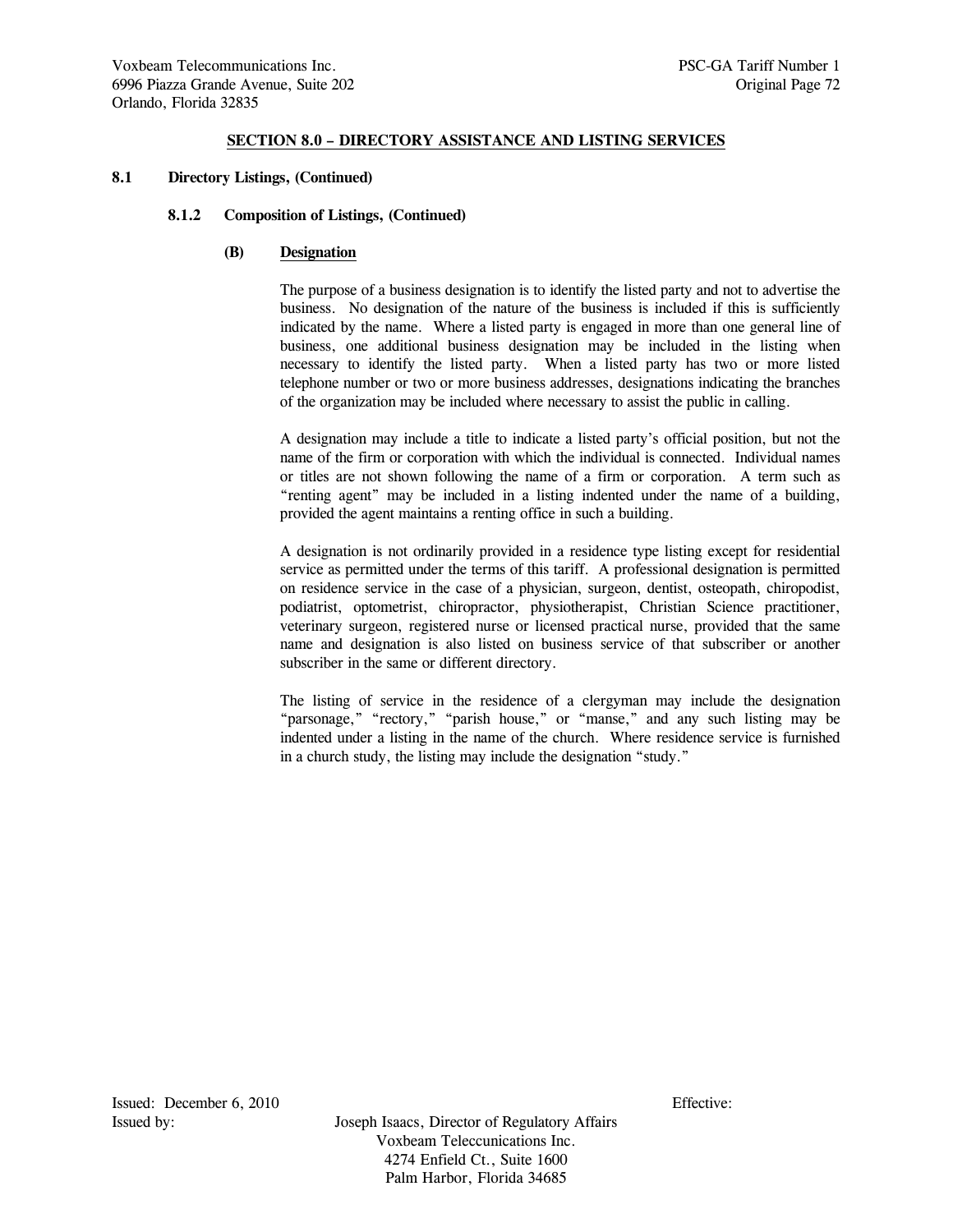## **8.1 Directory Listings, (Continued)**

#### **8.1.2 Composition of Listings, (Continued)**

## **(C) Address**

 Each residence or non-profit listing may, but does not have to, include the house number and street name of the residence where the telephone service is provided. Other information, such as a building name or a locality designation, may be included to help identify the Customer.

#### **(D) Telephone Number**

 Each listing may include only one telephone number, except in an alternate telephone number listing where each number listed is considered a line for rate purposes.

 A listing may include only the telephone number of the first line of a PBX system or incoming service group, except that a trunk not included in the incoming service group of a PBX system, or the first trunk of a separate incoming service group of a PBX system may be listed to meet special conditions where a corporation and its subsidiaries use the same PBX system.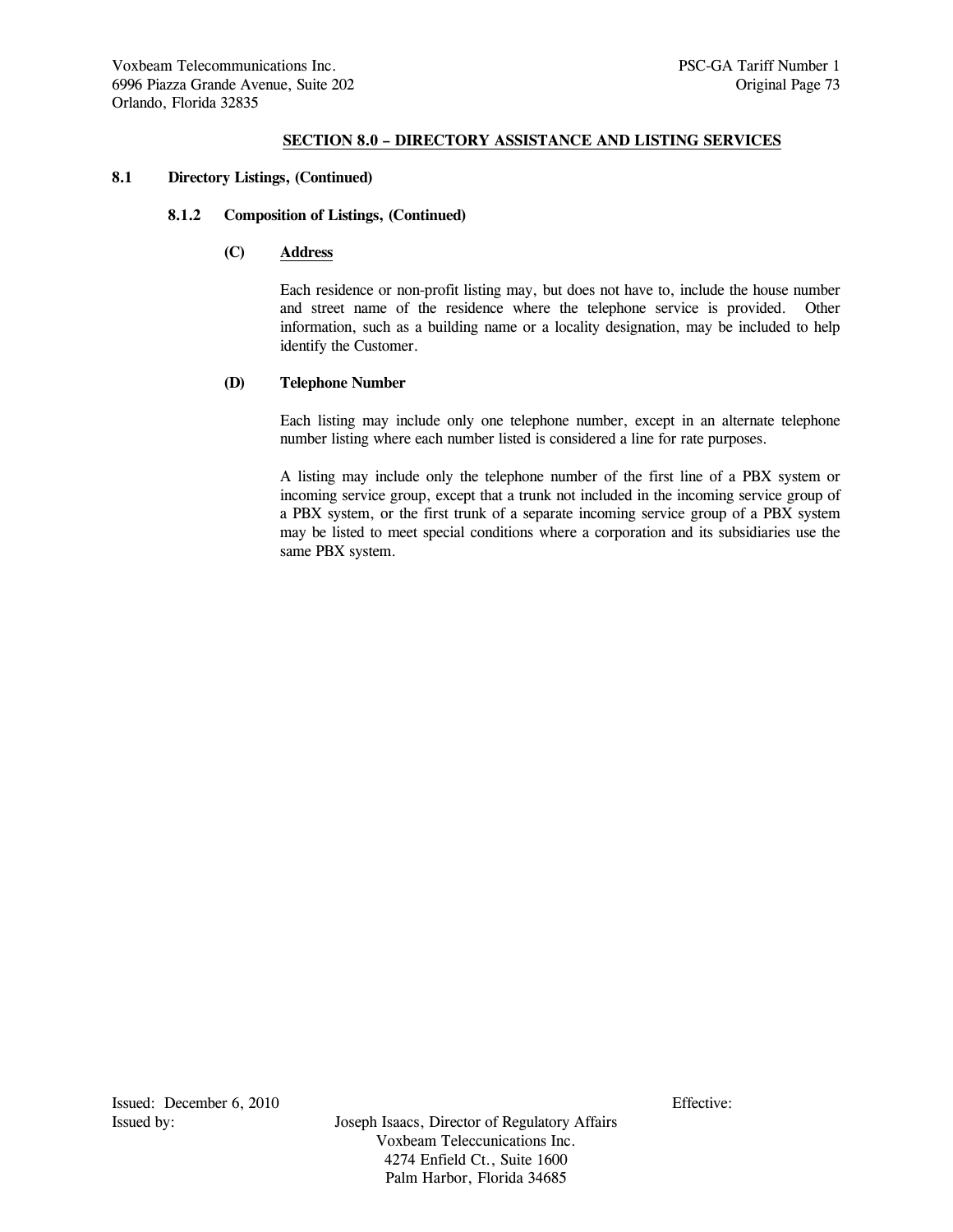#### **8.1 Directory Listings, (Continued)**

#### **8.1.3 Types of Listings**

#### **(A) Standard Listing**

 A standard listing includes a name, designation, address and telephone number of the Customer. It appears in the White Pages of the telephone directory and in the Company's Directory Assistance records. The designation in the listing will be provided according to the rules in paragraph 5.13.2.2 above.

#### **(B) Indented Listing**

 An indented listing appears under a standard listing and may include only a designation, address and telephone number. An indented listing is allowed only when a Customer is entitled to two or more listings of the same name with different addresses or different telephone numbers. For example:

| Smith, John MD      |          |
|---------------------|----------|
| Office 125 Portland | 555-4180 |
| Residence 9 Glenway | 555-8345 |

 Such listing may be furnished as an indented listing or as a sub-caption. The telephone number in such a listing may be that of another service furnished the same subscriber or one of the subscriber's PBX trunks not included in the incoming service group, or the service furnished a different subscriber.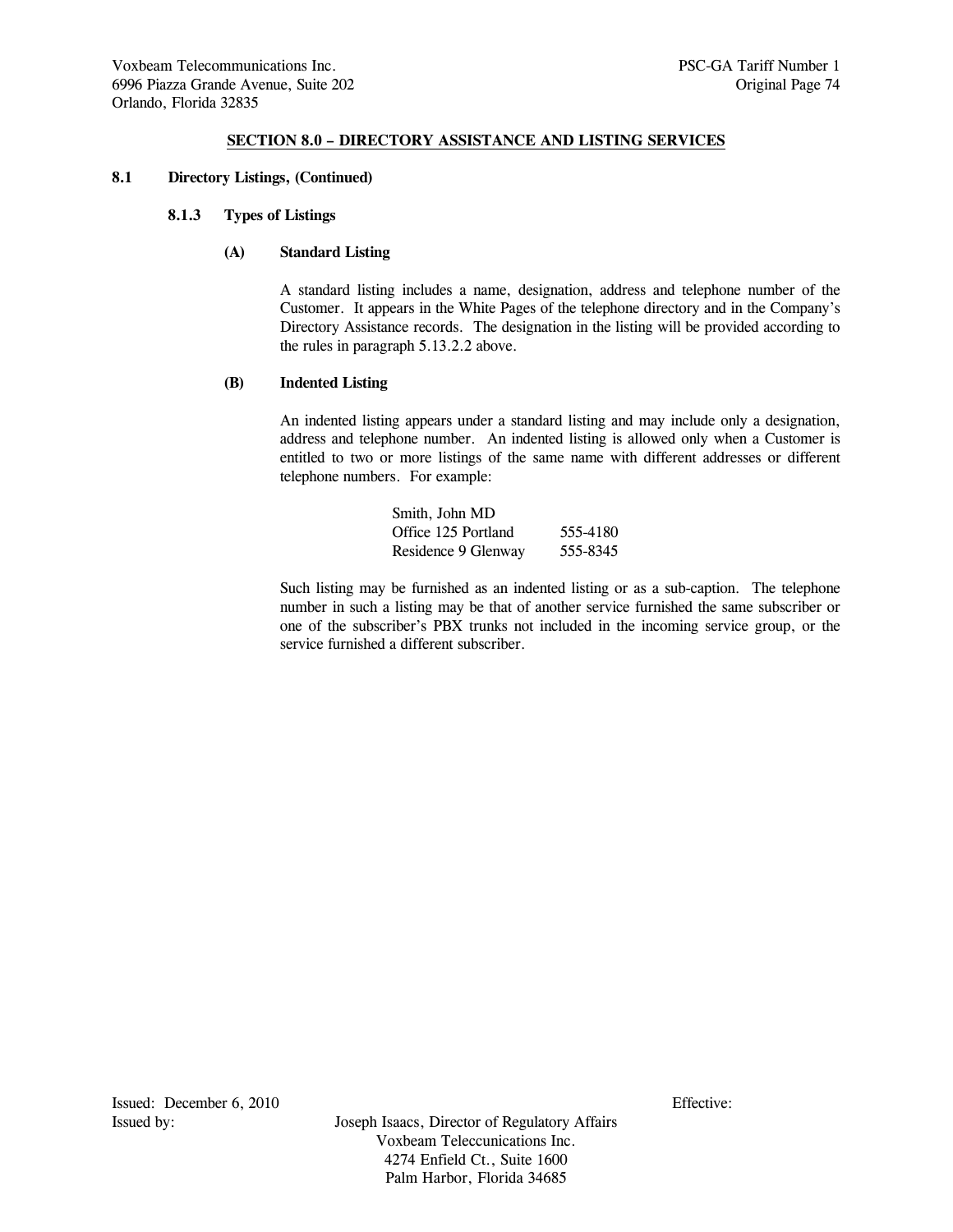## **8.1 Directory Listings, (Continued)**

## **8.1.3 Types of Listings, (Continued)**

## **(C) Alternate Telephone Number Listing and Night Listing**

 Any listed party who has made the necessary arrangements for receiving telephone calls during his or her absence may have an alternate telephone number listing or a night listing, such as the following.

 If no answer call (telephone number) Night calls (telephone number) Night calls after \_\_\_PM (telephone number) Nights, Sundays and holidays (telephone number) 5PM to 9AM weekdays, Saturday until 9AM, Monday and holidays (telephone number)

 Such listing may be furnished as an indented listing or as a sub-caption. The telephone number in such a listing may be that of another service furnished the same subscriber or one of the subscriber's PBX trunks not included in the incoming service group, or the service furnished a different subscriber.

## **(D) Duplicate Listing**

 Any listing may be duplicated in a different directory or under a separate geographical heading in the same directory. Such listing may be duplicated in indented form.

#### **(E) Reference Listing**

 A subscriber having exchange services listed under different geographical headings may have an indented listing in reference form in lieu of a duplicate listing.

#### **(F) Cross Reference Listing**

 A cross reference listing may be furnished in the same alphabetical group with the related listing when required for identification of the listed party and not designated for advertising purposes.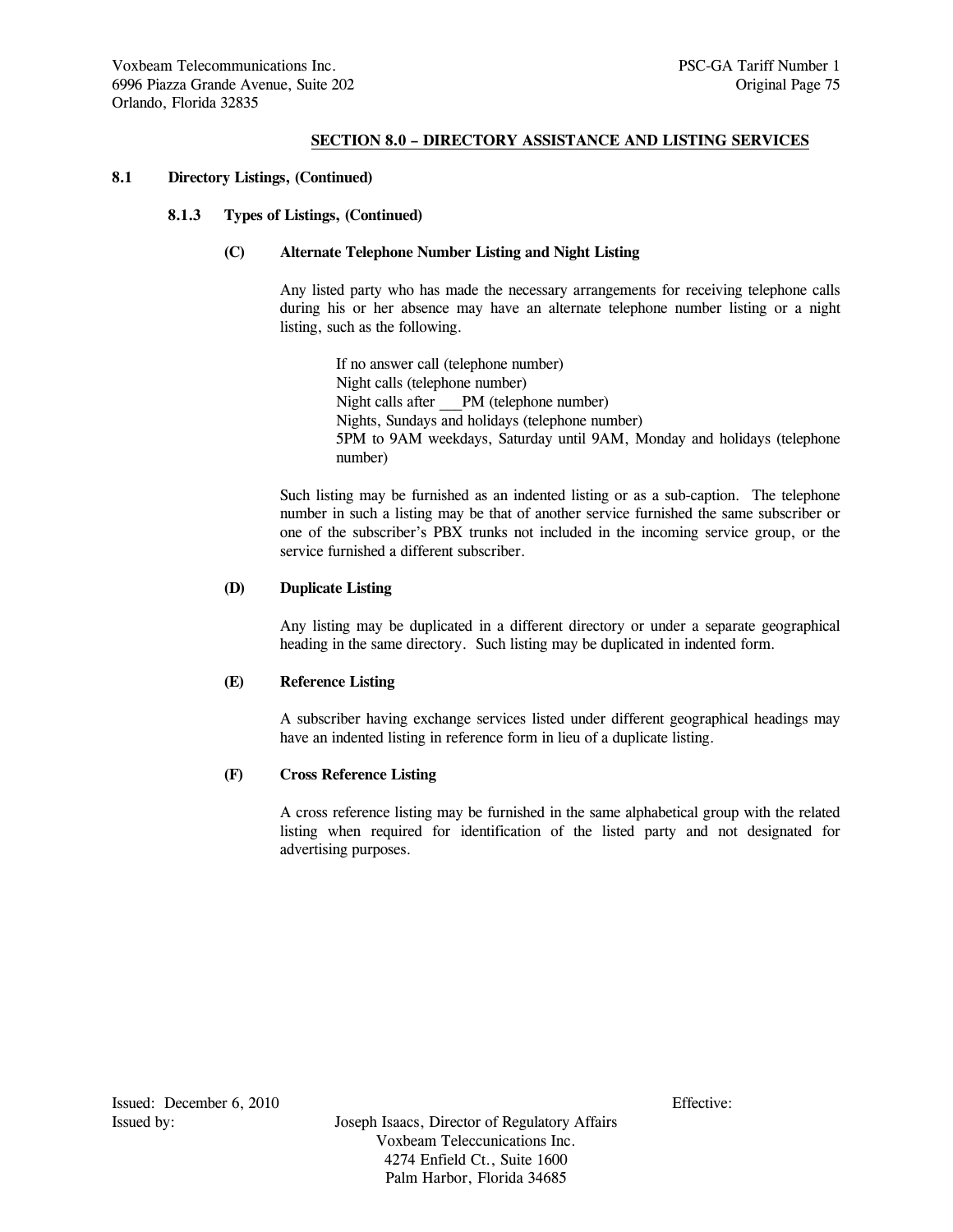## **8.1 Directory Listings, (Cont'd.)**

# **8.1.4 Free Listings**

 The following listings are provided at no additional charge to the Customer: one listing for each individual line service, auxiliary line or PBX system.

# **8.1.5 Rates for Additional Listings - Business Customers**

 The following rates and charges apply to additional listings requested by the Customer over and above those free listings provided for in Section 8.1.4.

| Type of Listing                           | Residential Charge | <b>Business Charge</b> |
|-------------------------------------------|--------------------|------------------------|
| Reference/Cross Reference:                |                    |                        |
| - Each Listing                            | \$0.90             | \$1.14                 |
| Alternate Telephone Number/Night Listing: |                    |                        |
| - Night, Sundays & Holidays               | \$1.14             | \$1.14                 |
| - First Line                              | \$1.14             | \$1.14                 |
| <b>Additional Listing</b>                 | \$0.90             | \$1.14                 |
| Foreign Listing                           | \$0.90             | \$1.14                 |
|                                           |                    |                        |
| Dual Name Liking - Non Recurring          | \$5.50             | \$5.50                 |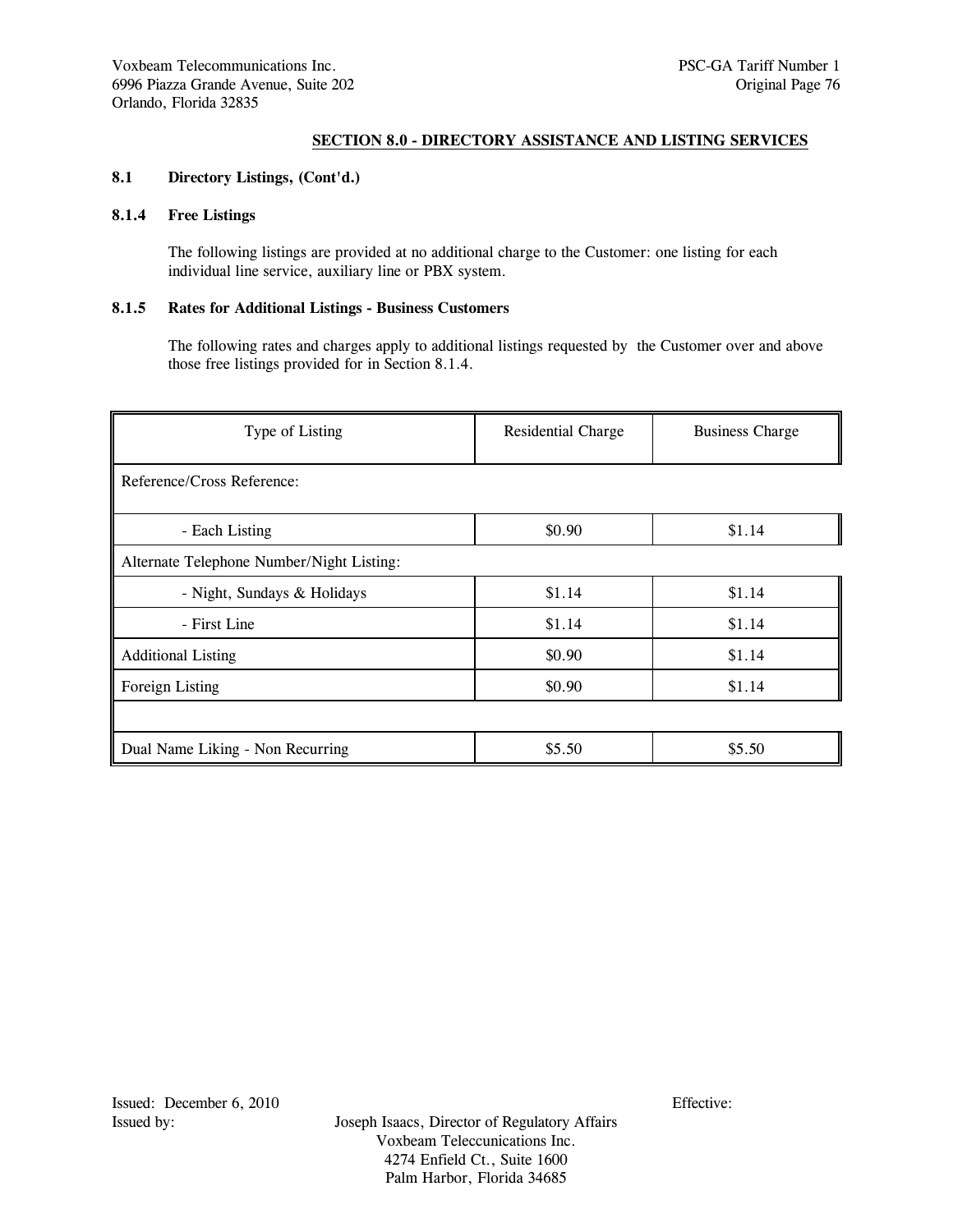## **8.2 Non-Published Service**

#### **8.2.1 General**

 Non-published service means that the Customer's telephone number is not listed in the directory, not does it appear in the Company's Directory Assistance Records.

# **8.2.2 Regulations**

This service is subject to the rules and regulations for E911 service, where applicable.

 The Company will complete calls to a non-published number only when the caller dials direct or gives the operator number. No exceptions will be made, even if the caller says it is an emergency.

 When the Company agrees to keep a number unlisted, it does so without any obligation. Except for cases of gross negligence or willful misconduct, the Company is not liable for any damages that might arise from publishing a non-published number in the directory or disclosing it to some. If, in error, the telephone number is published in the directory, the Company's only obligation is to credit or refund any monthly charges the Customer paid for non-published service.

 The subscriber indemnifies (i.e., promises to reimburse the Company for any amount the Company must pay as a result of) and save the Company harmless against any and all claims for damages caused or claimed to have been caused, directly or indirectly, by the publication of a non-published service or the disclosing of said number to any person.

#### **8.2.3 Rates and Charges**

 There is a monthly charge for each non-published service. This charge does not apply is the Customer has other listed service at the same location; if the Customer lives in a hotel, boarding house or club with listed service; or if the service is installed for a temporary period.

Non-published service charge, per month \$2.61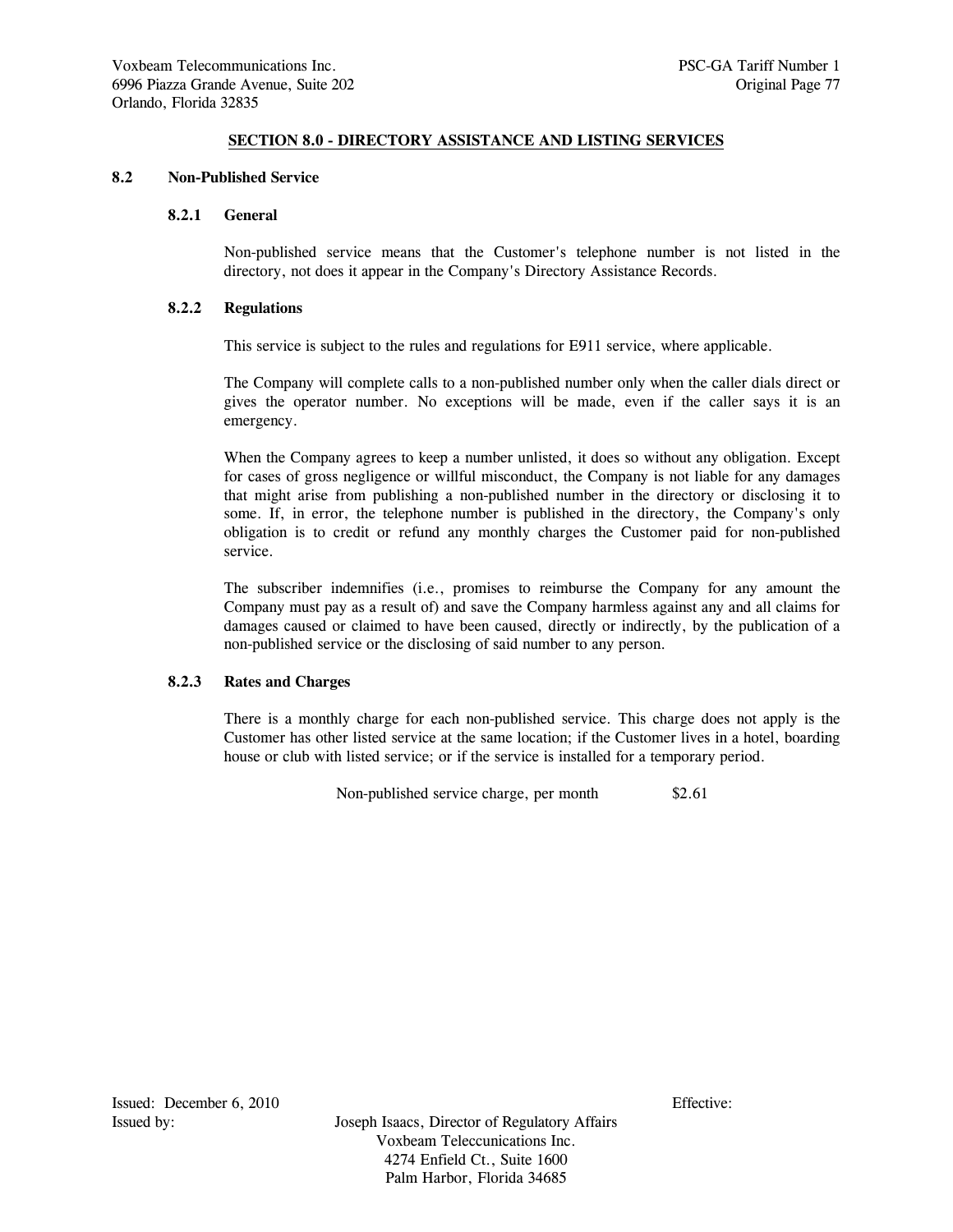#### **8.3 Non-Listed Service**

#### **8.3.1 General**

 Non-listed service means that the Customer's telephone number is not listed in the directory, but does it appear in the Company's Directory Assistance Records.

#### **8.3.2 Regulations**

This service is subject to the rules and regulations for E911 service, where applicable.

The Company will complete calls to a non-listed number.

 When the Company agrees to keep a number unlisted, it does so without any obligation. Except for cases of gross negligence or willful misconduct, the Company is not liable for any damages that might arise from publishing a non-listed number in the directory or disclosing it ti some. If, in error, the telephone number is listed in the directory, the Company's only obligation is to credit or refund any monthly charges the Customer paid for non-listed service.

 The subscriber indemnifies (i.e., promises to reimburse the Company for any amount the Company must pay as a result of) and save the Company harmless against any and all claims for damages caused or claimed to have been caused, directly or indirectly, by the publication of a non-listed service or the disclosing of said number to any person.

## **8.3.3 Rates and Charges**

 There is a monthly charge for each non-listed service. This charge applies if the Customer has other listed service at the same location; if the Customer lives in a hotel, boarding house or club with listed service; or in the service is installed for a temporary period.

Non-listed service charge, per month: \$2.75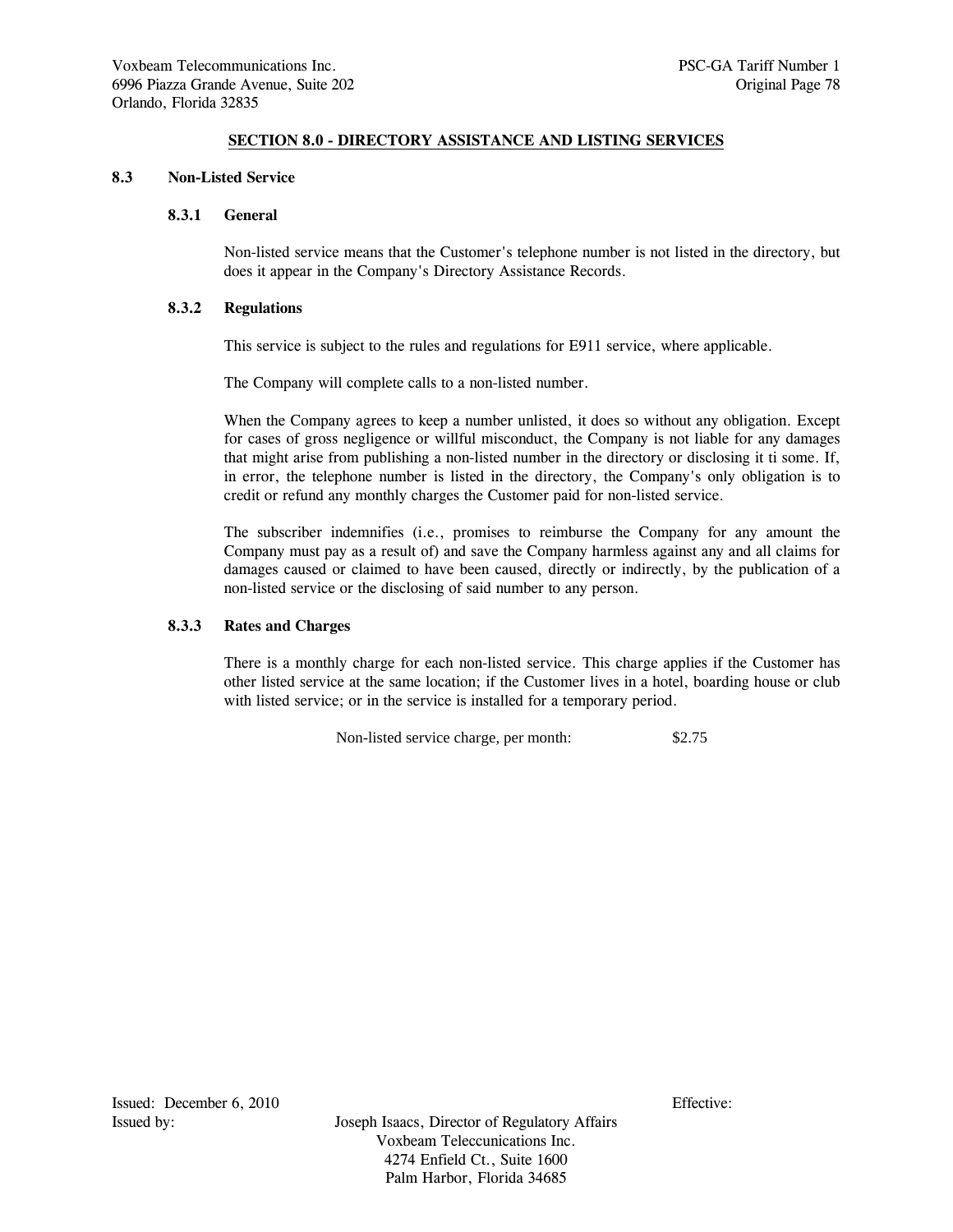## **8.4 Directory Assistance Services**

#### **8.4.1 Directory Assistance**

 A Directory Assistance charge applies per local directory assistance call. The Customer may make two (2) requests for a telephone number per call. The Directory Assistance Charge applies regardless of whether the Directory Assistance operator is able to supply the requested number. No charge applies for the first call per month per residence line.

Each Local Directory Assistance Call \$2.49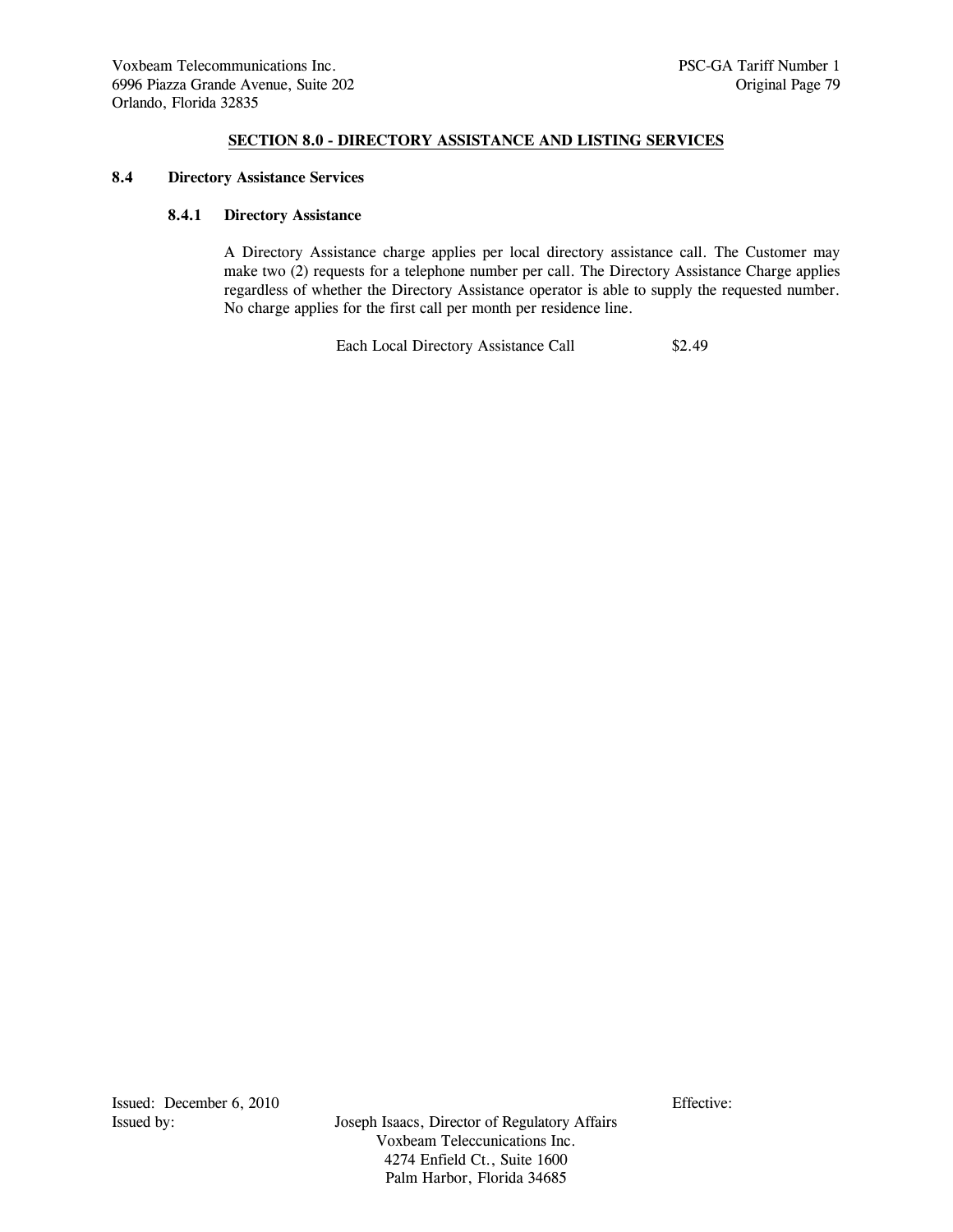Voxbeam Telecommunications Inc. PSC-GA Tariff Number 1 6996 Piazza Grande Avenue, Suite 202 contract est anno 1996 Piazza Grande Avenue, Suite 202 Orlando, Florida 32835

# **SECTION 9.0 - LONG DISTANCE SERVICES**

# **9.1 Reserved for Future Use**

Issued: December 6, 2010<br>Issued by: Issued by: Issued by: Issued by: Issued by: Issued by: Issued by: Issued by: Issued by: Its and Issued Bureau and Issued Bureau and Issued Bureau and Issued Bureau and Issued Bureau and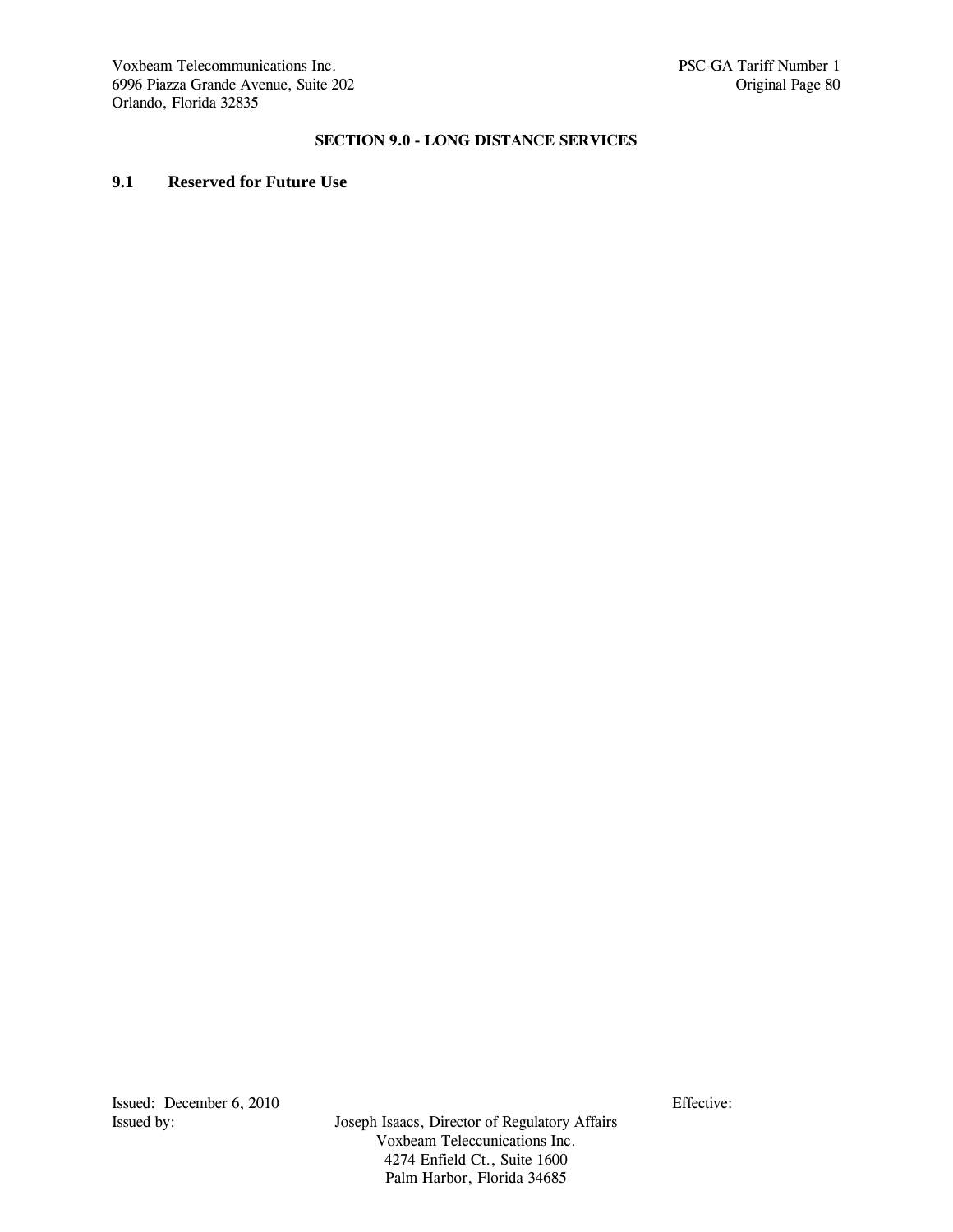## **10.0 LOW-INCOME ASSISTANCE PROGRAMS**

## **10.0 Low-Income Assistance Programs**

Low-Income Assistance Programs consist of two programs, Lifeline Assistance and Lifeline Connection Assistance. These programs were developed to reduce rates for low income customers. The Company participates in both of these assistance programs to increase the availability of telecommunications services to all consumers in its serving areas. The structure of each program is outlined in the following paragraphs.

#### **10.1 Lifeline Assistance**

#### **(A) General**

Lifeline Assistance reduces an eligible customer's monthly rates for local service. An eligible customer receives credit for the Federal Subscriber Line Charge as well as a credit towards the residential access line rates.

## **(B) Regulations**

- (1) Lifeline Assistance is available to all residential customers who meet the following eligibility requirements:
	- (a) Customers must participate in one of the following programs:

Medicaid, food stamps, Supplemental Security Income (SSI), federal public housing assistance or Section 8 (a Federal Housing Assistance Program administered by the Dept. of Urban Development), or Low Income Home Energy Assistance Program (LIHEAP).

- (b) Customers must not be a dependent for federal income tax purposes, unless they are more than 60 years of age.
- (c) To receive benefits, customers must sign a document certifying under penalty of perjury that they are receiving benefits from one of the programs listed in Paragraph (B)(1) above. The document will identify the program or programs from which the customer receives benefits and specify that the customer will notify the Company if he/she ceases to participate in such program or programs.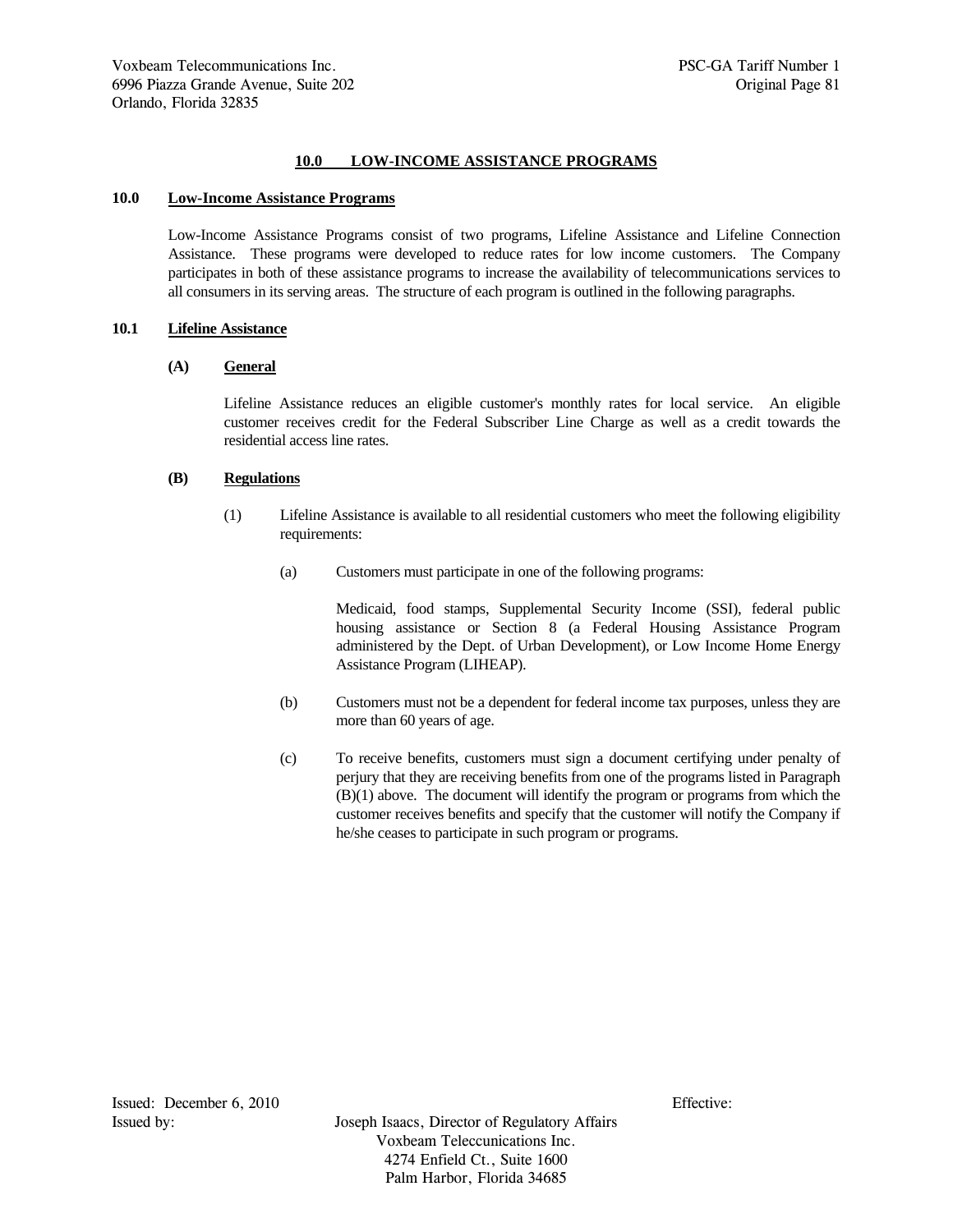# **10.0 LOW-INCOME ASSISTANCE PROGRAMS**

### **10.1 Lifeline Assistance (cont'd.)**

## **(B) Regulations (cont'd)**

- (2) As a participant in Lifeline Assistance, customers are eligible to receive Toll Restriction Service at no charge. This service will only be provided at the customer's request.
- (3) Local service deposit requirements will be waived for customers who voluntarily receive Toll Restriction Service.
- (4) Participants in Lifeline Assistance shall not be disconnected from Local Service for nonpayment of toll charges. In addition, the Company will not deny re-establishment of local service to customers who are eligible for Lifeline Assistance and have previously been disconnected for non-payment of toll charges. Lifeline Assistance will not be connected if an outstanding balance is owed by the customer for local service.
- (5) Partial payments that are received from Lifeline customers will first be applied to local service charges and then to any outstanding toll charges.

# **(C) Credits**

The following credits\* will apply for each customer eligible for Lifeline Assistance:

|     |                                                   | Monthly<br>Credit* |
|-----|---------------------------------------------------|--------------------|
| (1) | Federal Subscriber Line Charge Credit             | (1)                |
| (2) | Initial Federal Credit to Residential Access Line | \$1.75             |

\* Credit amount will not exceed the total of the Subscriber Line Charge and the Residential Local Exchange rate.

<sup>(1)</sup> Authorized FCC rate.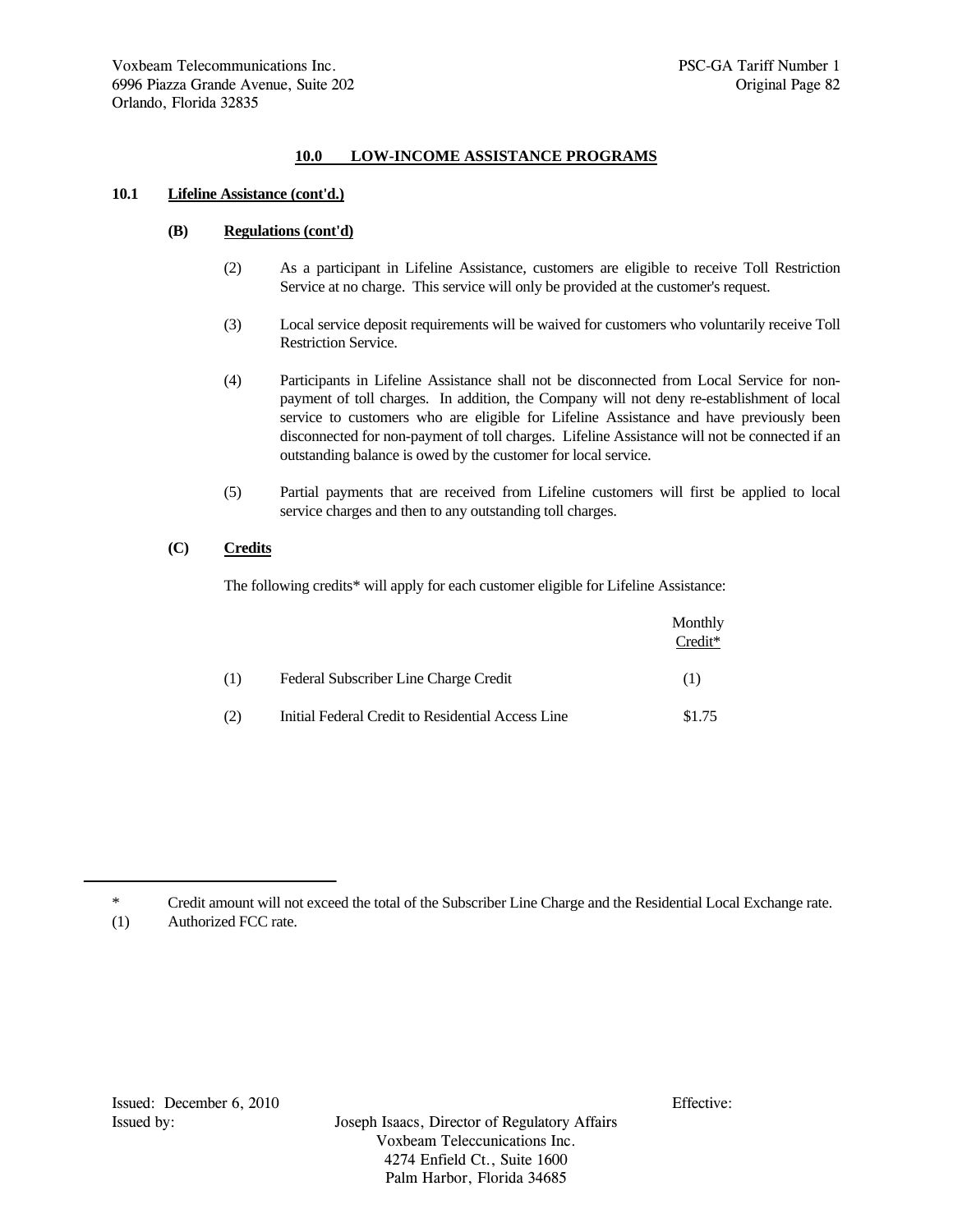# **10.0 LOW-INCOME ASSISTANCE PROGRAMS**

#### **10.2 Lifeline Connection Assistance (Link-Up)**

# **(A) General**

Link-Up reduces an eligible customer's service connection charges. All eligible customers receive a credit for half of the service connection charges up to \$30.00.

## **(B) Regulations**

- (1) The same eligibility requirements as outlined in Section 9.1, Paragraph (B)(1) above will apply for Link-Up.
- (2) This credit is only available on the installation of a single residential access line to the principal residence of the eligible customer.
- (3) This credit will only apply a second or subsequent time for a principal place of residence with a different address from the previous address at which Link-Up was provided.
- (4) A deferred schedule for payment of the remaining service connection charges will be offered to Link-Up customers. The customer is not required to pay interest on the first \$200 of service connection charges that are deferred up to a year.

# **(C) Credit**

(1) Half of Service Connection Charges or \$30.00, whichever is less.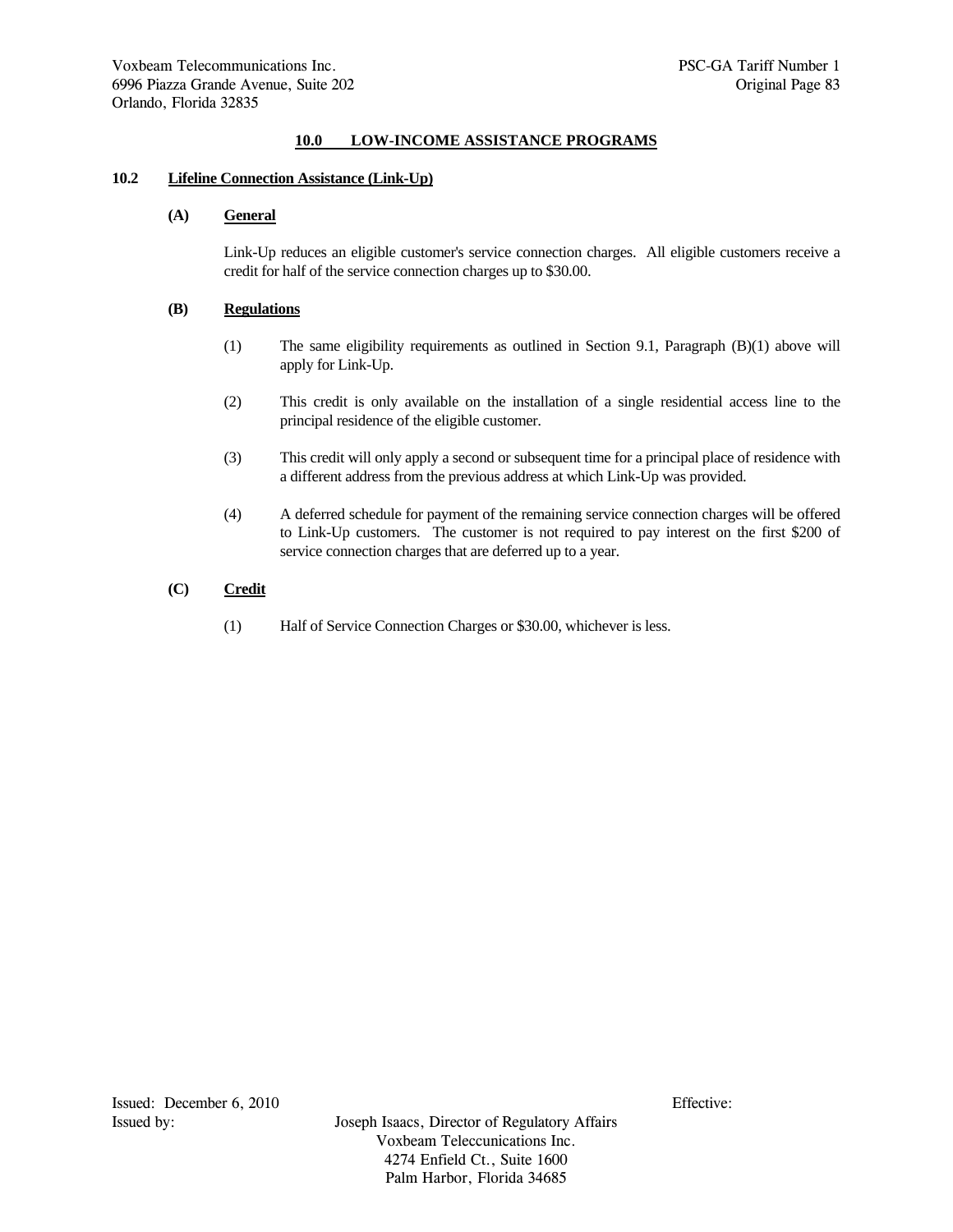# **SECTION 11.0 - MISCELLANEOUS SERVICES**

# **11.1 Reserved for Future Use**

Issued: December 6, 2010<br>Issued by: Issued by: Issued by: Issued by: Issued by: Issued by: Issued by: Issued by: Issued by: Its and Issued Bureau and Issued Bureau and Issued Bureau and Issued Bureau and Issued Bureau and